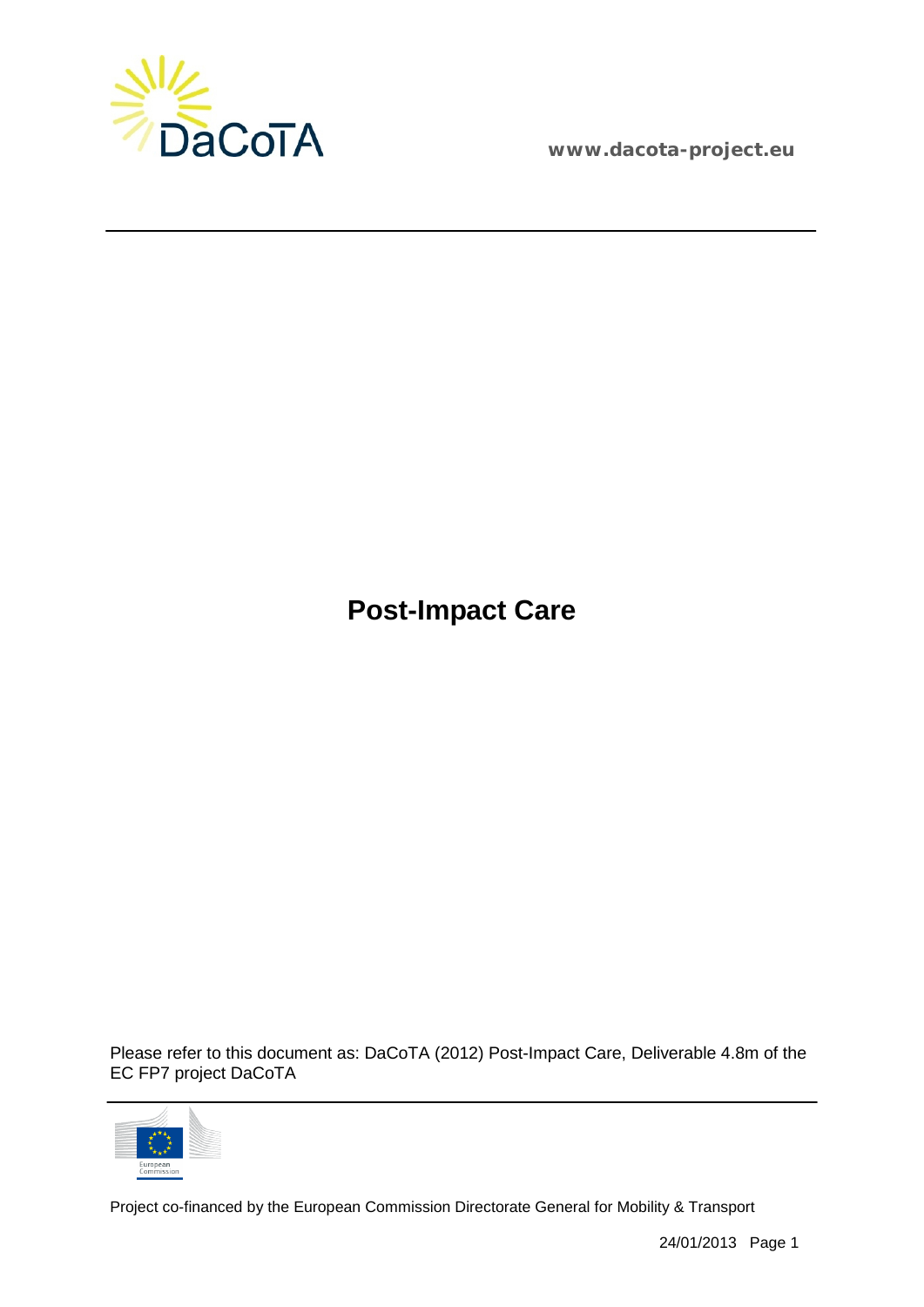

|              | <b>Contents</b>                                                        |
|--------------|------------------------------------------------------------------------|
|              |                                                                        |
| 1            |                                                                        |
| $\mathbf{2}$ | THE PROBLEM: ROAD TRAFFIC INJURY CONSEQUENCES 6                        |
| 2.1          |                                                                        |
| 2.2          |                                                                        |
| 2.3          |                                                                        |
| 2.4          |                                                                        |
| 2.5          |                                                                        |
| 2.6          |                                                                        |
| 2.7          |                                                                        |
| 3            |                                                                        |
| 3.1          |                                                                        |
| 3.2          | Do commercial and public transport drivers need first aid training? 13 |
| 3.3          |                                                                        |
| 4            |                                                                        |
| 4.1          |                                                                        |
| 4.2          |                                                                        |
| 4.3          |                                                                        |
| 4.4          |                                                                        |
| 5            |                                                                        |

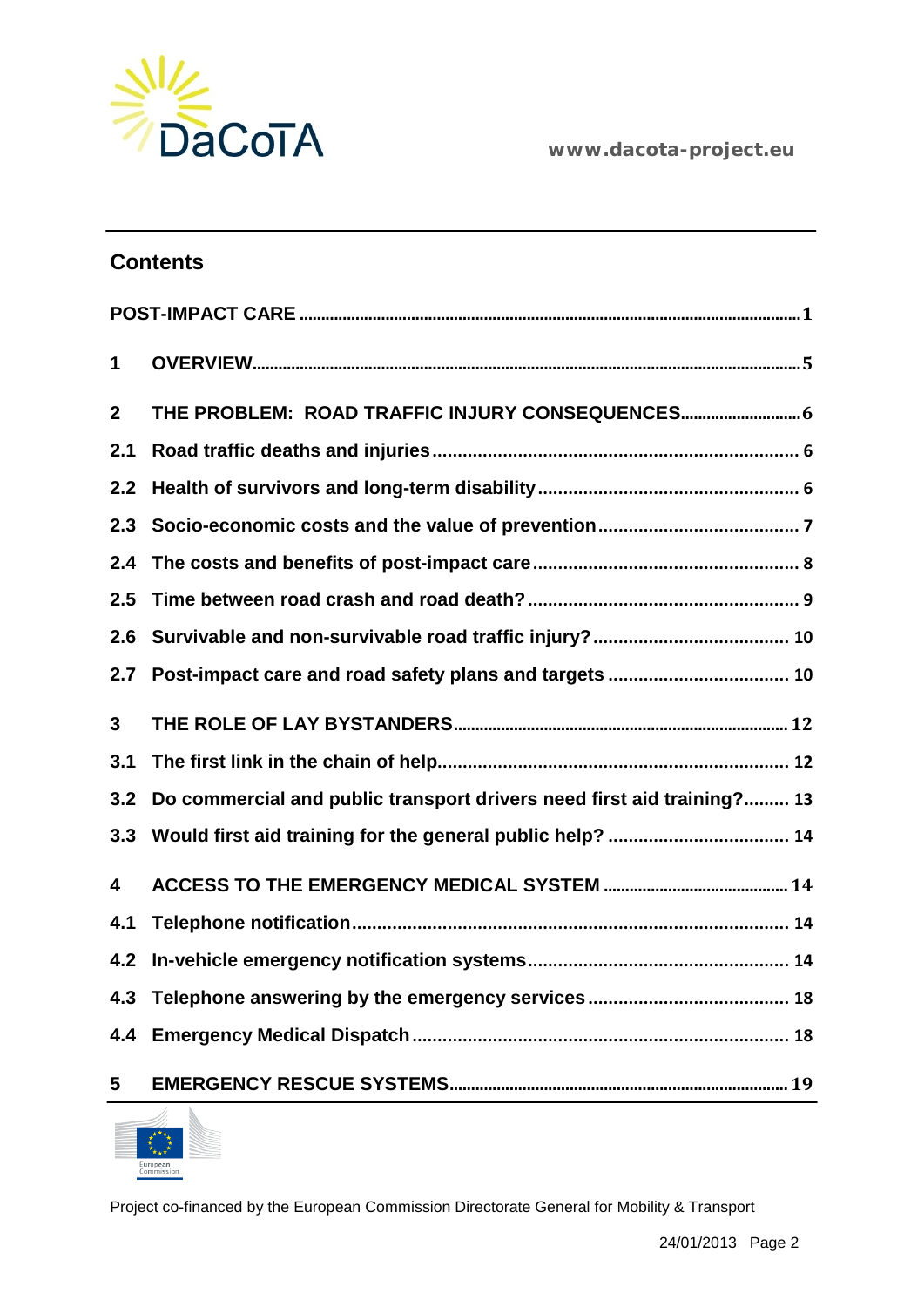

| 5.1            |  |
|----------------|--|
| 5.2            |  |
| 5.3            |  |
| 5.4            |  |
| 6              |  |
| 6.1            |  |
| 6.2            |  |
| 6.3            |  |
| 6.4            |  |
| 6.5            |  |
| 6.6            |  |
| $\overline{7}$ |  |
| 7.1            |  |
| 7.2            |  |
| 7.3            |  |
| 7.4            |  |
| 7.5            |  |
| 7.6            |  |
|                |  |
| 8              |  |
| 8.1            |  |
| 9              |  |

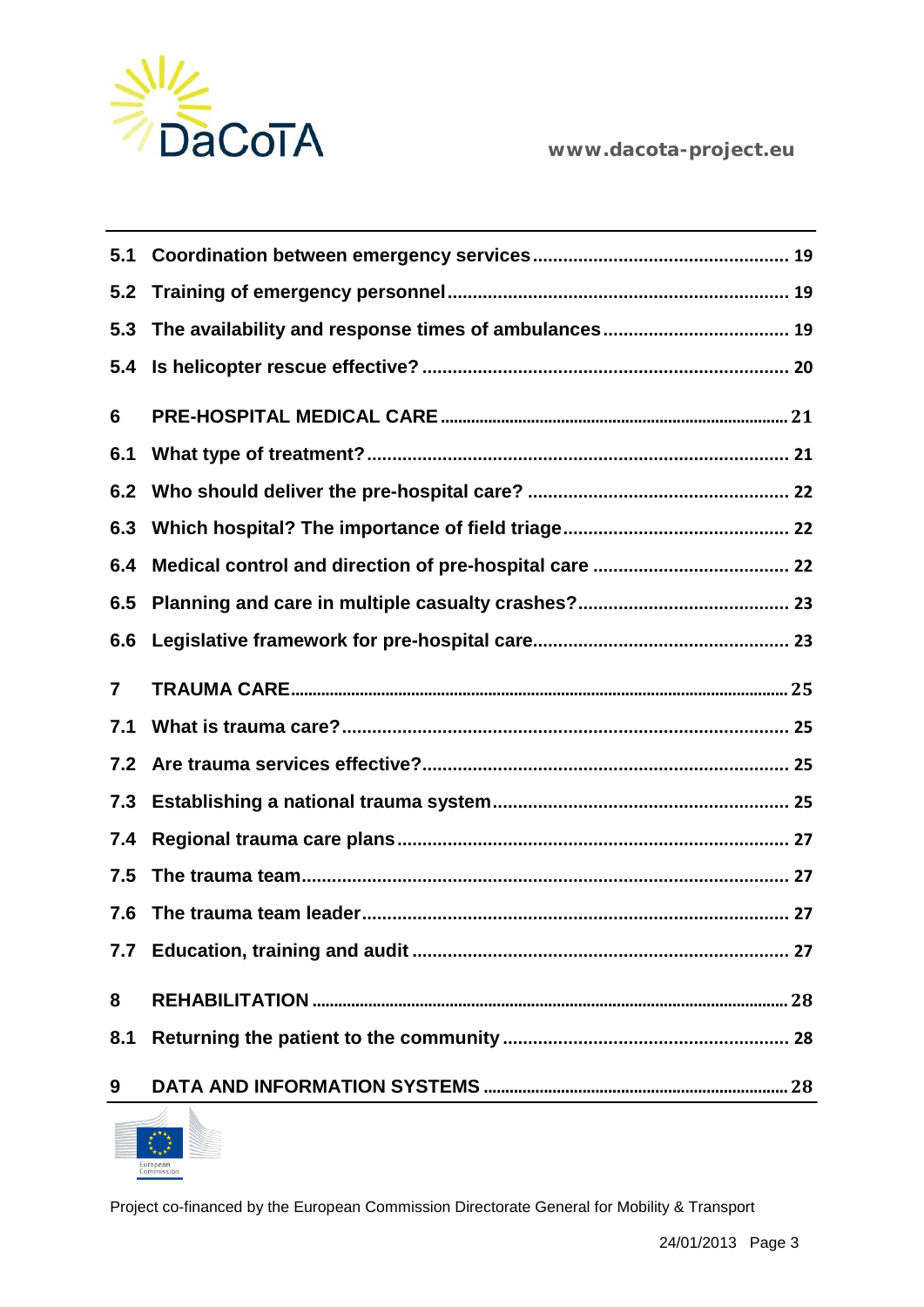

**[www.dacota-project.eu](http://www.dacota-project.eu/)**

| 9.4 Impairment, disability and loss of function scales and scores  32 |  |
|-----------------------------------------------------------------------|--|
|                                                                       |  |

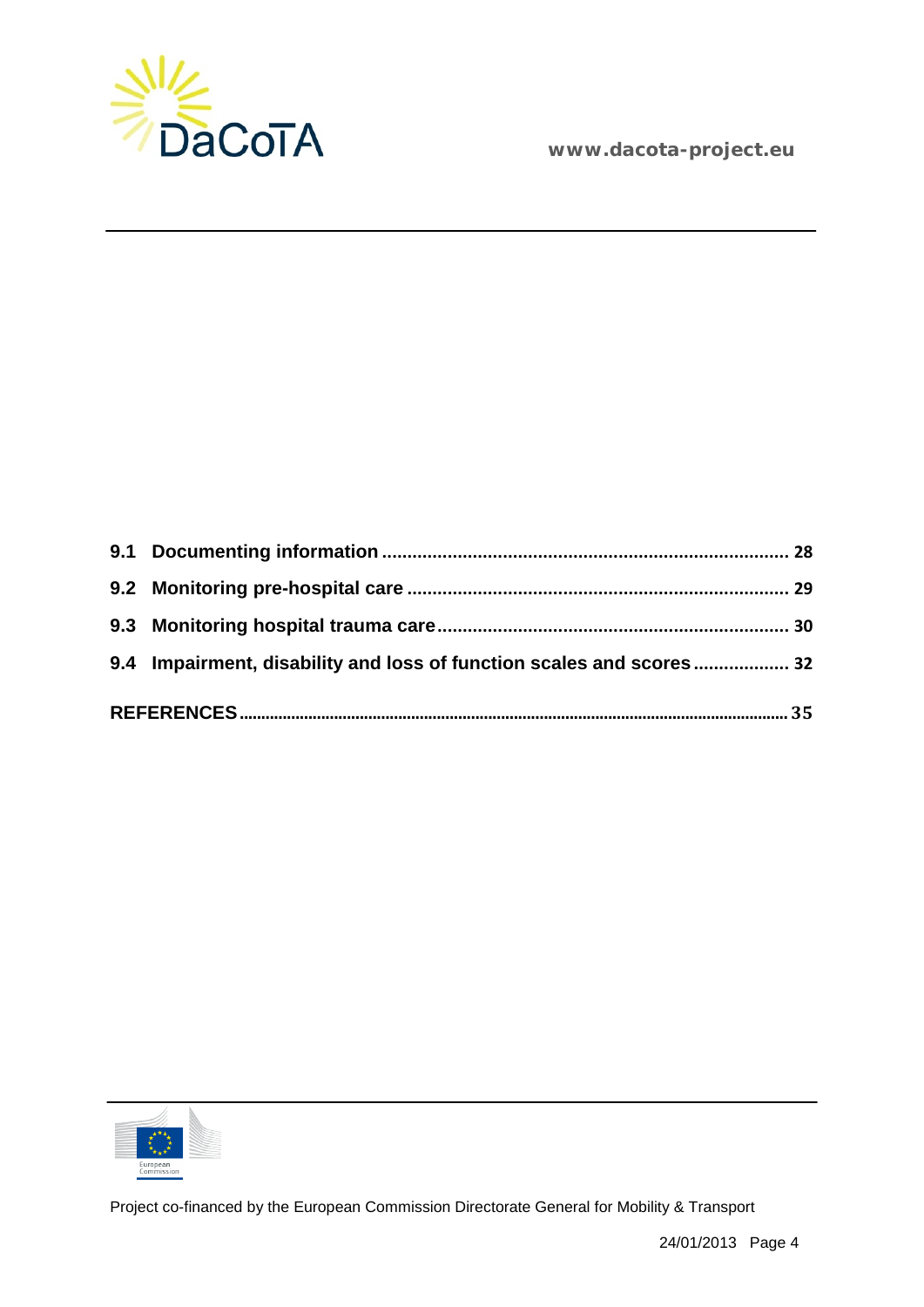

**[www.dacota-project.eu](http://www.dacota-project.eu/)**

## <span id="page-4-0"></span>**1 Overview**

#### **Figure 1: The chain of help**



Post-impact care is a strategy aimed at reducing the severity of injury consequences once a road traffic crash has occurred. For major injuries, clinical experts define the post-impact care needed as the chain of help starting with action taken by the victims themselves or more commonly by lay bystanders at the scene of the crash, access to the pre-hospital medical care system, emergency rescue, pre-hospital medical care, trauma care and helping road crash victims who have suffered debilitating injury to re-integrate into work and family life. See Figure 1. The effectiveness of such a chain depends upon the strength of each of its links (Buylaert, 1990). Minor injury patients will often need the help of a general practitioner and optimal medical and psychological follow-up care is important to alleviate pain and distress.

Despite the fact that the cost of years of life lost from road trauma is larger than from cancer or cardio-vascular diseases, the attention paid by health policymakers, by the medical community and by the road safety field to trauma-related care and research is disproportionately small. The Decade of Action announced by the United Nations and the related Global Plan 2011-2020 and its Pillar of Action on post-crash response holds promise of new attention to avert a growing global crisis of road traffic injury ) (UN, 2010;UN, 2011). The European Commission has stated that several thousands of lives could be saved in the EU by improving the response times of the emergency services and other elements of postimpact care in the event of road traffic crashes (CEC, 2003).

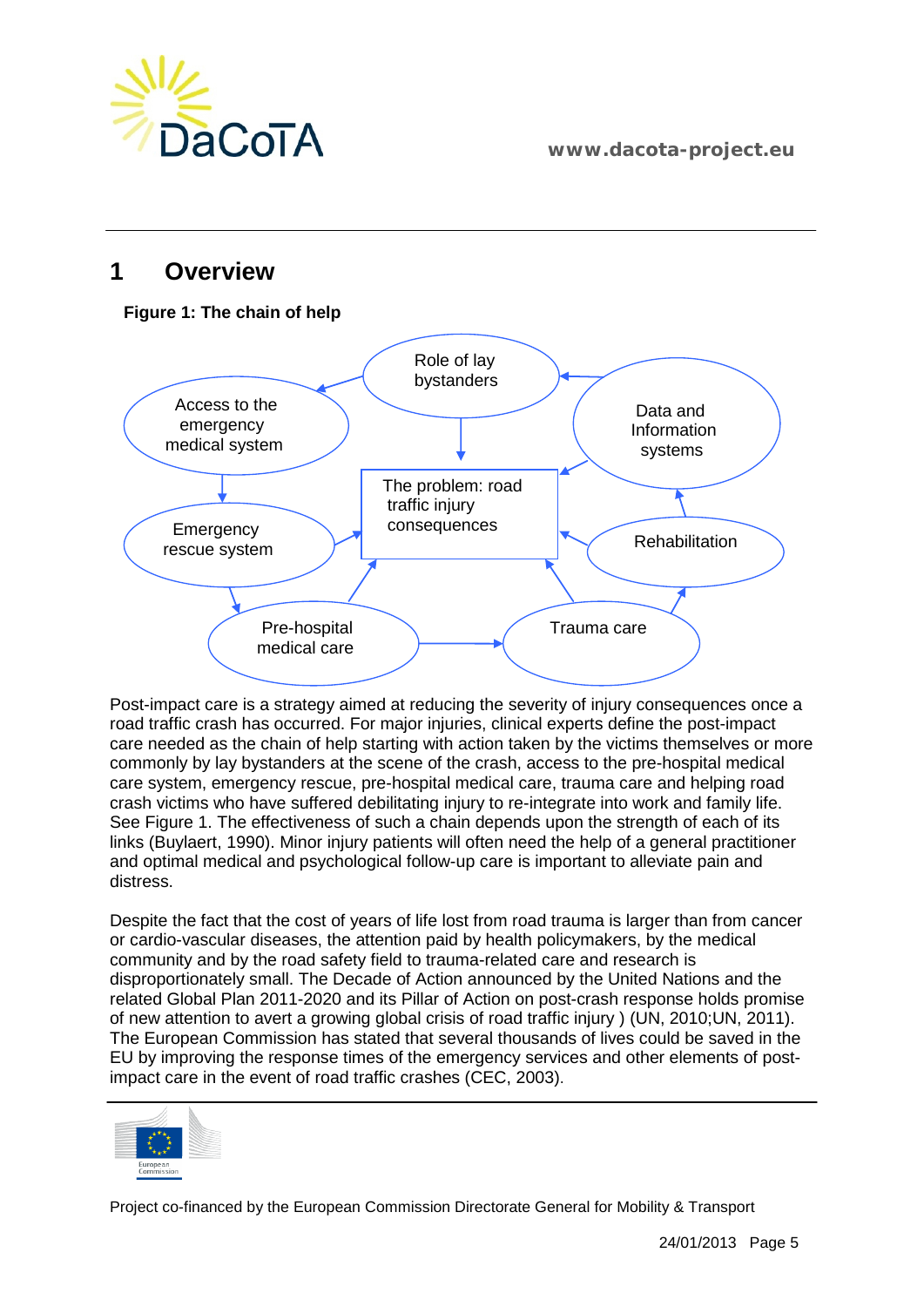

While post-impact care presents special challenges for low and middle-income countries as they motorise, improvements have been seen in many OECD countries over the last 40 years ranging from improvements in emergency medical response systems to advanced trauma care procedures to specific surgical intervention techniques. While studies analysing the relationship between the performance of the trauma management system and road crash outcomes are infrequent, research indicates that various improvements have contributed to better injury outcomes (Elvik & Vaa et al., 2009; Noland, 2004; Oestern et al., 2001; Noland & Quddus, 2004). In a review of 1970-1996 data in several OECD countries it was concluded that between 5% and 25% of the reductions in road crash fatalities may have been due to improvements in medical care and technology (including trauma and emergency response systems), (Noland, 2004).

The main sources of information for this outline comprise: in particular, a review of postimpact care by medical experts from across the European Union (Buylaert, 1999); a metaanalysis of studies by Elvik and Vaa et al. (2009); the World Health Organization's prehospital care guidelines (Sasser et al., 2005), essential care guidelines (Mock et al., 2004), World Report on Road Traffic Injury Prevention (Peden et al., 2004) and other WHO publications and a SafetyNet project report (Gitelman et al., 2008). The assistance provided by Dr Manjul Joshipura, World Health Organization in helping to identify clinical references is gratefully acknowledged.

## <span id="page-5-0"></span>**2 The problem: road traffic injury consequences**

## <span id="page-5-1"></span>**2.1 Road traffic deaths and injuries**

During 2010 there were around 31,000 road deaths in the European Union (European Federation of Road Traffic Victims, 1997) with over a threefold difference in highest and lowest death rates per 100,000 population (EC, 2011). Involvement in road crashes is one of the three leading causes of death and hospital admission for EU (12) inhabitants (together with cancer and coronary heart diseases), and it is the leading cause of death for EU citizens under 50 years old (ETSC, 2003). It was also been estimated that for EU (12) countries (Rumar, 1999):

- 1 in 3 citizens will need hospital treatment during their lifetime due to road crashes
- 1 in 20 citizens will be killed or impaired by road crashes
- 1 in 80 citizens will end their life 40 years too early due to road crashes
- Road crashes cause 6 months shorter life expectancy

## <span id="page-5-2"></span>**2.2 Health of survivors and long-term disability**

While information on road traffic deaths is available in most European countries, there is no systematic comparable information on the health of survivors. There are a variety of definitions of 'serious injury' although a new EU-wide definition is foreseen; many serious injuries are not reported (IRTAD, 2011); data on the long-term health consequences of road traffic injury is not collected on a systematic basis; and while rating systems have been devised and are in use, there are no international standards for describing and quantifying

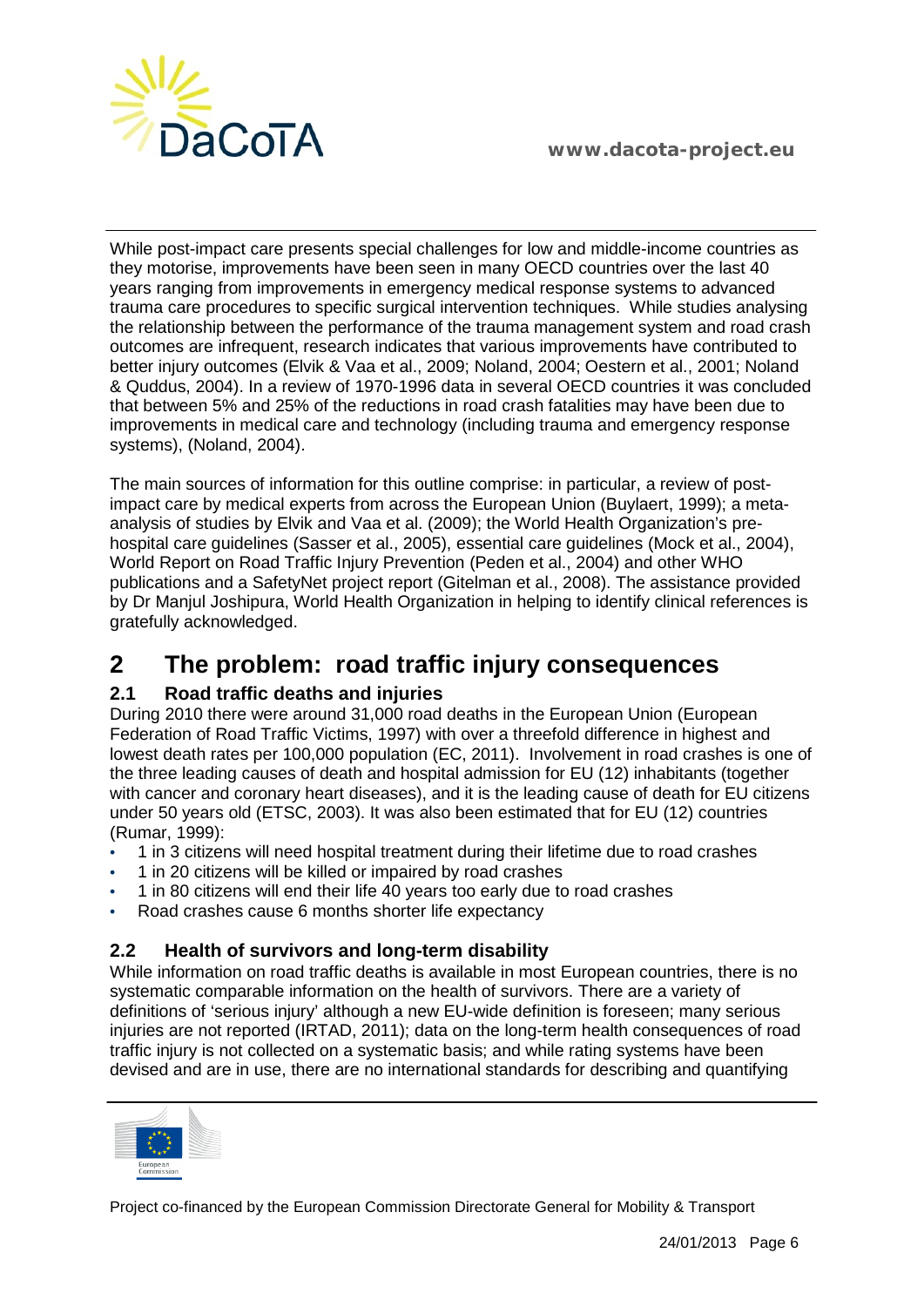

the disabilities arising from traffic injuries, particularly those involving neurological trauma (IRCOBI, 2006, IRTAD, 2011).

In Europe it is estimated that for every death, there are an estimated 4 permanently disabling injuries such as to the brain or spinal cord, 10 serious injuries and 40 minor injuries (Mackay, 2005). Disability is usually defined as an individual's inability to carry out a normal range of daily activities due to physical and/or psychological consequences. Permanent disability, such as paraplegia, quadriplegia, loss of eyesight, or brain damage, can deprive an individual of the ability to achieve even minor goals and result in dependence on others for economic support and routine physical care. Less serious – but more common – injuries to ankles, knees and the cervical spine can result in chronic physical pain and limit an injured person's physical activity for long periods. Serious burns, contusions and lacerations can lead to emotional trauma associated with permanent disfigurement. Road crashes can also result in a variety of long-term psychiatric and psycho-social problems (Peden et al., 2004).

#### **In-depth studies indicate that**:

- Motor vehicle crashes are the leading cause of traumatic brain injury (Peden et al., 2004).
- The majority of whiplash injuries are sustained by car occupants in crashes, and around 50% of these are in rear impacts (Krafft, 1998).
- 22% of a sample of patients attending hospital with fractures to the upper or lower limb, or a soft tissue injury to their cervical spine ("whiplash") had some form of disability 4 years after the crash (Murray, 2001).
- Pedestrians and motorcyclists suffer the most severe injuries as a result of motor vehicle collisions, report more continuing medical problems and require more assistance, compared with other types of road user (Peden et al., 2004).

### <span id="page-6-0"></span>**2.3 Socio-economic costs and the value of prevention**

In EU countries in 2002, a 38-fold difference was recorded in the valuation of the prevention of a road traffic death (ETSC, 2007). The average annual socio-economic cost (or the value of preventing fatalities and injuries in road traffic crashes) over the last decade has been estimated at around 2% of EU 27 countries' gross domestic product - around Euro 176 billion and twice the EU's annual budget (ETSC, 2003; ETSC, 2011).

However, the long-term impacts of transport-related injuries within the EU are to a large extent unknown (ETSC, 2007). Many national estimates do not take account of the cost of long-term disability resulting from road traffic crashes and associated intangible costs. Injuries reported as being minor at the time of crash can often lead to costly long-term disability. One British study (Murray et al., 2001), which contributed to subsequent national crash cost estimates, monitored the costs to the Health and Social Security services of treatment of patients with whiplash and fractures over a 4 year period. For fracture injuries, the largest single cost to the Health Service was in-patient treatment and for 'whiplash' patients physiotherapy was the largest single cost. Long-term disability also brings, however, many intangible costs to the patient and family. Work is urgently required to establish the

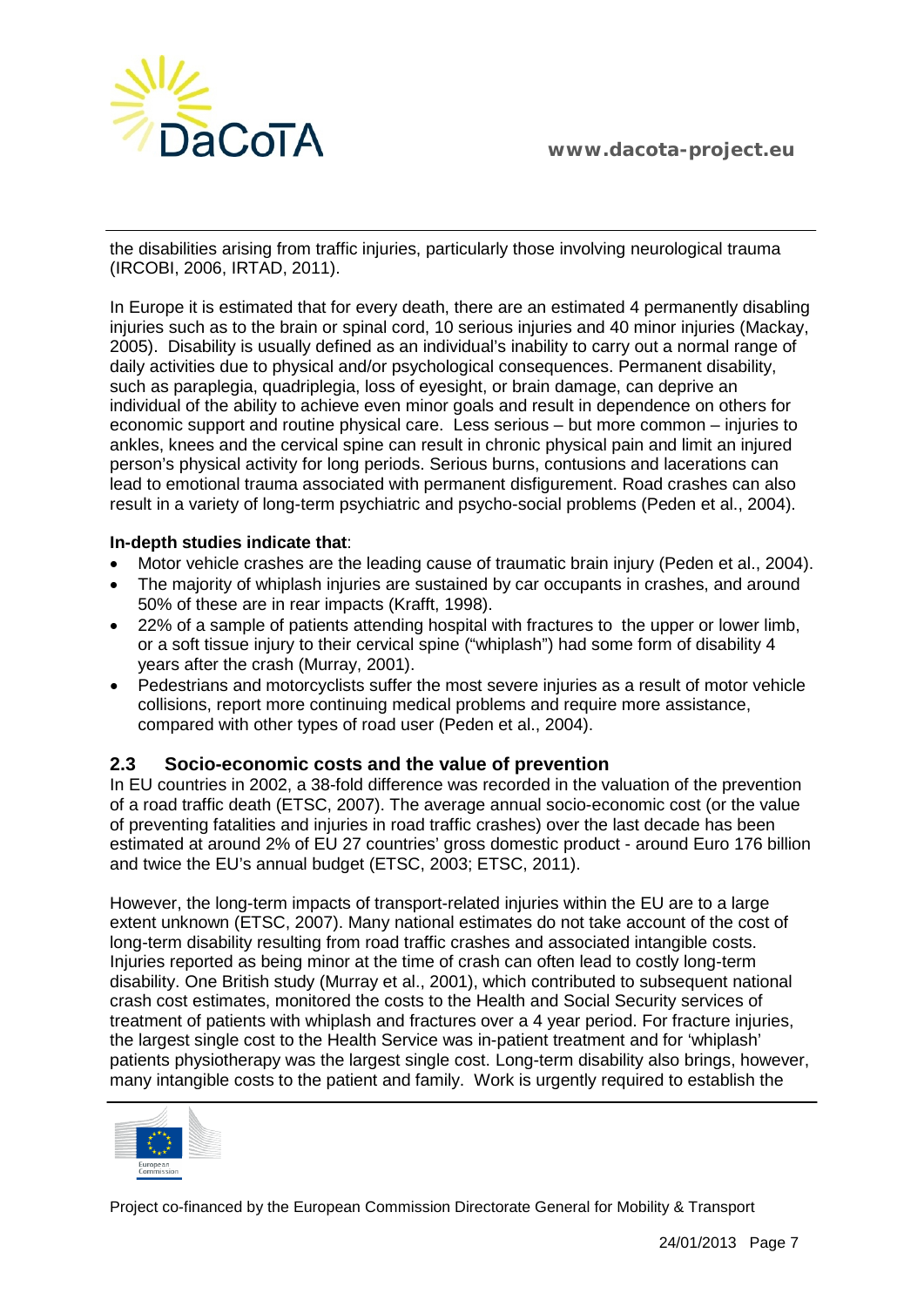

long-term impacts of serious health loss in road traffic crashes to inform policymaking in EU countries.

## <span id="page-7-0"></span>**2.4 The costs and benefits of post-impact care**

Surprisingly little work has been conducted on the costs of post-impact care versus the benefits for reducing trauma in road crashes.

However, studies have shown that improved organisation and planning for emergency care can be carried out at a reasonable cost and can lead to more appropriate use of resources, improved care, and better outcomes (White et al, 1996). In developing countries, most effective pre-hospital strategies are basic and inexpensive, and the lack of high-tech interventions should not deter efforts to provide good care. Even where resources allow them, the more-invasive procedures performed by physicians in some pre-hospital settings, such as intravenous access and fluid infusion or intubations, do not appear to improve outcomes, and evidence suggests that they may, in fact, be detrimental to outcomes (Kobusingye, et al., 2006). Information on the annual costs of aspects of post-impact care in Norway is presented in Table 1.

Studies show that significant reductions in preventable deaths can be achieved through improvements in the trauma care system. Panel reviews indicate an average reduction of 50% in medically preventable deaths and population-based studies and trauma registry studies show around a 15%-20% reduction in mortality as a result of improvements (Simons, et a, 1999), (Mann et al., 1999), (Brennan et al., 2002). The risk of death is significantly lower when care is provided in a trauma centre than in a non–trauma centre (MacKenzie et al., 2006). Costs per life saved and per life-year saved are very low compared with other comparable medical interventions (Durham et al., 2006), (Rotondo et al., 2006).

| Measure                                                                         | <b>Costs NOK</b>       | Costs from year |
|---------------------------------------------------------------------------------|------------------------|-----------------|
| 9.1 Emergency medical<br>services                                               |                        |                 |
| 9.2<br>Rescue helicopters (per                                                  |                        |                 |
| mission)                                                                        | 180,000                | 1997            |
| 9.3<br>Automatic crash<br>notification - investment<br>infrastructure, per unit | $240,000 -$<br>400,000 | 2006            |
| 9.3 Automatic crash<br>notification – training of<br>personnel, per person      | $2,400 - 4,000$        | 2006            |
| 9.3 Automatic crash<br>notification – vehicle equipment,  <br>per vehicle       | $1,200 - 2,400$        | 2006            |

|  |  | Table 1: Annual costs of post crash care in Norway |
|--|--|----------------------------------------------------|
|--|--|----------------------------------------------------|

Source: Elvik et al., 2009

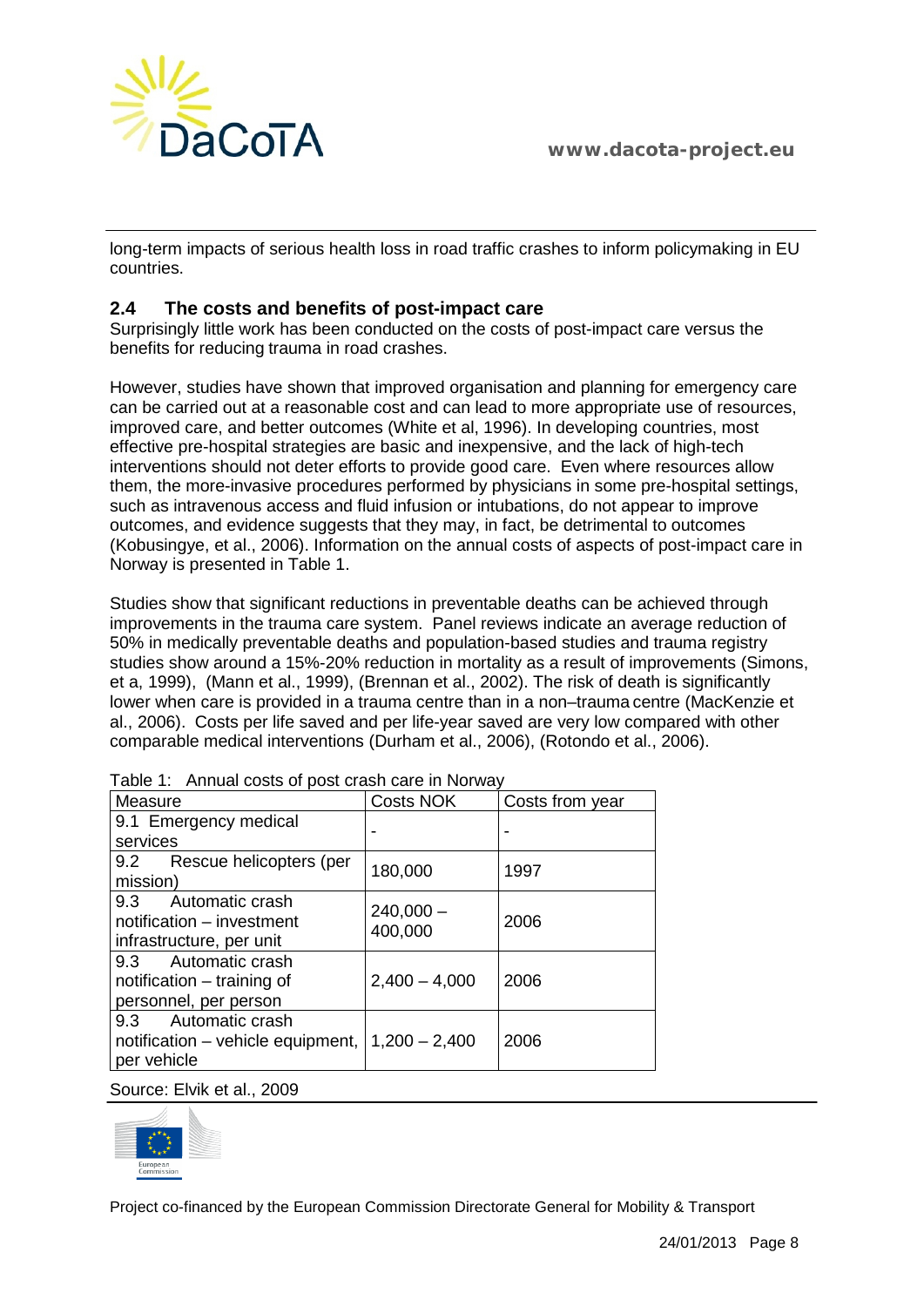

Cost-benefit analyses in Norway of specific post-crash services (excluding emergency medical services are provided in Table 2. (Elvik et al., 2009).

| Measure |                                        | Benefit-cost ratio |
|---------|----------------------------------------|--------------------|
| 9.1     | Provision of medical services          |                    |
| 9.2     | Rescue helicopters: Ambulance missions | 5.9                |
| 8.3     | Automatic crash notification (ACN)     | $0.23 - 1.65$      |

Table 2: Benefit-cost ratios of post-impact care

Source: Elvik et al., 2009

#### <span id="page-8-0"></span>**2.5 Time between road crash and road death?**

A study by medical experts in European high-income countries found that about 50% of deaths from road traffic crashes occurred within minutes, either at the scene or while in transit to hospital. For those patients taken to hospital, around 15% of deaths occurred within 1-4 hours after the crash, but around 35%, occurred after four hours (Buylaert, 1999). A more recent meta- analysis of studies found that the proportion of road deaths killed within the first minutes after a crash is between 37% and 50% (CEC, 2003). A comparative study of mortality among seriously injured patients across a range of countries found that for lowincome and middle-income countries, the vast majority of deaths occurred in the pre-hospital phase (Hirsch & Eppinger, 1984). The World Health Organization has identified three phases of deaths from severe injury, as outlined in Box 1.

#### **Box 1: Three phases of deaths from severe injury**

Phase 1:.Deaths occur immediately or occur quickly as a result of overwhelming injury;

Phase 2: Deaths occur during the intermediate or sub-acute phase. These deaths occur within several hours of the event and are frequently the result of treatable conditions;

Phase 3: Deaths are delayed. Deaths during this phase often occur days or weeks after the initial injury and are the result of infection, multisystem failure or other late complications of trauma.

Source: Sasser et al., 2005

As the World Report on Road Traffic Injury Prevention (Peden et al., 2004) underlined, there is not so much a "golden hour" (Lerner & Moscati, 2001) in which interventions have to take place as a chain of opportunities for intervening across a longer timescale.

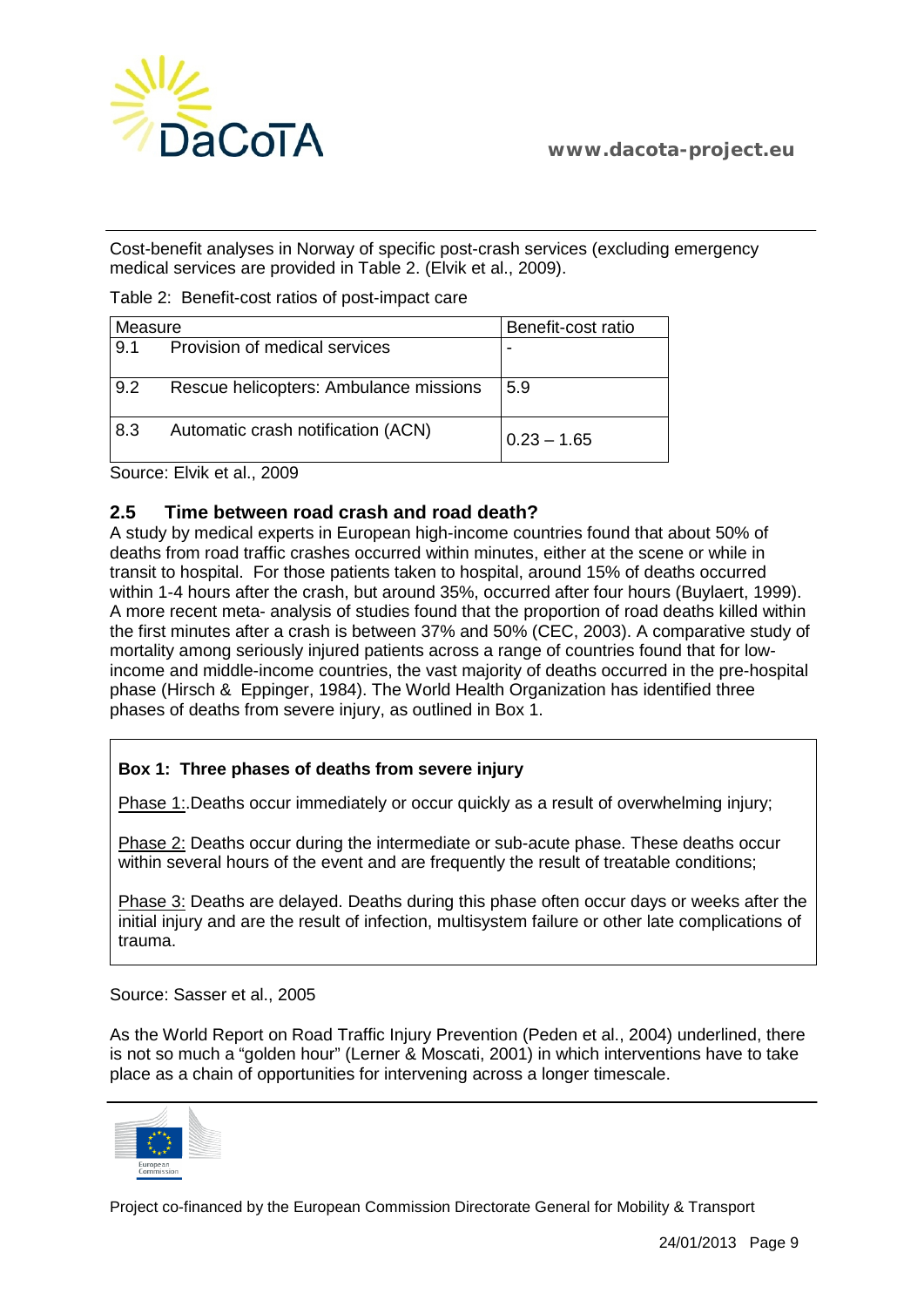



## <span id="page-9-0"></span>**2.6 Survivable and non-survivable road traffic injury?**

The appropriate management of road casualties following a crash is a crucial determinant of the chance and quality of survival. The faster and the more effectively an injured person is treated medically, the greater are the chances of surviving and making a full recovery. A Swedish study into survivability in fatal road traffic crashes concluded that 48% of those who died sustained non-survivable injuries. Out of the group who sustained survivable injuries, 5% were not located in time to prevent death, 12% could have survived had they been transported more quickly to hospital and a further 32% could have survived if they had been transported quickly to an advanced trauma centre (Hendriksson et al., 2001). A UK study estimated that 12% of road crash victims with serious skeletal trauma went on to have significant preventable disability (McKibbin et al., 1992). A Spanish study found that reducing the time between crash occurrence and arrival of emergency services from 25 to 15 minutes reduces deaths by one third (Sánchez-Mangas et al., 2010). Trauma i.e. unspecific, extensive, and life-threatening injury is recommended to be treated within 10 minutes, and more extensive medical care should be provided within 1 hour, preferably at a specially equipped trauma centre (Champion, 2005). When not treated timely and adequately, trauma may lead to incapacitating injuries or death.

## <span id="page-9-1"></span>**2.7 Post-impact care and road safety plans and targets**

Post-impact care is now acknowledged globally as a key road safety strategy and fundamental to a *Safe System* approach (see ERSO [Road Safety Management](http://ec.europa.eu/transport/road_safety/specialist/knowledge/rsm/overview/index.htm) and [Work](http://ec.europa.eu/transport/road_safety/specialist/knowledge/work/index.htm)[related road safety](http://ec.europa.eu/transport/road_safety/specialist/knowledge/work/index.htm) web texts). However, it is often neglected in national road safety strategies and programmes in European countries although Sweden plans to set a target for average time from injury to adequate rescue/medical care as one of its intermediate outcome targets This may be because it is outside the direct responsibility of the lead agency for road safety which is typically the Ministry of Transport in European countries. Good intergovernmental coordination arrangements can ensure that attention is given to this key area in target-setting and plans. New Zealand's *Road Safety to 2010* strategy, for example, targeted a specific reduction in hospitalizations, the number of people hospitalized for more than one day and the number of people hospitalized for more than three days. Improving trauma management systems was one of the priorities of the strategy (LTSA, 2003).

### **Decade of Action - the Global Plan 2011-2020**

Improving post-impact care is a key strategy promoted by the World Report on Road Traffic Injury Prevention (Peden et al., 2004) and is a Pillar of Action in the Global Plan for the Decade of Action (UNRSC, 2011), as shown in Box 2.

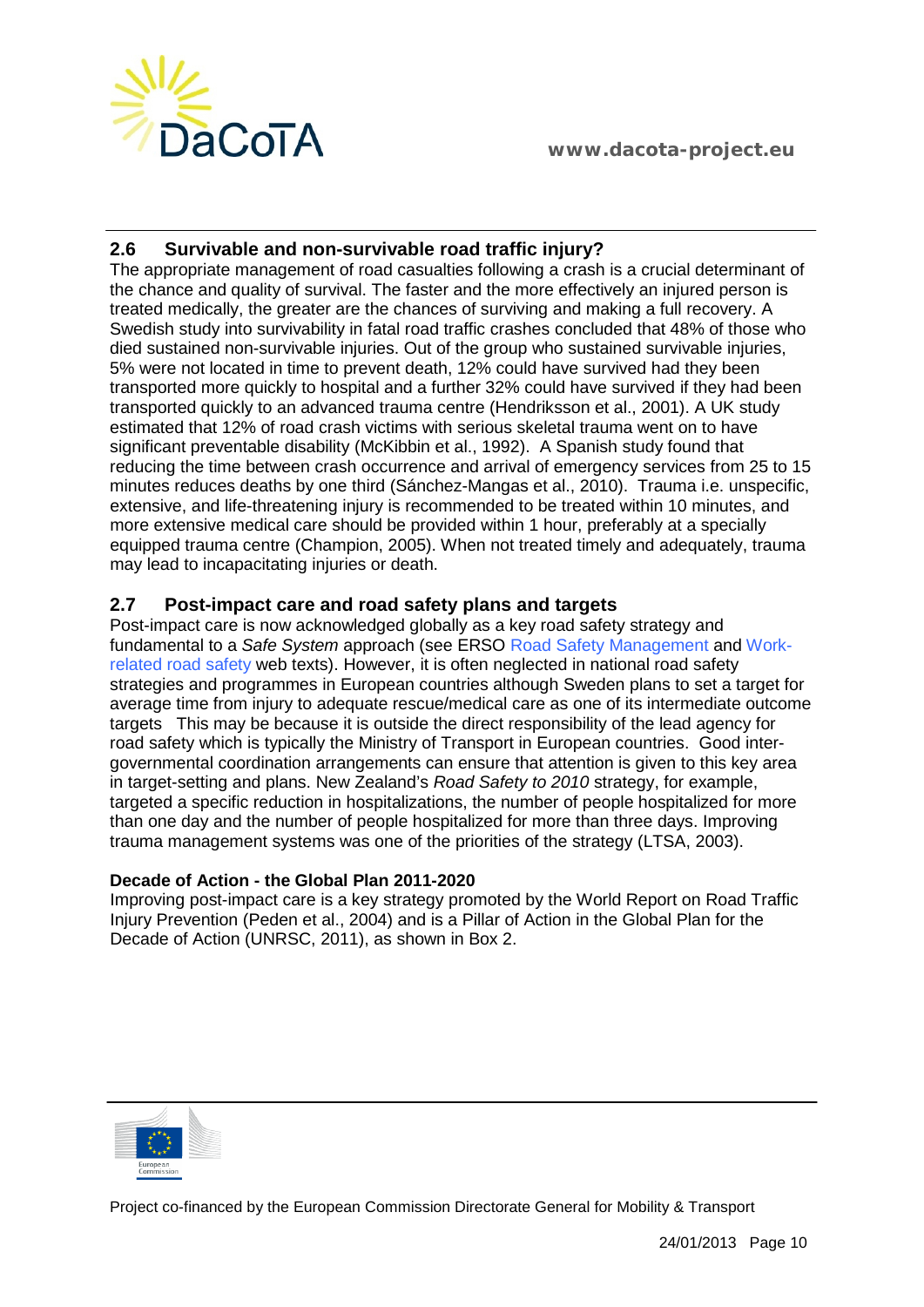

#### **Box 2: Global Plan - Pillar 5: Post crash response**

Increase responsiveness to post-crash emergencies and improve the ability of health and other systems to provide appropriate emergency treatment and longer term rehabilitation for crash victims.

Activity 1: Develop pre-hospital care systems, including the extraction of a victim from a vehicle after a crash, and implementation of a single nationwide telephone number for emergencies, through the implementation of existing good practices.

Activity 2: Develop hospital trauma care systems and evaluate the quality of care through the implementation of good practices on trauma care systems and quality assurance.

Activity 3: Provide early rehabilitation and support to injured patients and those bereaved by road traffic crashes, to minimize both physical and psychological trauma. Activity 4: Encourage the establishment of appropriate road user insurance schemes to finance rehabilitation services for crash victims through:

 $\Box$  Introduction of mandatory third-party liability; and

 $\Box$  International mutual recognition of insurance, e.g. green card system.

Activity 5: Encourage a thorough investigation into the crash and the application of an effective legal response to road deaths and injuries and therefore encourage fair settlements and justice for the bereaved and injuries.

Activity 6: Provide encouragement and incentives for employers to hire and retain people with disabilities.

Activity 7: Encourage research and development into improving post crash response.

Source: UNRSC, 2011

In the road safety management system assessment framework used by the World Bank in road safety management capacity review, Checklist 5 highlights the need to assess jurisdictional post-impact care arrangements. Post-crash response and first aid, emergency preparedness and post crash recovery and rehabilitation is also cited as a key road traffic safety risk factor in the ISO 39001 road traffic safety management systems system for organisations (ISO, 2012).

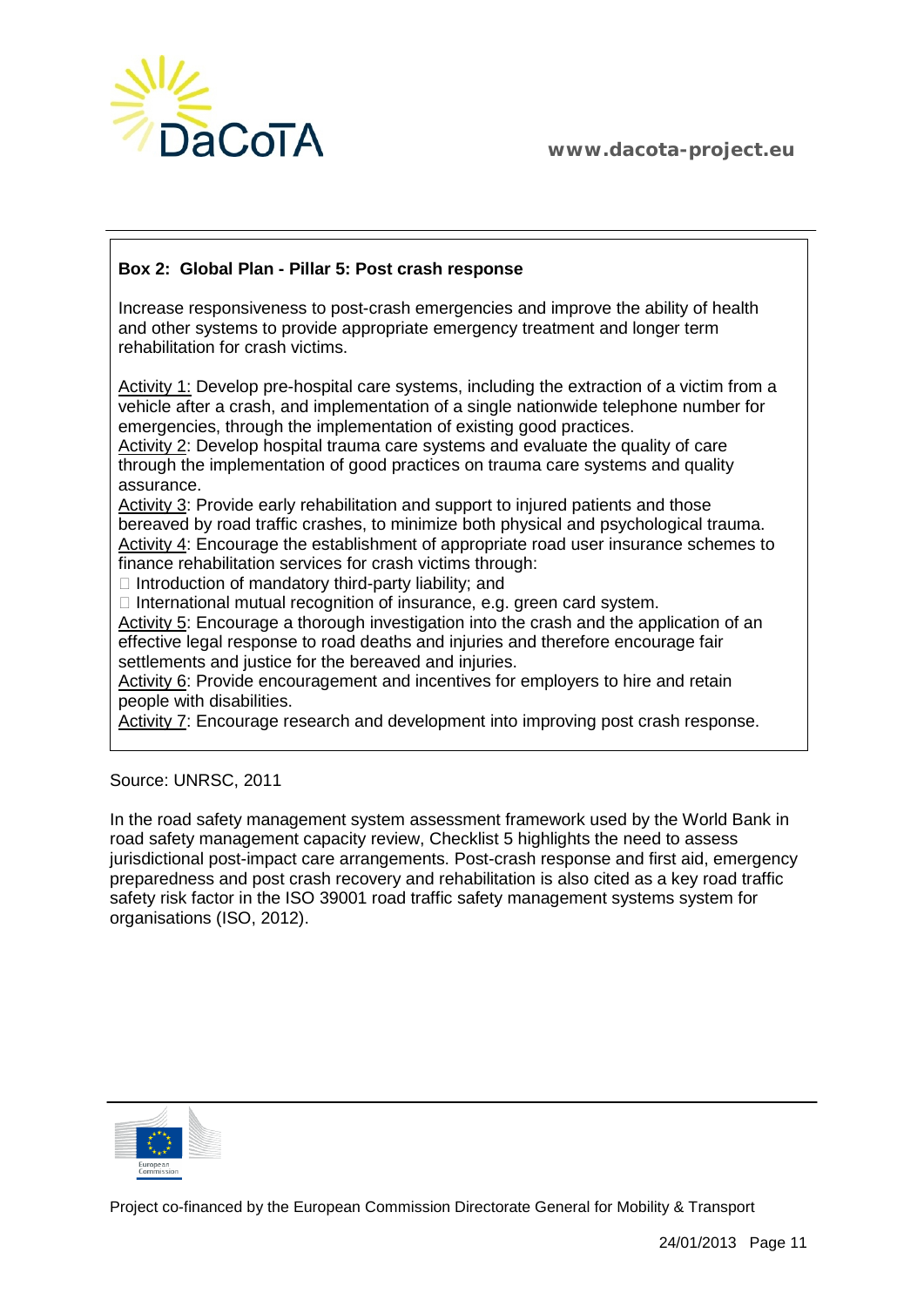

| Checklist 5: Recovery and rehabilitation of crash victims from the road network                                                                                                                                                                                                                                                                                                                                                                                                                                               |     |         |         |     |  |
|-------------------------------------------------------------------------------------------------------------------------------------------------------------------------------------------------------------------------------------------------------------------------------------------------------------------------------------------------------------------------------------------------------------------------------------------------------------------------------------------------------------------------------|-----|---------|---------|-----|--|
| Questions                                                                                                                                                                                                                                                                                                                                                                                                                                                                                                                     | Yes | Partial | Pending | No. |  |
| Have comprehensive safety standards and rules<br>and associated performance targets been set to<br>govern the recovery and rehabilitation of crash<br>victims from the road network to achieve the<br>desired focus on results?<br>Pre-hospital?<br>Hospital?<br>Long-term care?<br>For each category of post-crash service (pre-hospital,<br>hospital, and long-term care) are compliance regimes in<br>place to ensure adherence to the specified safety<br>standards and rules to achieve the desired focus on<br>results? |     |         |         |     |  |
| Do the specified safety standards and rules and related<br>compliance regimes clearly address the safety priorities<br>of high-risk road user groups to achieve the desired<br>focus on results?                                                                                                                                                                                                                                                                                                                              |     |         |         |     |  |
| Do the specified safety standards and rules and related<br>compliance regimes compare favourably with<br>international good practice?                                                                                                                                                                                                                                                                                                                                                                                         |     |         |         |     |  |

Source: Bliss and Breen, 2009.

Improved emergency and post-injury services are included as a pillar in the European Commission's proposals for action on road safety to 2020 (EC, 2011). The Commission aims to develop the elements of a global strategy concerning road injuries and first aid, with the help of a Task Force bringing together the relevant actors, representatives of international and non-governmental organisations, government experts and the Commission. The development of a new EU *Injuries Strategy* is underway.(EC, 2012).

# <span id="page-11-0"></span>**3 The role of lay bystanders**

## <span id="page-11-1"></span>**3.1 The first link in the chain of help**

The chain of help begins, according to the World Health Organization, with those who are present or who arrive first at the scene of a crash. Lay bystanders can play an important role in various ways, including:

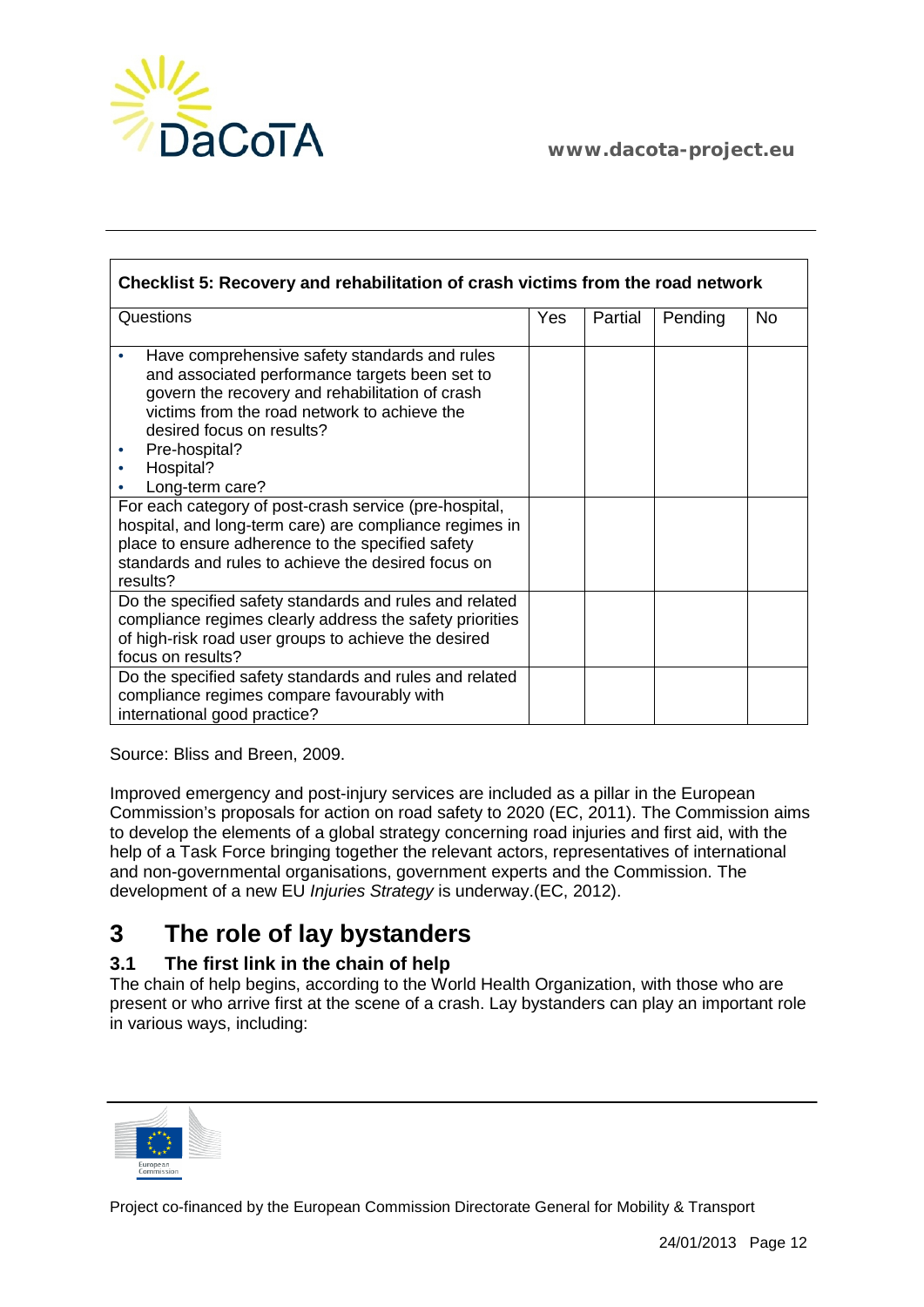

- Contacting the emergency services, or calling for other forms of help
- Helping to put out any fire
- Taking action to secure the scene (e.g. preventing further crashes, preventing harm to rescuers and bystanders, controlling the crowd gathered at the scene)
- First aid e.g. unblocking airway obstruction. One of the most common causes of death for road crash victims is anoxia – a lack of oxygen supply – caused by blocked airways which take, on average less than 4 minutes, to prove fatal according to the [British Red](http://www.grsproadsafety.org/themes/default/pdfs/British%20Red%20Cross.pdf)  [Cross.](http://www.grsproadsafety.org/themes/default/pdfs/British%20Red%20Cross.pdf)

#### <span id="page-12-0"></span>**3.2 Do commercial and public transport drivers need first aid training?**

While basic first-aid training for commercial and public transport drivers and trained community first responders in rural and remote locations is recommended by the World Health Organization (Sasser et al., 2005), it has not been scientifically established whether such a measure would decrease pre-hospital mortality.

EC Directive 2000/56 provides for the requirement of first aid training and refresher courses for professional drivers.

Before the introduction of a national ambulance system, a study in Ghana established that commercial taxi and minibus drivers trained in first aid in Ghana could provide one effective means of providing pre-hospital care (Mock et al., 2002). See Box 3.

### **Box 3: First aid training of professional drivers in Ghana**

#### Improving Trauma Care in the Absence of a Formal Ambulance System

Background: The efficacy of a program that builds on the existing, although informal, system of prehospital transportation in Ghana was assessed. In Ghana, the majority of injured persons are transported to the hospital by some type of commercial vehicle, such as a taxi or bus.

Methods: A total of 335 commercial drivers were trained using a six-hour basic first-aid course. The efficacy of this course was assessed by comparing the process of prehospital trauma care provided before and after the course, as determined by self-reporting from the drivers.

The course was conducted with moderate amounts of volunteer labor and gifts in kind, such as transportation to the course. The actual cost of the course amounted to US\$3 per participant.

Results: Follow-up interviews were conducted on 71 of the drivers a mean of 10.6 months after the course. In the interviews, 61 percent indicated that they had provided

first aid since taking the course. There was considerable improvement in the provision of the components of first aid in comparison to what was reported before the course:

| Component<br>of first aid | <b>Before (percent)</b> | After (percent) |
|---------------------------|-------------------------|-----------------|
| Crash scene management    |                         | 35              |
| Airway management         |                         | 35              |
| Bleeding control          |                         | 42              |
| Splint application        |                         | 16              |
| Triage                    |                         | 21              |

Conclusions: Even in the absence of a formal EMS, improvements in the process of prehospital trauma care are possible by building on existing, although informal, prehospital transportation.

Source: Mock and others 2002. Source: Kobusingye et al., 2006

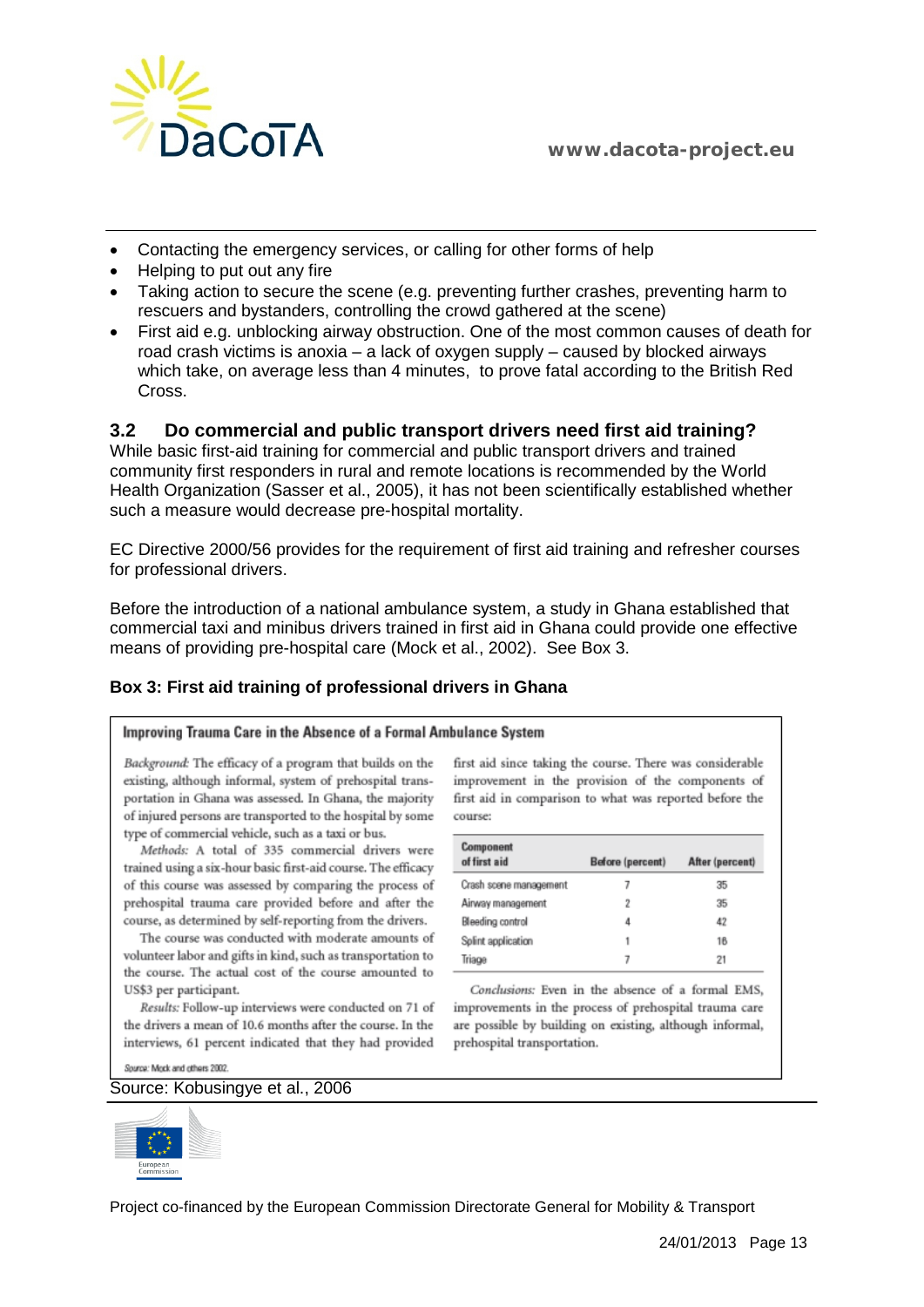

## <span id="page-13-0"></span>**3.3 Would first aid training for the general public help?**

For EU countries, EC Directive 2000/56 provides for Member States to take measures to ensure that: applicants for driving licences know how to behave in the event of a crash; they can assess road crash victims including emergency action such as evacuation of passengers and basic knowledge of first aid. When obtaining a driving licence it is in many countries mandatory to take a first-aid course and e.g. in Germany all drivers are obliged to provide first aid when arriving at a crash scene (CEC, 2003).

The Word Health Organization holds the view that training of specially selected community volunteers and other lay professionals could be valuable but does not recommend requiring first aid training for drivers in general (Sasser et al., 2005).There is no strong evidence that basic first aid training by drivers and members of the public would decrease pre-hospital mortality. There is, also, concern that unless there is in-depth knowledge of basic life support techniques, more harm might be done than good. At the same time, the level of cost to provide the necessary in-depth training supplemented with regular refresher courses for all road users would need to be balanced by evidence of substantial benefit. There is no evidence that provision of first aid kits in cars would help (Bull, 1985).

## <span id="page-13-1"></span>**4 Access to the emergency medical system**

## <span id="page-13-2"></span>**4.1 Telephone notification**

A national emergency number speeds up the process and guarantees that all relevant agencies are warned and involved. In high-income countries, access to the emergency medical system is almost always made by telephone, but the coverage and reliability of the telephone link varies between countries. The growth in the use of mobile telephones is having a helpful effect on crash notification (Mock et al., 1993).

The emergency notification number for the European Union is 112 which allows European citizens in distress to contact the emergency services in all Member States. It was established by Council Decision of 29 July 1991 and reinforced through the Directive 98/10/EC and now to be found in the Universal Service Directive. According to the European Commission it has now been implemented in all EU countries, although the number is little known by EU citizens according to European Commission monitoring. No information is available about the time taken to answer this emergency call number and no EU standard exists for call receipt.

### <span id="page-13-3"></span>**4.2 In-vehicle emergency notification systems**

*Automatic Crash Notification (eCall)* which is available in several car models today aims to provide emergency responders with data that indicates the severity of the crash and the nature of injuries sustained. It is estimated more than 765.000 vehicles fitted with eCall have been sold in 11 European countries (Chauvel & Haviotte, 2011). The aim of eCall is to reduce the time between the crash and arrival of the emergency services. eCall is a system which can be triggered manually or automatically. The aim is to send an in-vehicle message

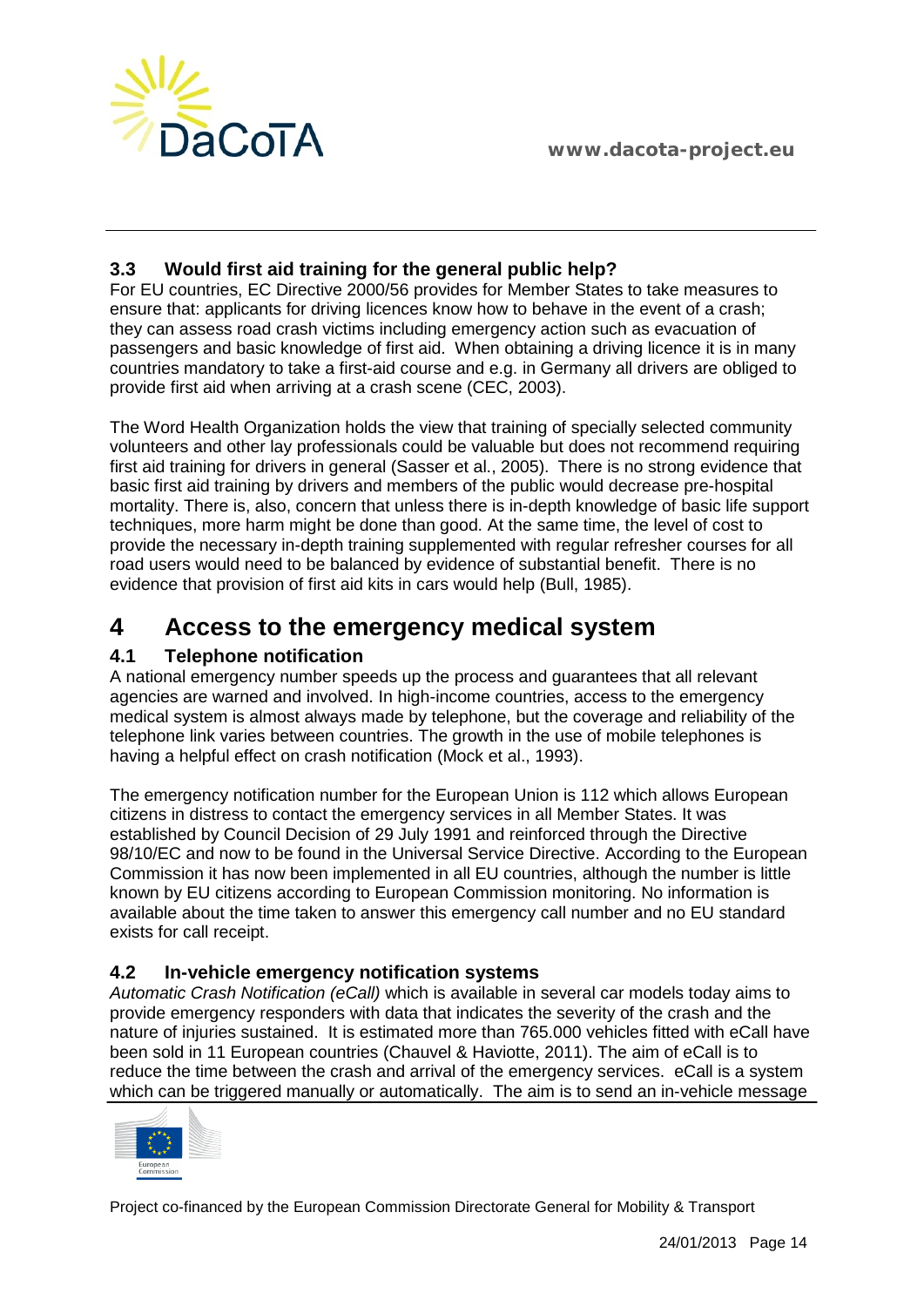

through a GPS system to an emergency call centre in the event of vehicle involvement in a crash. The minimum set of data contains information about the incident including time, precise location, vehicle identification, eCall status (as a minimum, indication if eCall has been manually or automatically triggered) and information about a possible service provider (CEC, 2003).

Legislation for this technology is currently under discussion within the European Commission and is expected to be fully defined for 2012. Instead of a manual call on the part of the passenger or bystander at a crash scene, the aim is for the in-vehicle eCall system to send an automatic message in a European standardised format usually to the nearest 112 Public Safety Answering Point, PSAP (fire brigade, police or emergency call centre) where the appropriate response to the alert is determined. The Public Safety Answering Points have still to be established and equipped to receive the message in the European standardized format in all European Countries.

Since 2010, Euro NCAP's Advanced rewards has recognized car manufacturers who make available new safety technologies which demonstrate a scientifically proven safety benefit for consumers and society. Several car models have received rewards points for fitting eCall Euro [NCAP.](http://www.euroncap.com/rewards/technologies/call.aspx)

The European Commission believes that a pan-European eCall has the potential to save up to 2500 fatalities annually in EU-25 when fully deployed (COM(2005) 431 of 14.9.2005: Bringing eCall to Citizens). While no empirical studies of the effects of injury outcomes have been found, some prospective studies have estimated likely effects on fatalities and serious injuries. An overview of the results from these studies is given in Table 3. The results are shown as intervals of the estimated likely upper and lower limits of the possible reductions of fatalities and severe injuries. Studies that do not provide a comprehensible description of the methods are not included in the overview (Elvik et al., 2009).

| Table 3: Effects on numbers of fatalities and serious injuries of automatic crash notification                                                         |                             |        |              |  |  |  |
|--------------------------------------------------------------------------------------------------------------------------------------------------------|-----------------------------|--------|--------------|--|--|--|
| Number of fatalities<br>Percentage change<br>in the number of<br>Types of crashes<br>affected<br>injuries in the study<br>fatalities<br>Crash severity |                             |        |              |  |  |  |
| Clark & Cushing, 2002<br>(USA)                                                                                                                         | All crashes                 | 30,875 | $(-1.5; -6)$ |  |  |  |
| Evanco, 1999 (USA)                                                                                                                                     | Accidents in rural<br>areas | 25,761 | $(-7; -12)$  |  |  |  |
| Virtanen, 2005 (Finland)                                                                                                                               | All crashes                 | 919    | $(-3,-8)$    |  |  |  |

Source: Elvik et al., 2009.

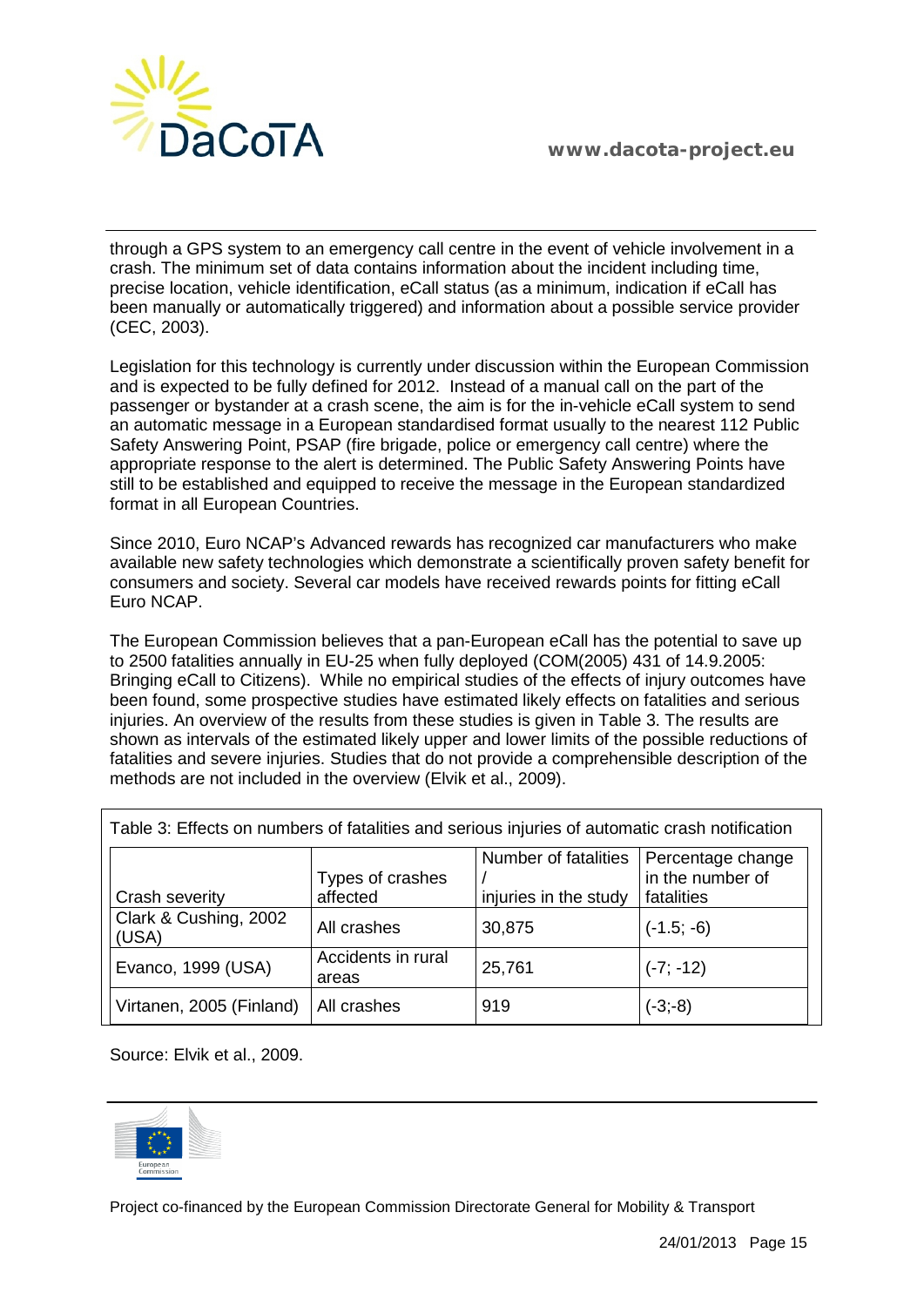

The studies assumed that all vehicles were equipped with the eCall terminal and that each terminal would function properly. They were unable to evaluate the impact of the precise location information given by eCall on the swifter arrival of rescue units at the accident site in evaluating decreases in road traffic deaths nor the overall impact of the system which involves additional players.

A recent French study (Chauvel & Haviotte, 2011) looked at the effectiveness of eCall in 202 crashes in France and found a 2.8 % reduction in fatalities. A global assessment of studies carried out to date presented in the report is shown in Table 4.

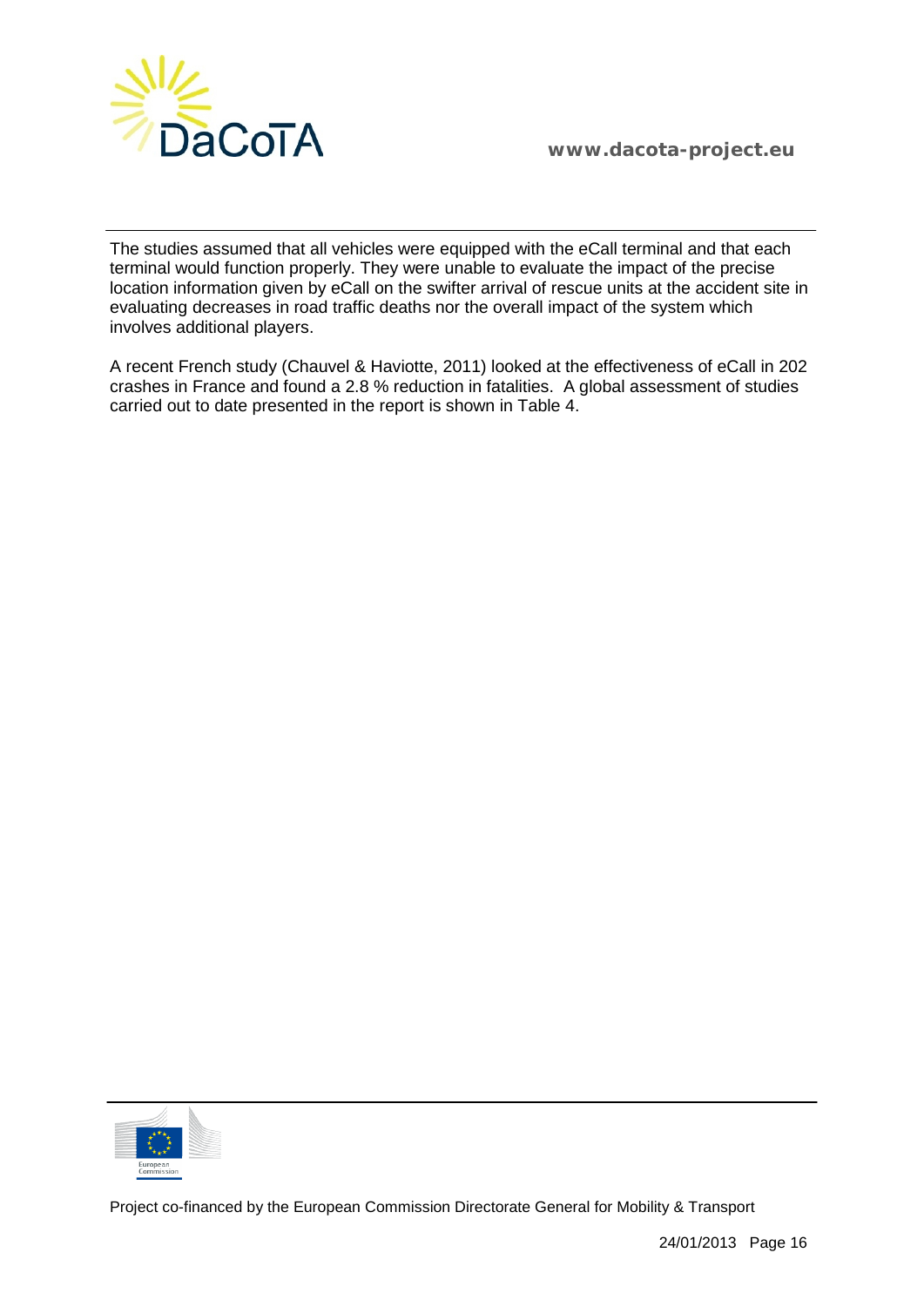

| <b>Study referencies</b>                   | <b>Effectiveness</b><br>(number of death<br>reduced) | <b>Countries</b><br>studied |
|--------------------------------------------|------------------------------------------------------|-----------------------------|
| E-Merge [3] [13]                           | $5 - 10%$                                            | European<br>Union 15        |
| AINO Study [4] [13]                        | $4 - 8%$                                             | Finland                     |
| eImpact [5] [13]                           | $3.6\% \leq 5.8\% \leq 7.3\%$                        | European<br>Union 25        |
| SEISS [6] [13]                             | $5 - 15%$                                            | European<br>Union 25        |
| TRACE [7] [13]                             | 10.80%                                               | Australia                   |
| SBD [8] [13]                               | 3%                                                   | UK                          |
| Erie County ACN field<br>test [9] [13]     | 20%                                                  | USA-New<br>York             |
| Czech eCall study [10]<br>$[13]$           | $3 - 9%$                                             | Czech<br>Republic           |
| Swedish eCall study [11]<br>$[13]$         | $2 - 4%$                                             | Sweden                      |
| Dutch eCall study [12]<br>$[13]$           | $1 - 2%$                                             | Netherlands                 |
| CEESAR-LAB ("a<br>priori" methodology) [1] | 5.1%                                                 | France                      |
| CEESAR-LAB ("a<br>posteriori" methodology) | 2%                                                   | France                      |

#### Table 4: Effectiveness of eCall

Source: Chauvel and Haviotte, 2011

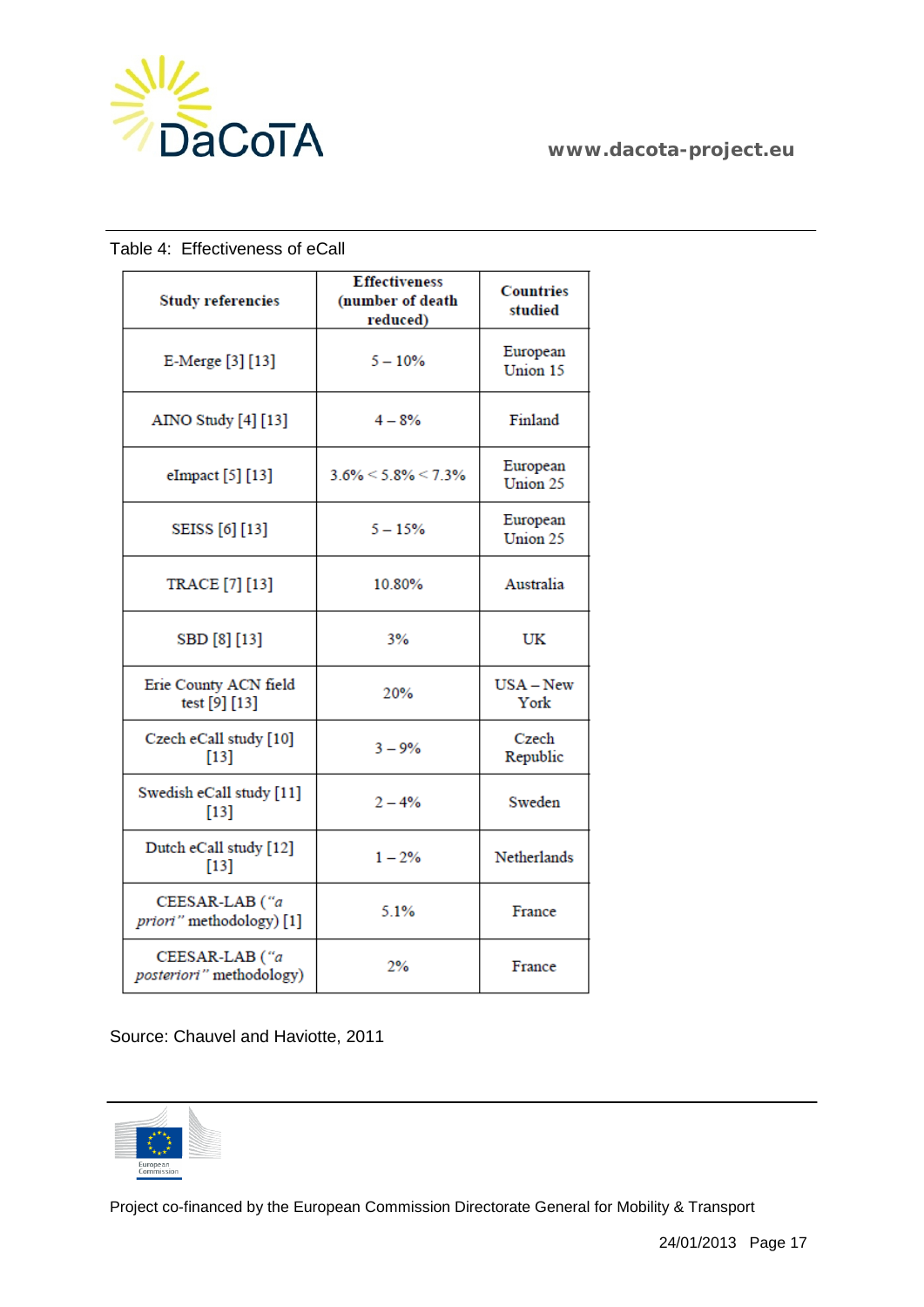

A cost benefit study based on Norwegian data (see Table 5) indicated that the benefits are larger than the costs only under the assumption of high benefits (8% fatality reduction). Under the assumption of medium or low benefits, the costs exceed the benefits, independent of the costs. These figures are similar to the results from (Virtanen et al., 2006), according to which the cost-benefit ratio is 0.55 under the assumption of small benefits and high costs, and 2.32 under the assumption of large benefits and low costs.

Table 5: Cost-benefit ratios of automatic crash notification under different cost and benefit assumptions

|            | High benefit<br>(-8% fatalities) | Medium benefit<br>(-4% fatalities) | Low benefit<br>$(-1.5\%$ fatalities) |
|------------|----------------------------------|------------------------------------|--------------------------------------|
| High costs | 1 22                             | 0.61                               | 0.23                                 |
| Low costs  | ∣.65                             | 0.82                               | 0.31                                 |

See ERSO [eSafety](http://www.dacota-project.eu/Links/erso/knowledge/Content/04_esave/esafety.htm) web text for further information.

#### <span id="page-17-0"></span>**4.3 Telephone answering by the emergency services**

An efficient call receiving system is essential to avoid wasted time. A variety of models exist but have not been studied. In some Member States, calls are answered by the ambulance services or the emergency medical services, in others by other emergency services - police and fire service – and then appropriate calls are transferred to the emergency medical system. A priori direct contact over indirect contact is to be preferred (Buylaert, 1999). It is not known whether all countries have standards for call receipt, although several countries have developed call receipt performance indicators.

### <span id="page-17-1"></span>**4.4 Emergency Medical Dispatch**

In Europe, calls received by the Emergency Medical System either result in: Automatic dispatch of an emergency ambulance requiring the call taker to give accurate identification of the location of the incident and to mobilize the emergency crew; Selective dispatch depending on the perceived nature and urgency of the incident and the process of doing this is known as Emergency Medical Dispatch.

The functions of the Emergency Dispatch System are:

- Prioritization by level of urgency (triage) to determine the speed of response
- Prioritization by level of need to determine type of response
- Provision of pre-ambulance arrival instructions in first aid and scene management
- Communication with those on the scene and in the receiving hospital.

Clinical experts across Europe believe that all calls to the Emergency Medical System in Europe should be transferred as soon as possible to a trained dispatcher able to make a layered response using an appropriate Emergency Dispatch System (Buylaert, 1999).

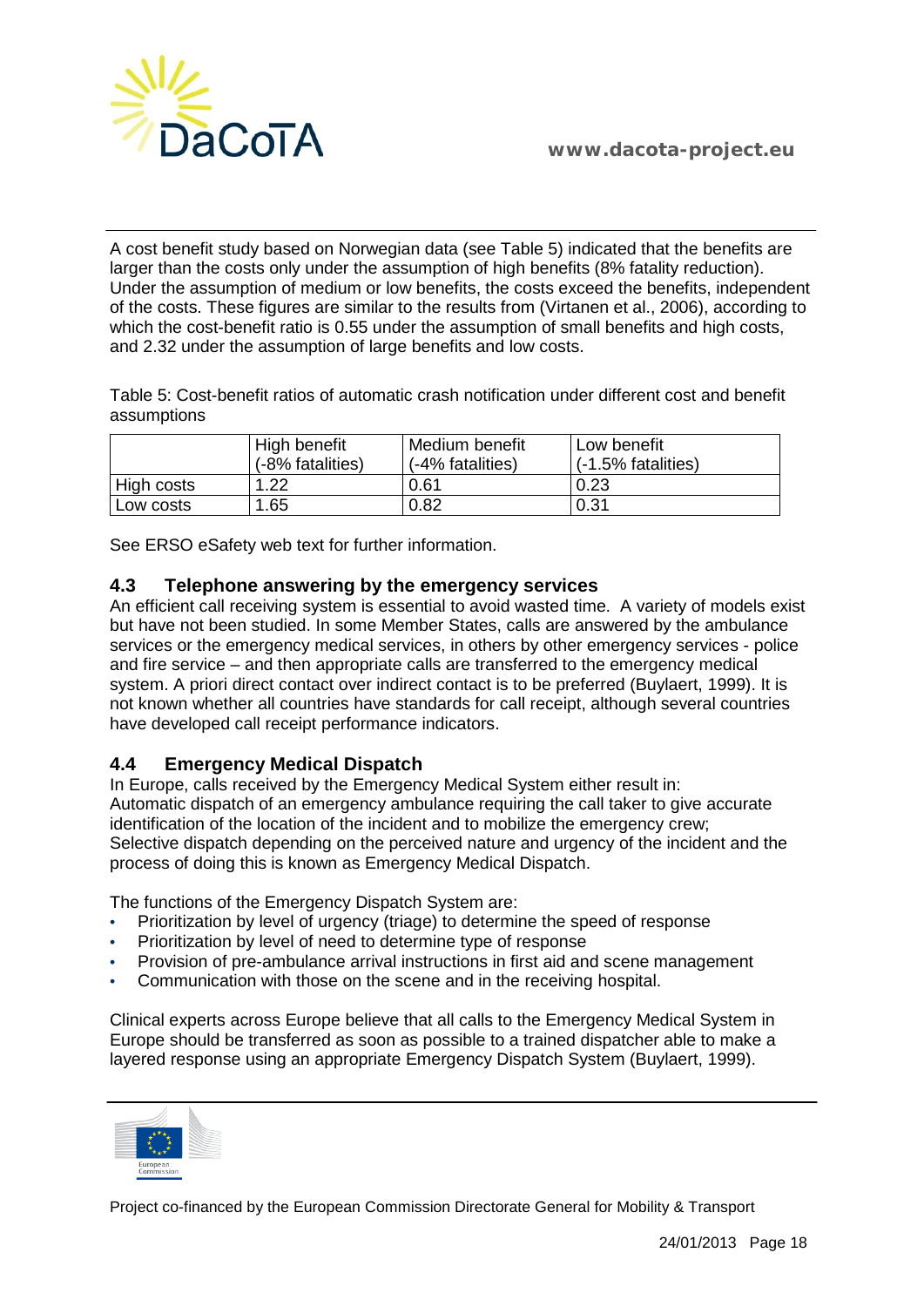

A computerized system which promotes the call taker, records responses, supports decisionmaking and provides information for audit and quality assurance is considered essential (Nicholl, 1997). There are various ways of operating emergency medical dispatch systems: the essential elements which have been identified are the use of a standard protocol, the need for medical supervision, audit of operations and the training of dispatchers (Buylaert, 1999).

# <span id="page-18-0"></span>**5 Emergency rescue systems**

## <span id="page-18-1"></span>**5.1 Coordination between emergency services**

Emergency rescue requires effective coordination between all the emergency services. The objective is to ensure speedy first aid and transport to an appropriate treatment centre. There needs to be close professional cooperation at the scene between fire-fighters, coastguards and police (who may arrive first at the scene) and the emergency medical service personnel.

## <span id="page-18-2"></span>**5.2 Training of emergency personnel**

Emergency medical technicians staffing an ambulance and carrying out basic pre-hospital care techniques can save lives and limit disability. At the same time, there is no evidence for the effectiveness of training pre-hospital care paramedical personnel in advanced life-saving skills (Kobusingye et al., 2006). Research shows that the level of training and the degree of professionalism involved varies (Chamberlain, 1998, Huemer et al., 1994). The important status of the emergency medical technician is often not well recognized, is seen as an accessory for the fire department, or is even left to volunteers. The establishment of minimum standards at European Union level has been recommended by clinical experts in Europe (Buylaert, 1999). Non-medical emergency services need to be trained in basic life support in order to provide immediate first aid. There also needs to be cooperation between the fire-fighting services and medical personnel when victims are not readily accessible and special training is organized in many Member States to this effect. Evaluation has shown that by a 3-day cross-sectoral team training course, the extrication and on scène-time may be reduced by as much as 40-50% which is important not least in extreme weather conditions Ersson et al, 1999. One issue, in particular, is the need for safe extrication of victims and awareness of the rescue services of special hazards such as undeployed airbags.

### <span id="page-18-3"></span>**5.3 The availability and response times of ambulances**

Land ambulances are used in the majority of attendance at the scene of road collisions in Europe. The standardization of equipment in ambulances in Europe has been recommended, together with the development of appropriate vehicle and driver safety standards, given the considerable number of crashes involving ambulances (Buylaert, 1999).

A research overview (Elvik et al., 2009) indicates that the faster a road casualty can gain access to expert first aid, the greater the chance of survival and full recovery. Research shows that:

In general, road traffic deaths increase with increasing ambulance response time which is strongly related to population density.

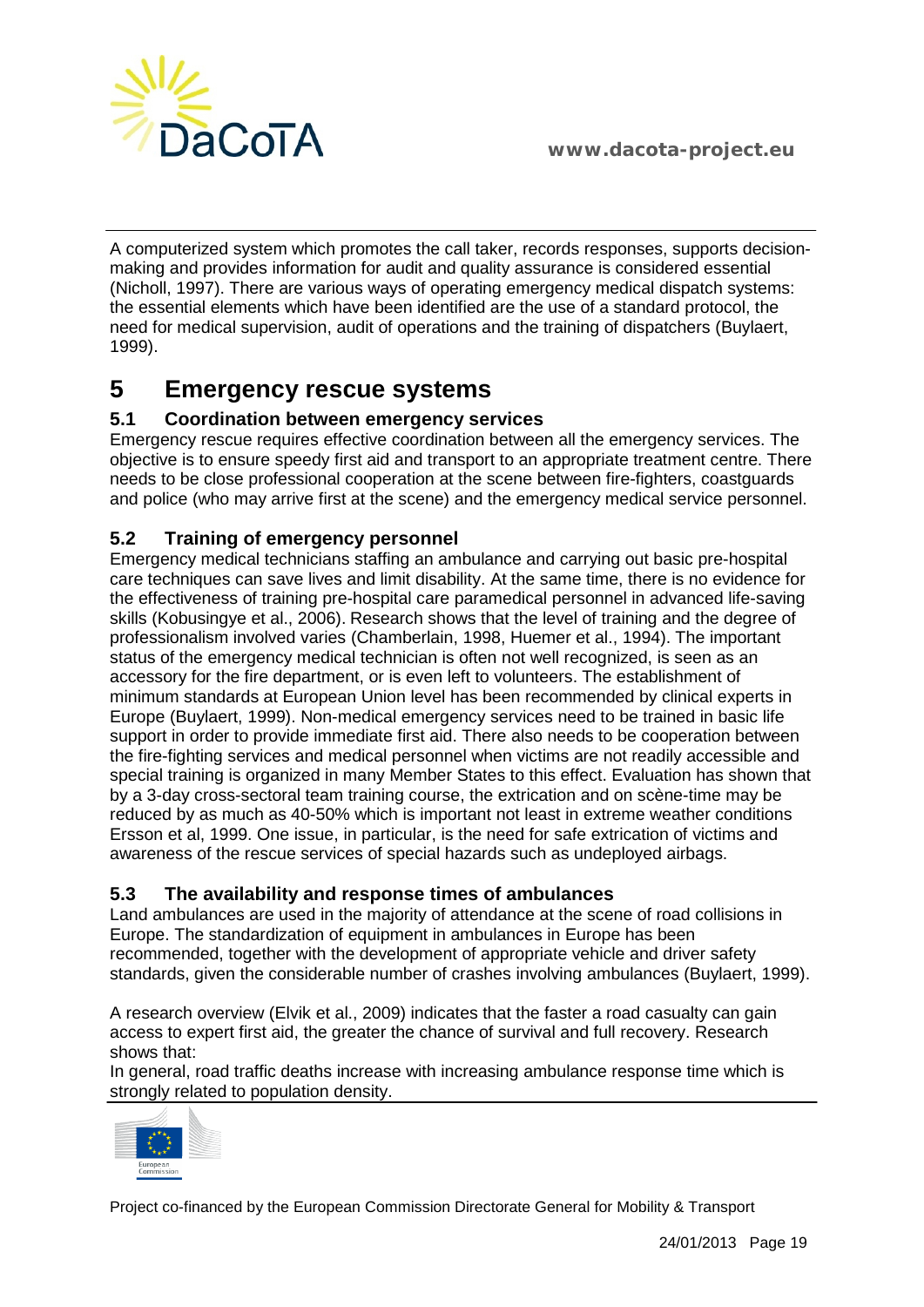

The proportion of fatal crashes is lowest where ambulance availability is best and highest where ambulance availability is poor.

Response times depend amongst other things upon the distance to the nearest hospital, the availability of ambulances and ambulance personnel, road and traffic conditions and the accurateness of the descriptions of the crash location (Elvik et al., 2009).

Shorter pre-hospital times, in general, are considered an important parameter of the quality of pre-hospital care. These times have the following components:

*Notification time* is the time elapsed from occurrence of injury or recognition of severe illness until the EMS system is notified.

*Response time* is the time elapsed from notification until arrival of an ambulance to the site of the ill or injured person.

*Scene time* is the time taken by pre-hospital providers from arrival at until departure from the scene.

*Transport time* is the time elapsed from leaving the scene until arrival at the hospital or other treatment facility (Kobusingye et al., 2006).

#### <span id="page-19-0"></span>**5.4 Is helicopter rescue effective?**

Helicopters are used widely throughout Europe as emergency ambulances in a primary responder role in post-impact care and have been used in this role in Germany since the early 1970s. They are thought to be useful in improving response times and removal times to and from the scene, giving a more appropriate level of response, particularly in rural areas and providing access to more appropriate hospitals. Research shows that using helicopters to transport patients does not influence greatly their probability of survival, they are costly (between around 0.5 million – 1.5 million euro annually to operate) and not without significant crash risk (Elvik et al., 2009; Buylaert, 1999). A cost-benefit analysis of the national air ambulance helicopter service (Elvik, 1996) concluded that the current service in Norway carried out by these helicopters had a benefit-cost ratio of around 5.4. Rescue helicopters carry out both search and rescue missions and ambulance transport. For the search and rescue missions, the benefit-cost ratio of current services is around 4.9. For ambulance services, the benefit-cost ratio was calculated to be around 5.9.

If helicopters are operated, the evidence suggests that it should be on a regional basis in a secondary responder role in which they are called out at the request of emergency personnel at the scene or at a primary receiving hospital (Buylaert, 1999).

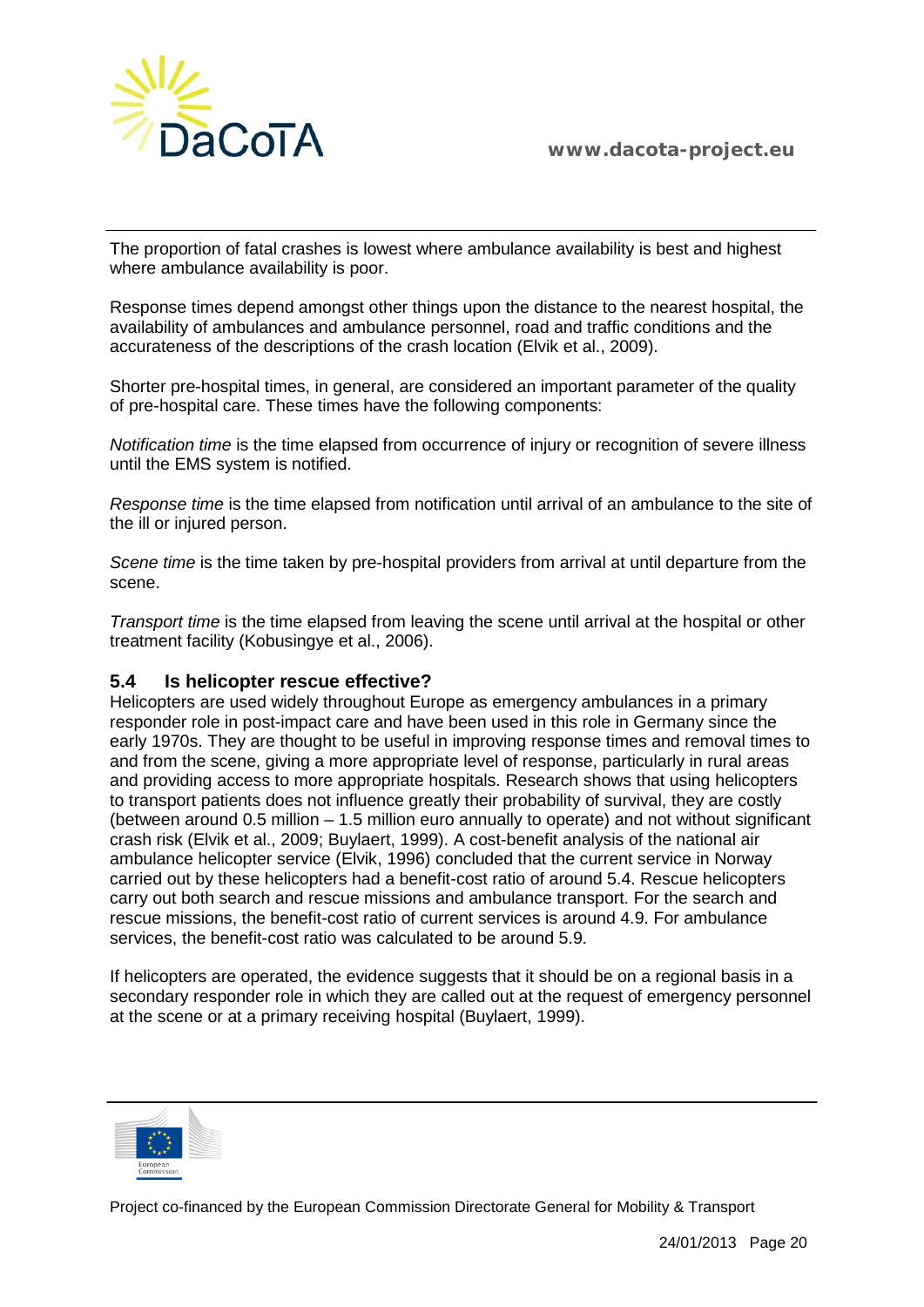

# <span id="page-20-0"></span>**6 Pre-hospital medical care**

## <span id="page-20-1"></span>**6.1 What type of treatment?**

While the old method of 'scoop and run' without any treatment is no longer practiced in highincome countries in Europe, to 'stay and play' at the scene may also be detrimental for the prognosis of the patient (Buylaert, 1999). A recent survey of pre-hospital literature found only 24 randomized controlled trials and concluded there was insufficient data to provide a strong evidence base for the effectiveness of many common pre-hospital interventions (Bunn et al., 2001). The World Health Organization (Sasser et al., 2005) distinguishes between *basic* and *advanced* systems of pre-hospital care.

Basic Life Support (BLS): Consists of emergency medical care to restore or sustain vital functions (airway, respiration, circulation) without specialized medical equipment and to limit further damage in the period preceding the arrival of specialized, advanced emergency medical care.

Advanced Life Support (ALS): Medical care given by medical doctors and nurses trained in critical care medicine with the use of specialized technical equipment, infusion of fluids and drugs aimed to stabilize or restore vital functions. Advanced life support is an integral part of a system of emergency medical services that needs adequate medical supervision.

While advanced systems are impressive and undoubtedly benefit some patients, the WHO states that there is little evidence that they are inherently superior to systems that offer basic pre-hospital care. They may also hinder the overall provision of pre-hospital care if they lead system planners to divert scarce resources from basic interventions that benefit large numbers of patients to interventions that benefit fewer patients. With few exceptions (such as early defibrillation for victims of cardiac arrest), most advanced interventions have not been scientifically proven to be effective because the necessary randomized trials have not been conducted. In contrast, improved outcomes have been documented after bystanders and health-care providers have been educated to provide the fundamental elements of trauma care (Sasser et al., 2005).

Scientific knowledge about the efficacy of pre-hospital medical care techniques is, thus, still evolving. The optimal approach needs to be determined for different types of trauma patients and well-controlled studies need to be carried out to address this question further. It is clear, however, that only essential treatment should be given so there is no unnecessary waste of time. Measures to protect the victim from further injury, basic life support measures such as providing a free airway and techniques used to aid breathing are considered essential. Mouth to mouth resuscitation and mask bag valve ventilation and decompression are also essential techniques. Measure to reduce circulatory failure and manoeuvres started for immobilizing possible fractures to prevent further damage are also considered to be essential treatments (Buylaert, 1999).

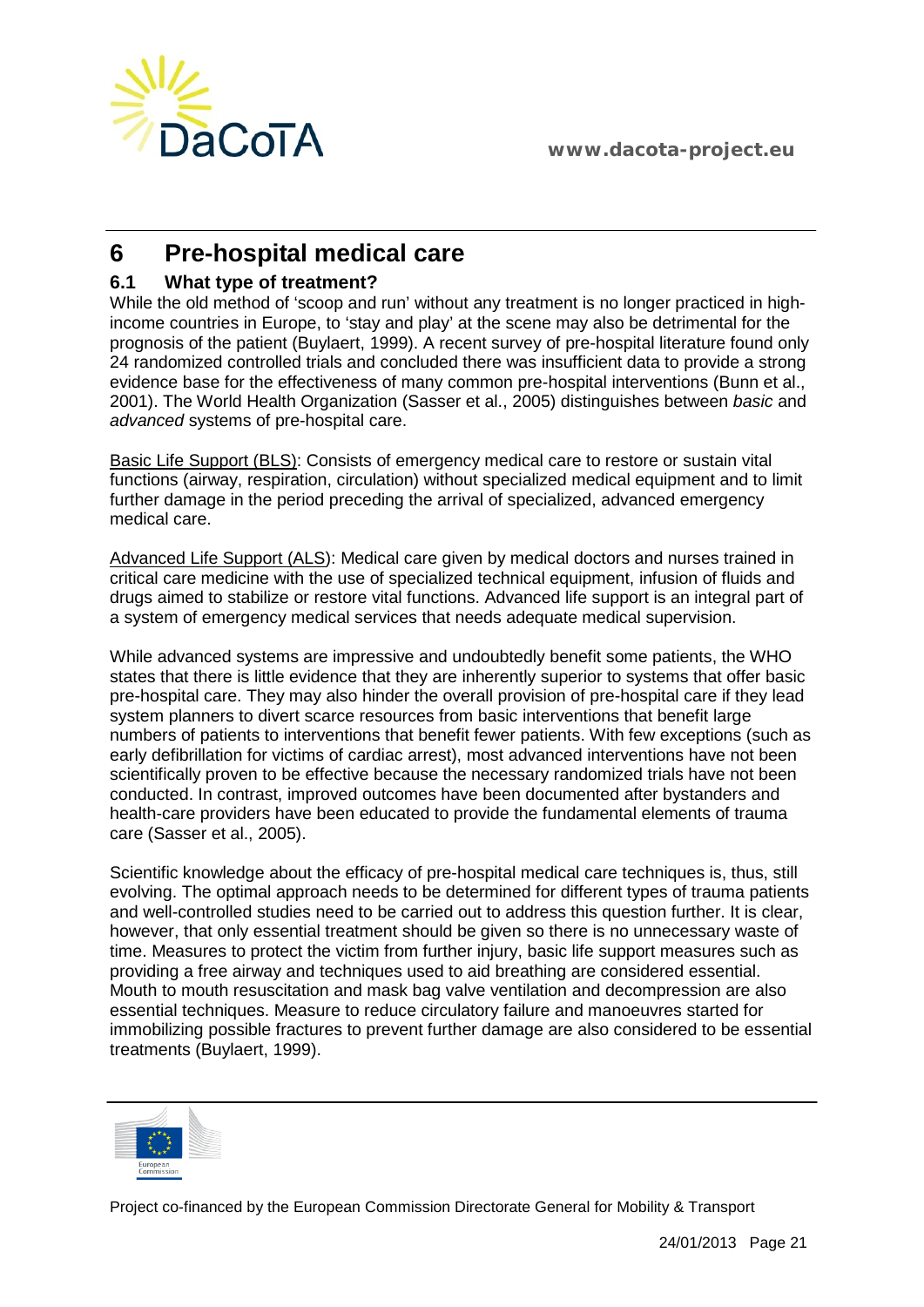

## <span id="page-21-0"></span>**6.2 Who should deliver the pre-hospital care?**

Those who provide basic pre-hospital trauma care have had formal training in pre-hospital care, scene management, rescue, stabilization and transport (World Health Organization, 2005). Essential basic pre-hospital care techniques can be delivered by emergency medical technicians staffing ambulances. Advanced techniques can only be provided by:

- Paramedics (emergency medical technicians who have received further training) e.g. in the UK
- Nurses specialized in critical care e.g. in the Netherlands
- Physicians in mobile intensive care units which is a system widely used in Europe e.g. in Belgium, Germany, France, Italy.

In order to make the best use of resources, a two-tier system has been set up in some European countries comprising emergency medical technicians as the first tier and mobile intensive care units as a second tier.

## <span id="page-21-1"></span>**6.3 Which hospital? The importance of field triage**

Different factor needs to be taken into account in the decision about the appropriate hospital for the road crash victim such as type of injuries, services available at the hospital, comparative distances and times to reach hospitals, and regulations concerning the transport of injured people.

*Triage* is the term applied to the process of classifying patients at the scene according to the severity of their injuries to determine how quickly they need care. Careful triage is needed to ensure that resources available in a community are properly matched to each victim's needs. Formal algorithms or protocols need to be developed for both the pre-hospital and hospital setting to ensure that community resources are used properly to care for trauma patients. Failure to develop protocols may lead to over-triage or under-triage. Over-triage occurs when non-critical patients are sent to facilities offering the highest level of care. Under-triage occurs when critically injured patients are treated at the local level or sent to facilities that are not properly equipped to meet their needs. This may result in increased morbidity and mortality among patients with otherwise treatable injuries (Sasser et al., 2005).

## <span id="page-21-2"></span>**6.4 Medical control and direction of pre-hospital care**

Physician input is needed throughout the planning, implementation, evaluation and audit of the Emergency Medical System. Medical control and direction of pre-hospital care is essential and at the local level, a knowledgeable and committed health-care professional should be identified to serve as the medical director. In urban areas, an experienced hospital-based physician trained in accident and emergency medicine, anaesthesiology or critical care, or trauma surgery, and ideally trained or experienced in pre-hospital care, may be best suited to this role. In rural communities where a physician may not be available, the most experienced nurse or paramedical professional should fill this role. It is important that qualified individuals be assigned responsibility for assuring the availability and quality of pre-

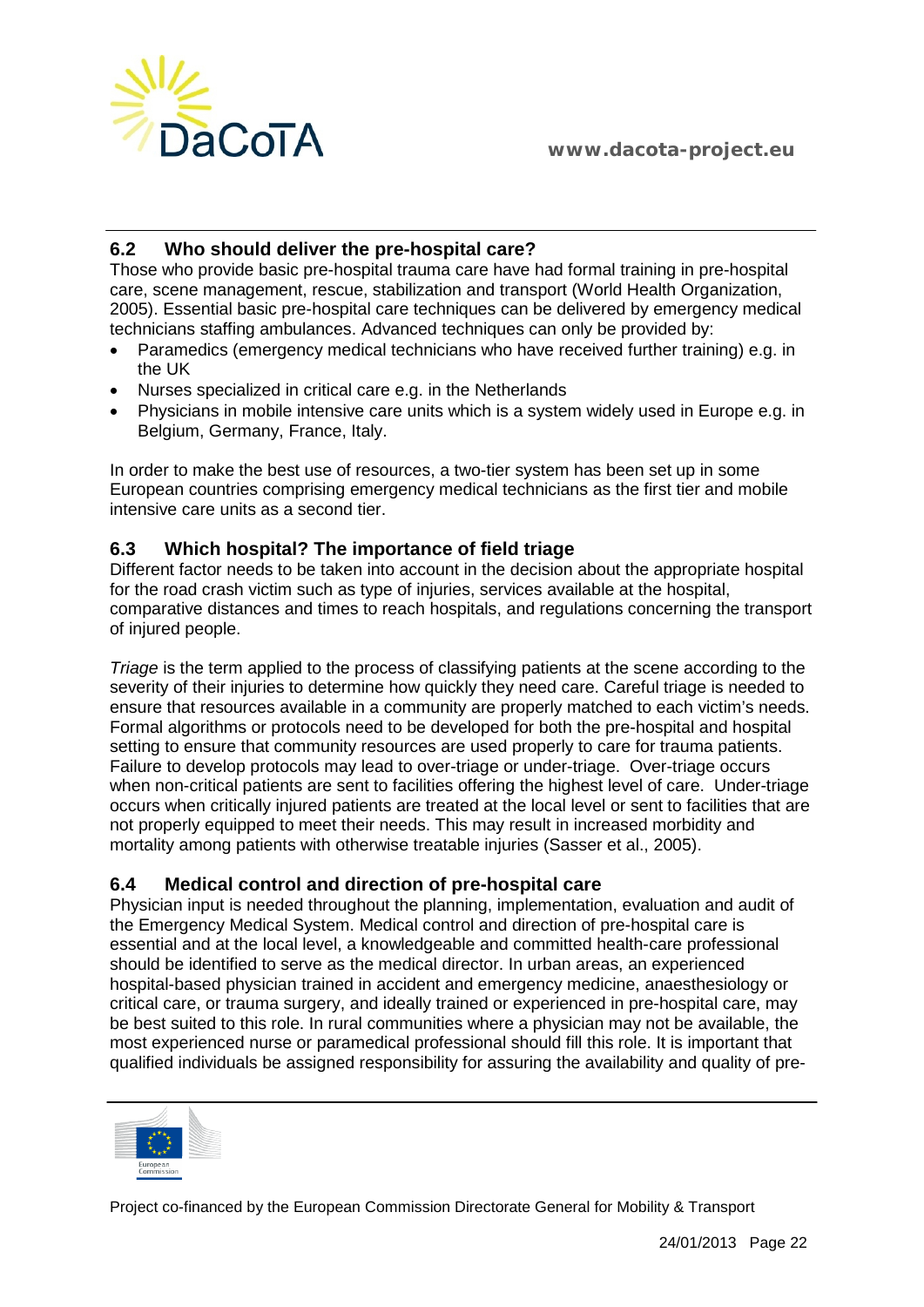

hospital care in their community, whether it is delivered through paid health-care providers or local volunteers (Sasser et al., 2005).

## <span id="page-22-0"></span>**6.5 Planning and care in multiple casualty crashes?**

Major road crashes involving multiple casualties: Contributory factors include fog and excess speed (Buylaert, 1999). Large numbers of injured persons may also result from collisions involving buses or lorries carrying explosive, toxic or inflammable chemical products. A disaster planning document is needed to strengthen the capacity of local and regional governments, health-care providers and public health organisations to react to such events (Sasser et al., 2005). Best practice indicates that a region-wide trauma team is the optimal means of dealing with such events utilizing such a disaster plan. Post-impact care is coordinated by hospital-based medical teams who are trained in disaster management and in collaboration with the ambulance, police and the fire service. Efficient rescue involves on-site triage and immediate care, evacuation and hospital admission (Buylaert, 1999).

### <span id="page-22-1"></span>**6.6 Legislative framework for pre-hospital care**

Establishing a legislative framework for pre-hospital care standards and their compliance forms the basis of a national system.

The following areas are commonly addressed by law or by administrative regulation (Sasser et al., 2005):

- Training, certification and licensure of providers of pre-hospital emergency medical care
- Services, including minimum skills requirements and provisions for disciplinary actions
- Scope of practice (allowable skills) of pre-hospital providers and the conditions under which they may use these skills
- Scope and authority of medical direction, including protocols determining a patient's destination, triage guidelines and protocols for inter-facility transfer
- Licensure or authorization of emergency medical services, including medical direction and training, and vehicles, including equipment, communications etc.
- Complaint investigation procedures
- Quality improvement
- **Financing**
- Designation of medical facilities as specialty care centers if appropriate
- Data collection, reporting and confidentiality
- Accreditation of education programmes
- Liability protection of providers and physicians, if needed
- Communications requirements
- Access to the emergency medical care system, including a nationwide emergency telephone number
- Emergency medical service catchments areas and mutual aid requirements; disaster response.

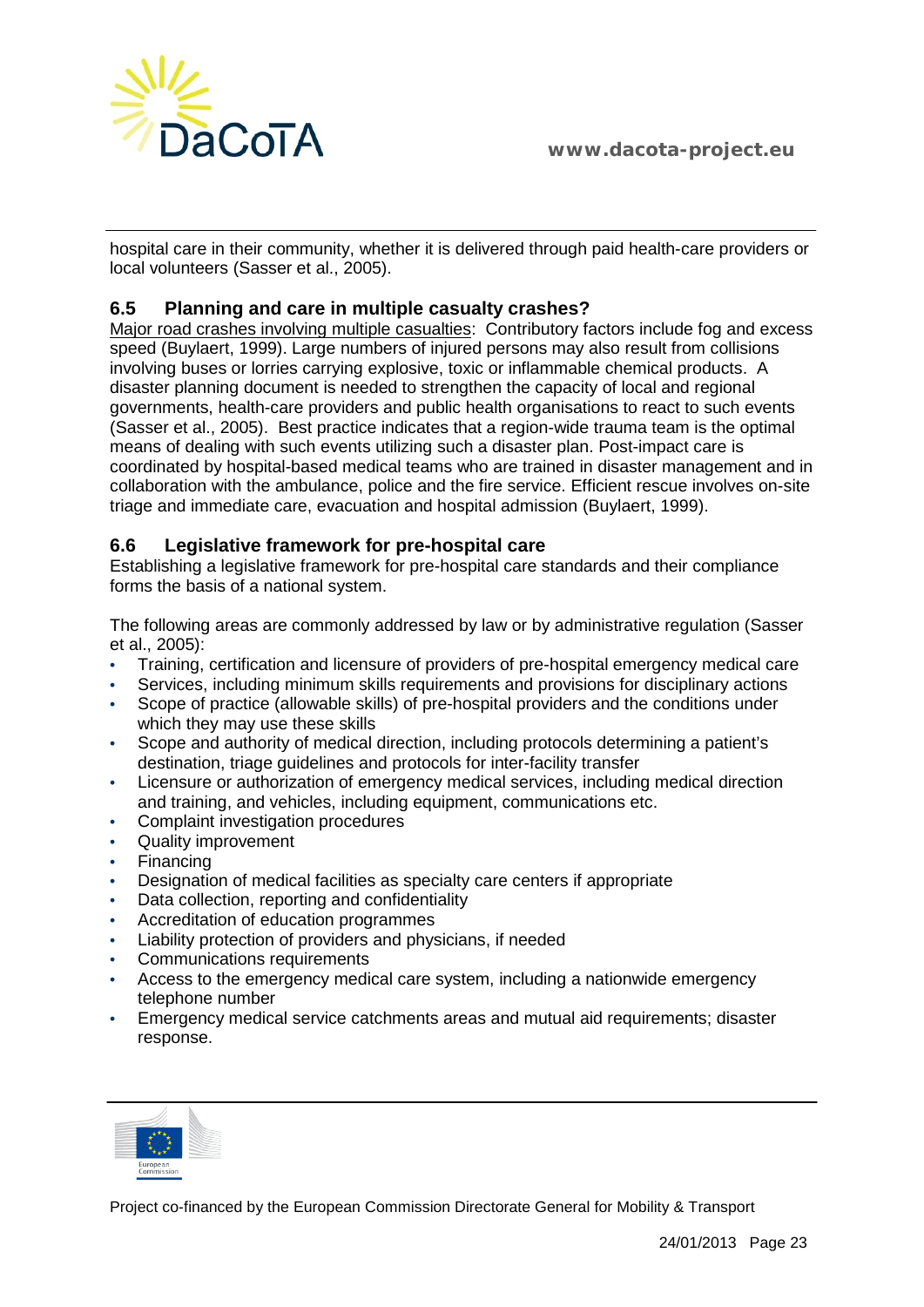

A case study on establishing a legislative and compliance framework for Emergency Medical Services compiled from information published by the World Health Organization is presented in Box 4.

### **Box 4: Establishing a legislative framework for EMS in Romania – a case study**

Between 1990 and 2000, Romania made progress in its provision of emergency medical services (EMS). A network of governmental ambulance services had existed in the country before 1990, and fire departments in some areas had also started running ambulance services. At the same time, several hospitals throughout the country had been upgrading and improving the organisation of their emergency departments. Despite these important improvements in trauma and emergency care, Romania's EMS system remained extremely fragmented. The quality and availability of EMS depended on local county resources and motivation, both for pre-hospital ambulance services and hospital emergency care.

In 2006 *Health System Reform Law* was introduced which defined emergency care as a duty of the state, distinguishing it from other aspects of health care. A major implication of this is that emergency care for all is paid for by the state, whereas all other medical care is paid for by insurance or other means. The Ministry of Health was assisted by an expert Consultative Committee for Emergency and Disaster Medicine, which addressed both prehospital and hospital-based components of EMS.

Under this legislation, the criteria and definitions for different levels of hospital emergency departments in terms of staffing, physical resources and financing were outlined. The Consultative Committee also established standards for ambulances, detailing the resources required for each ambulance in terms of medications, materials and staffing. Further decrees were issued in conjunction with other governmental departments to establish the criteria for several types of ambulance vehicle, ranging from first response vehicles to mobile intensive care unit vehicles. The competencies of ambulance personnel were defined and the limits of what each level of personnel could perform in the field were established. Logistical and safety regulations were created and a partnership established with the police force responsible for enforcing these standards through spot checks. Several decrees followed which established standards for different levels of hospital critical care capabilities (including intensive care units) and for different levels of hospital emergency departments, including human resources, equipment, drugs and infrastructure.

In 2007, the Ministry of Health created a Ministerial position – the Under-Secretary of State for Emergency and Disaster Medicines - specifically responsible for the administration of EMS and for implementation of the provisions of the EMS section of the Health System Reform Law. This position has autonomous decision-making power and has enabled documented advances in the organisation, administration, enforcement, monitoring and performance of Romania's EMS.

Source: WHO, 2010

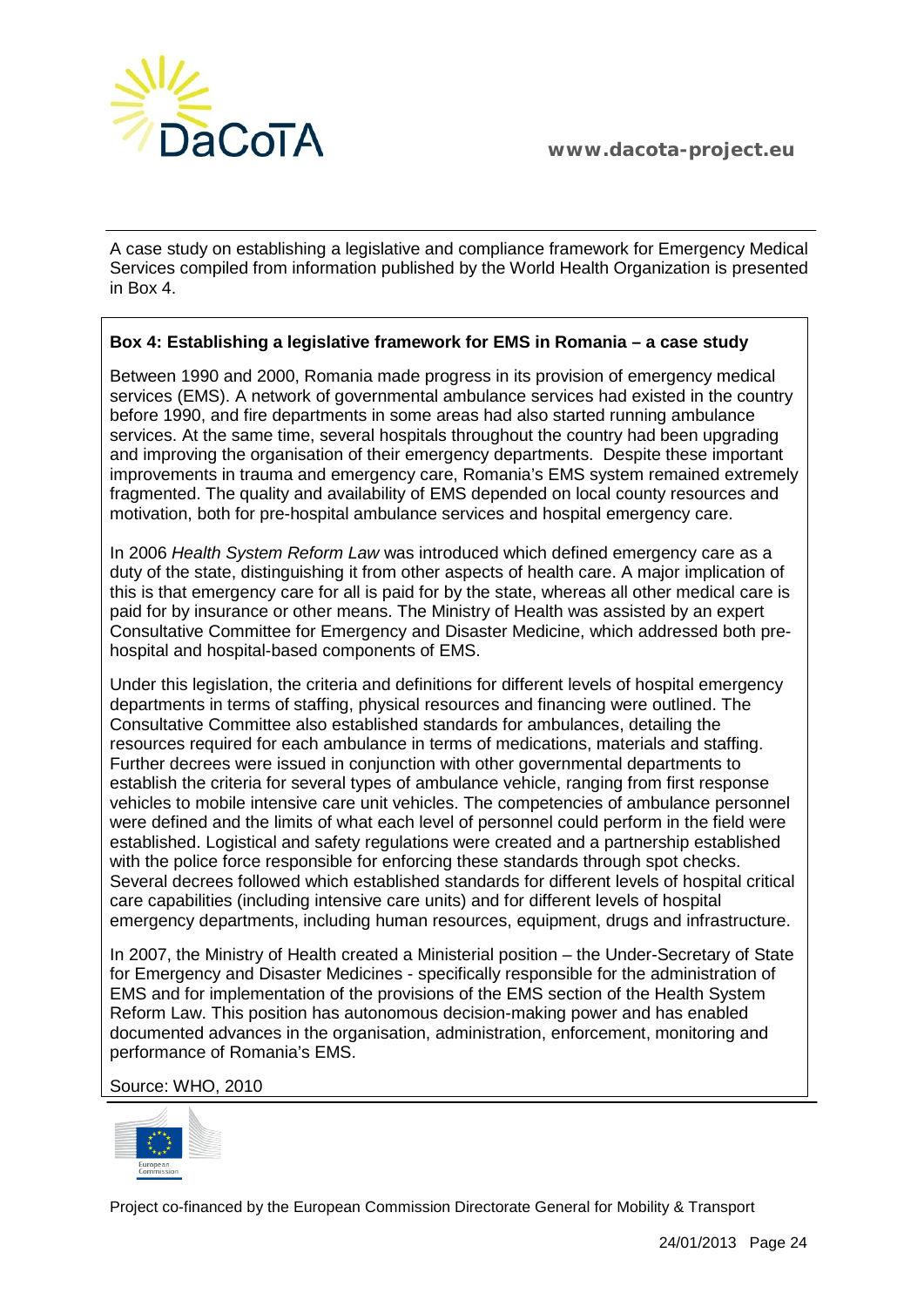

# <span id="page-24-0"></span>**7 Trauma care**

## <span id="page-24-1"></span>**7.1 What is trauma care?**

This involves the provision of appropriate care at a medical establishment to road crash victims with major and minor injuries.

Minor injury: Injuries are treated by the patients themselves, a general practitioner or the accident and emergency department. Correct treatment of injuries such as head and neck trauma and adequate follow up care is important to limit pain and prevent adverse consequences.

Major injury: A trauma care systems needs to be put in place by every hospital receiving patients with major trauma.

## <span id="page-24-2"></span>**7.2 Are trauma services effective?**

Evidence of the effectiveness of improvements in trauma services comes from panel reviews of preventable deaths, hospital trauma registry studies and population-based studies (Mock et al., 2004). Panel reviews indicate an average reduction of 50% in medically preventable deaths and population-based studies and trauma registry studies show around a 15%-20% reduction in mortality as a result of improvements in the trauma care system (Simons et al., 1999; Mann et al., 1999; Brennan et al., 2002). A comprehensive population based study examined the effects of planning of system for trauma management in all 50 states of the United States and found an 8% reduction in overall trauma mortality (including deaths at the scene and having adjusted for various confounding variables) due to improvements. The study found that the effect of the system of trauma managements was not usually evident until 10 years after its implementation and reached a maximum at 16 years (Nathens et al., 2000a, 2000b). A study in the US confirmed that the risk of death is significantly lower when care is provided in a trauma centre than in a non–trauma centre (MacKenzie et al., 1996)

### <span id="page-24-3"></span>**7.3 Establishing a national trauma system**

A prerequisite for high-quality trauma care in hospital emergency departments is the existence of a strategy for the planning, organisation and provision of a national trauma system. The strategy for the organisation of a national trauma care system needs to be formulated by health policymakers with input from medical professionals to provide researchbased guidelines, standards and general advice about the treatment of trauma victims. Trauma centres in several European Countries have protocols for the pre-hospital and hospital phase. National guidelines need to be formulated in consultation with national, scientific medical societies on trauma centres and their organisation.

Each trauma system must be defined by local needs and assessments of capacity and developed with due regard for local culture, legislation, infrastructure, health-system capacity, economic considerations and administrative resources. International essential

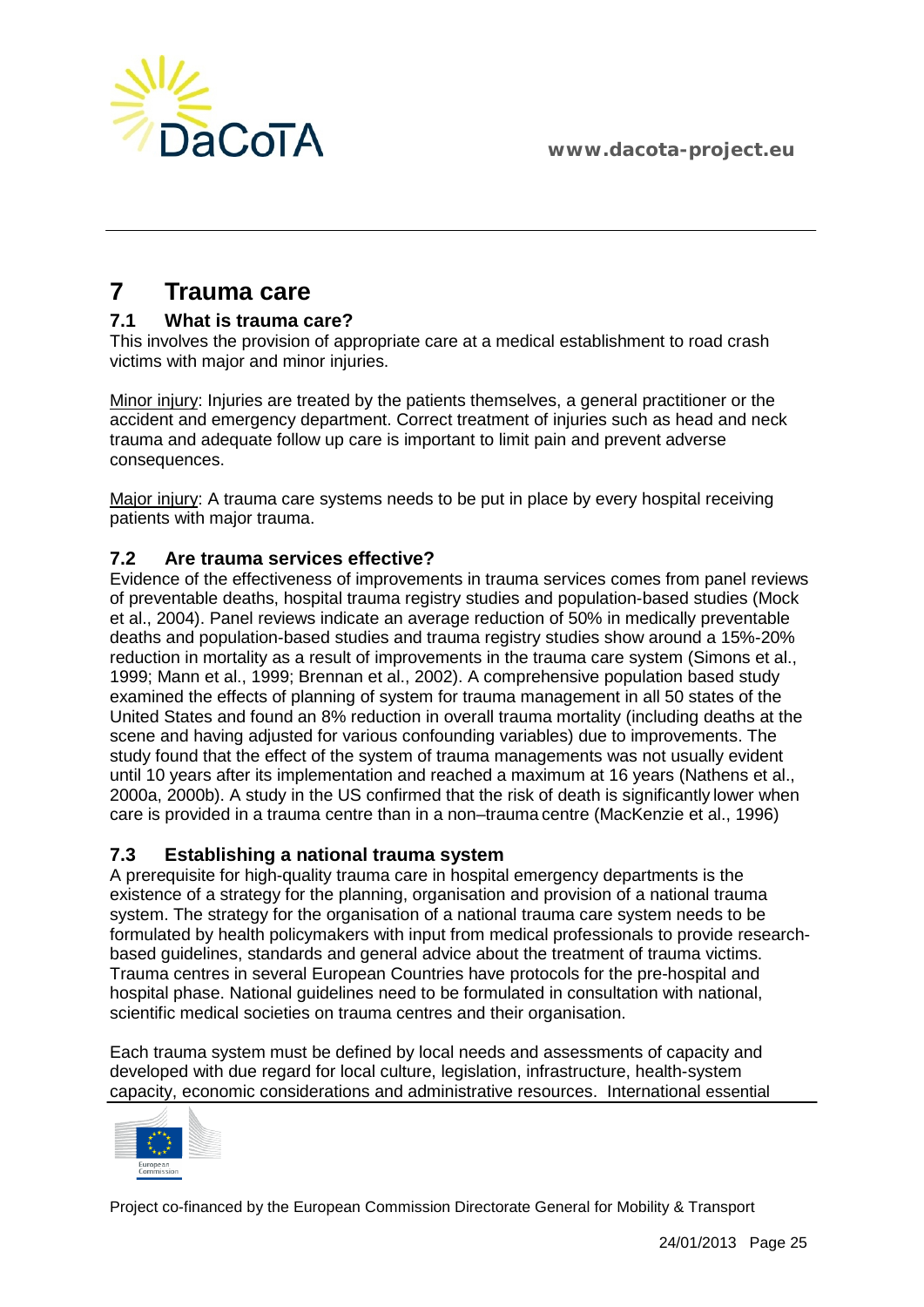

trauma care guidelines have recently been established by the World Health Organization (Mock et al., 2004).

There is considerable potential worldwide and in Europe to upgrade arrangements for trauma care and improve training in trauma care at the primary health care level, in district hospitals and in tertiary care hospitals (Peden et al., 2004), (Buylaert, 1999), (Coats & Davies, 2002). The US vision of a national trauma system is set out in Box 5 and Box 6 (NHTSA, 2006). The latest detailed requirements for trauma centre capability were are set out in 2006 by the American College of Surgeons (ACSTC, 2006) See Boxes 5 and 6.

### **Box 5: [The US Vision of a Trauma System for the Future](http://www.nhtsa.dot.gov/people/injury/ems/emstraumasystem03/vision.htm)**

Trauma systems, when fully implemented throughout the U.S., will enhance community health through an organized system of injury prevention, acute care and rehabilitation that is fully integrated with the public health system in a community. Trauma systems will possess the distinct ability to identify risk factors and related interventions to prevent injuries in a community, and will maximize the integrated delivery of optimal resources for patients who ultimately need acute trauma care. Trauma systems will address the daily demands of trauma care and form the basis for disaster preparedness. The resources required for each component of a trauma system will be clearly identified, deployed and studied to ensure that all injured patients gain access to the appropriate level of care in a timely, coordinated and cost-effective manner.

### **Box 6: [Comprehensive Trauma Care System: Key Infrastructure Elements](http://www.nhtsa.dot.gov/people/injury/ems/emstraumasystem03/comprehensiveIII.htm)**

The infrastructure of a trauma care system includes eight key elements:

- Leadership
- Professional resources
- Education and advocacy
- Information
- **Finances**
- Research
- **Technology**
- Disaster preparedness and response

In a model system, these elements are integrated and coordinated to provide cost-efficient and appropriate services across the continuum of care

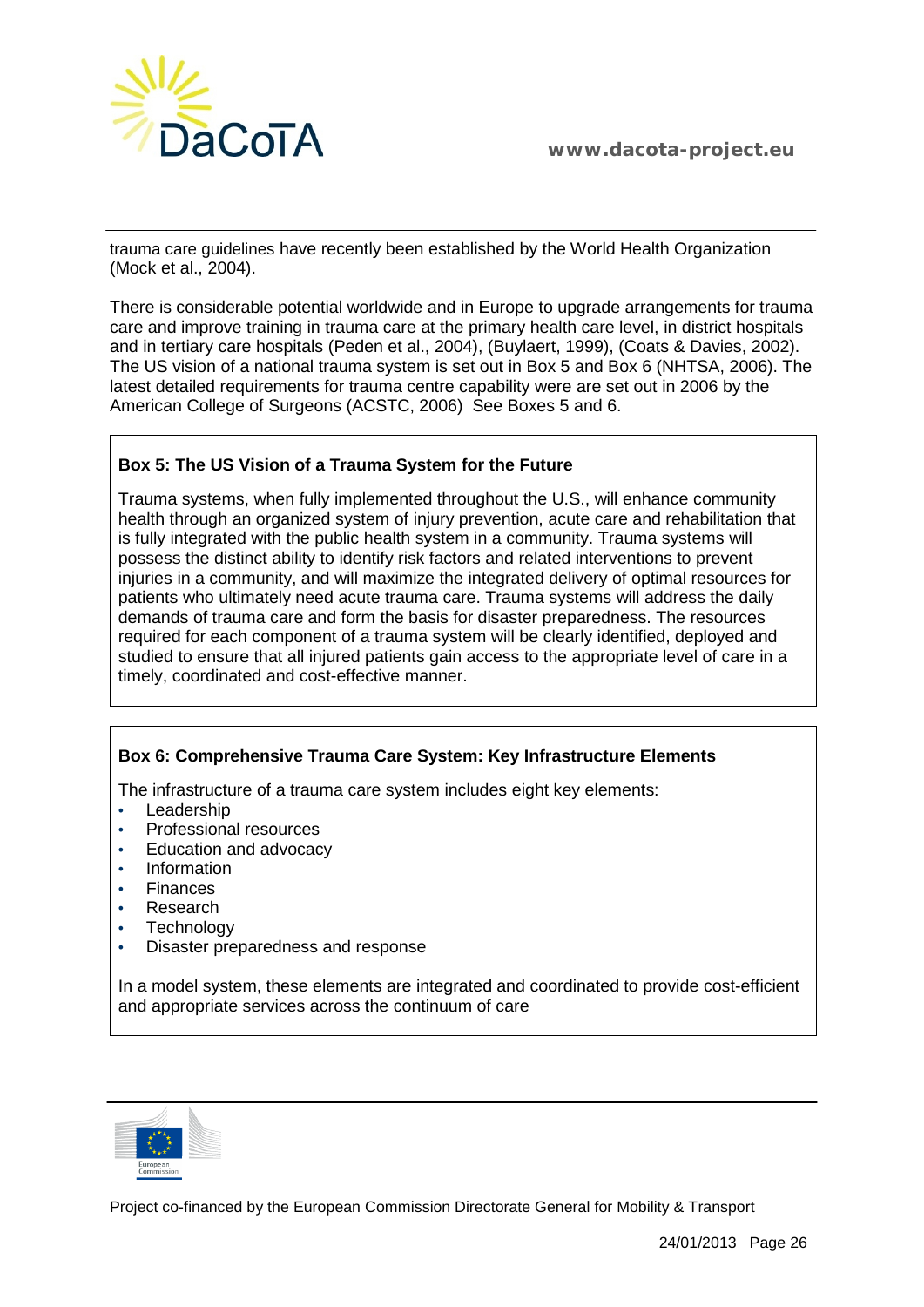

## <span id="page-26-0"></span>**7.4 Regional trauma care plans**

Regionalisation of care to specialist trauma centres reduces mortality by 25% and length of stay by 4 days (Mackenzie et al., 2006). Clinical experts recommend that each region should have a major trauma plan which defines the pathway of care for severely injured patients, identifies the location and capability of each trust/hospital within the trauma system and outlines ambulance bypass protocols and thresholds for transferring patients to more specialist units. Within each geographical region there should be a network of units geared to treat trauma patients ranging from those with life threatening conditions, to those with less complex injuries. This 'trauma system' would need to integrate pre-hospital care (i.e. the care delivered by paramedics at the scene of the injury), the initial journey to a suitable unit, inter-hospital transfer (where required for patients in need of more specialist treatment), definitive hospital treatment and rehabilitation (Royal College of Surgeons of England Orthopaedic Association, 2000, 2007).

### <span id="page-26-1"></span>**7.5 The trauma team**

The creation of a multi-disciplinary trauma team and the appointment of a trauma team leader is required by the in-hospital trauma service. The multi-specialist trauma team comprises anaesthesiologists, surgeons, radiologists, emergency physicians etc. and provides care for every major trauma patient admitted to hospital. A minimum threshold of clinical capabilities needs to be established for each trauma centre. A review by the World Health Organization of studies on the effectiveness of trauma teams found that organized trauma teams have been shown to improve the process and outcome of trauma care in highincome countries (Bunn et al., 2001). For example, in one study on trauma resuscitations, resuscitation time was halved in the presence of an organized trauma team (Driscoll & Vincent, 1992).

### <span id="page-26-2"></span>**7.6 The trauma team leader**

In Europe, trauma team leaders tend to be either emergency physicians, surgeons (orthopaedic surgeons, neurosurgeons, general surgeons) or anaesthesiologists and specialists in intensive care. The leader is well trained in trauma care and is available on a 24 hour basis. The functions are to interpret, apply and decide about the priorities for the primary and secondary survey of pol trauma as well as team training. Studies have shown that the presence of a trauma team leader improved resuscitation time (Hoff et al., 1997), (Sugrue et al., 1995).

## <span id="page-26-3"></span>**7.7 Education, training and audit**

Team leader training: The global standard for trauma team leader training is the ATLS course of the American College of Surgeons. Good practice indicates that the leader's previous experience in trauma care should include a period sufficient to have been involved in the treatment of at least 50 trauma patients in a level I/II trauma centre emergency Department (in Europe such a department would be expected to admit more that 150-180 major trauma cases each year) (Buylaert, 1999).

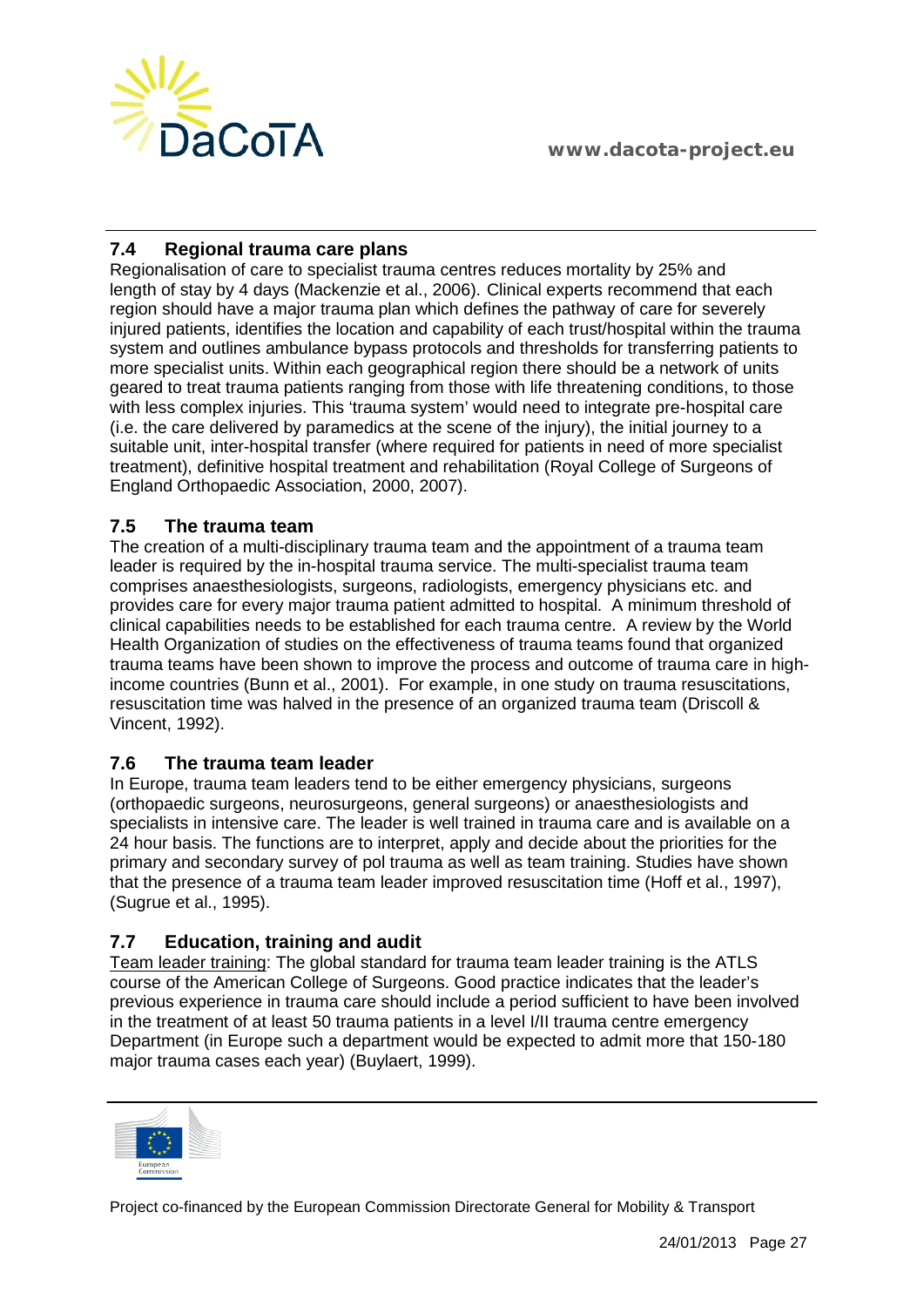

Education and training of trauma team: Each trauma centre is responsible or the training of the trauma team and this is usually organized by a committee of trauma team leaders. In Germany, for example, team trauma training is aligned to pre-hospital and hospital phase protocols.

Audit: Together with the trauma co-ordinator, the group of trauma team leaders takes responsibility for the audit of the care and outcomes of all major trauma. This entails setting up a trauma registry and recording patient details by means of various scores, ratings and injury scales. (See 9: Data and Information systems).

Greater attention is needed worldwide to define and optimize the training of doctors and nurses in trauma care (both in basic education and post-graduate settings. A range of available courses are listed in the Guidelines for Essential Care (Mock et al., 2004).

# <span id="page-27-0"></span>**8 Rehabilitation**

## <span id="page-27-1"></span>**8.1 Returning the patient to the community**

The last link of the trauma system care chain is to return the injured individual to his or her place in the community. This involves the integration of initial 'high tech' medicine and rehabilitation services and attention to the psychological needs of the patient. Training is required for staff caring for patients as well as those supporting relatives. Long lasting psychological and social suffering of relatives may result from the way they are approached by emergency care givers (EFRTV, 1997).

Patients who have sustained traumatic brain injury (TBI) will require additional specialized attention on the part of neuropsychologists and psychologists. Research shows that even relatively 'mild TBI' is followed by prolonged disability in a high percentage of cases. In hospital trauma care a neuropsychologist should take part in the acute rehabilitation phase. Psychologists should be involved in the 'discharge planning' of all patients with TBI and be consulted whenever there is concern about the re-integration of a patient into the community. Post-traumatic stress disorder is recognized as a major obstacle to full recovery after injury. It is probable that early assessment and early referral for rehabilitation will improve long-term outcome and speed up the recovery process.

Other injuries e.g. of the spine and the upper and lower limbs can also be debilitating and rehabilitation of these patients should receive the necessary attention.

# <span id="page-27-2"></span>**9 Data and information systems**

## <span id="page-27-3"></span>**9.1 Documenting information**

The collection and documentation of data on road traffic injury consequences and the different phases of post-impact care are essential to identify priority areas, monitor progress and check that investments are being appropriately directed. Detailed information on injury severity and health outcomes is needed in EU countries for a better understanding of the

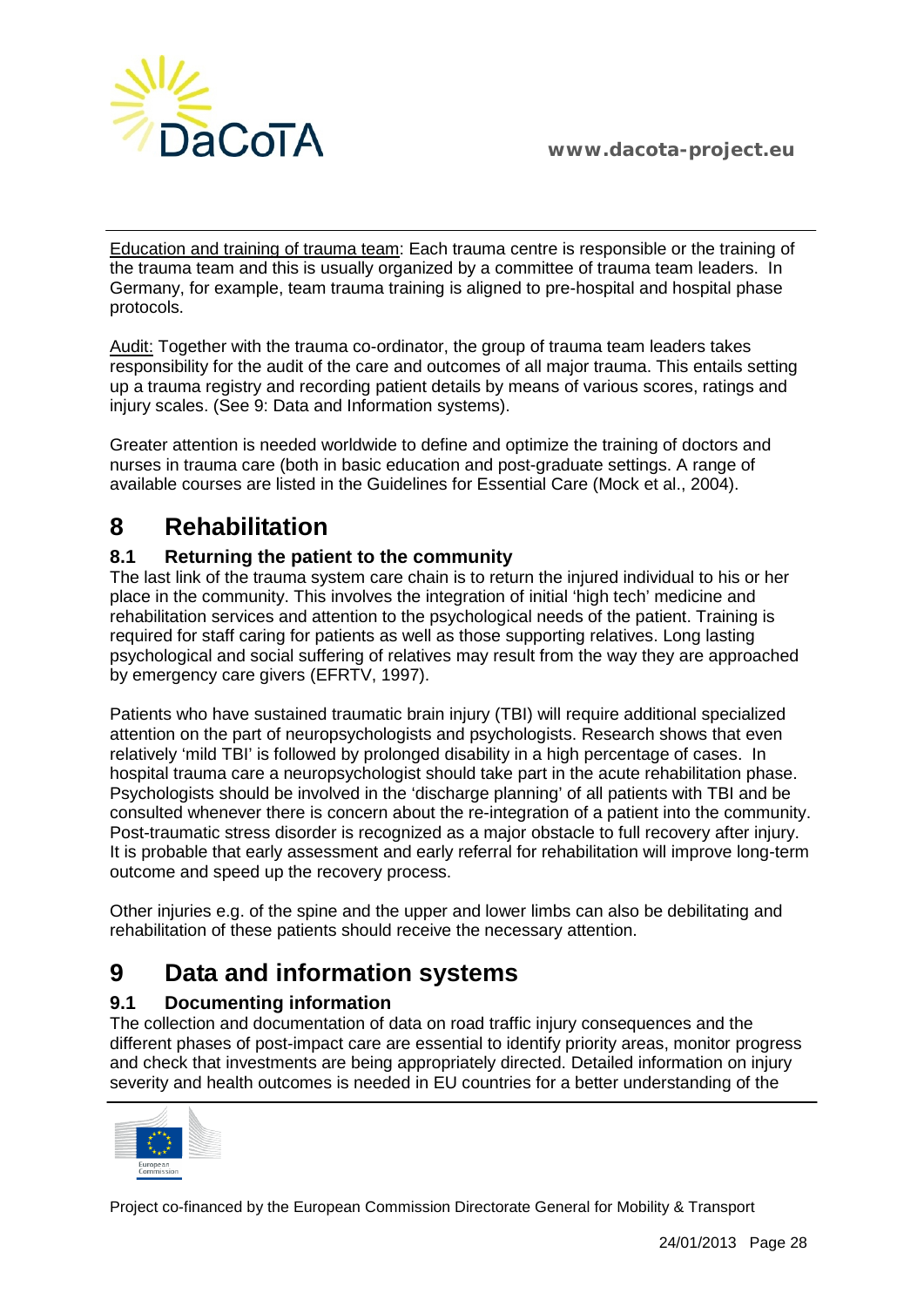

scope for savings through post-crash care. The recording of injury severity in hospitals; the measurement of road crash survivor outcomes; and post injury measures of disability (at least on discharge from hospital or at 30 days post impact), to be included in routine hospital statistics linked to national crash data (Buylaert, 1999). Data should be collected by all Member States of the EU for auditing the performance of the Emergency Medical Services. The need for regulations for performing post-mortems or radiological investigations in all road traffic deaths has also been indentified (Buylaert, 1999).

## <span id="page-28-0"></span>**9.2 Monitoring pre-hospital care**

A range of data is necessary to support the ongoing evaluation of pre-hospital care systems. The patient care record should be based on the International Classification of External Causes of Injury (Ware & Gandek, 1998) and the WHO Injury Surveillance Guidelines. These should include at minimum sufficient information to answer the following questions:

- Who was injured and who provided care?
- What caused the injury and what was done to treat it?
- When did it occur?
- Where did the injury occur?
- How did the patient respond to treatment (outcome)?

The medical director or field supervisor has several simple but effective ways of ensuring the quality of pre-hospital care by listening in on radio or other communications, direct observation, report review, critical incident review, outcome studies, continuing education and maintaining discipline.

Different indicators can be defined to measure the quality of the Emergency Medical System system. Different indices can be used to measure the quality of treatment provided by permanent medical facilities, or to characterize the whole trauma care system.

A review of evaluation parameters in use by Hakkert et al., 2007 and Gitelman et al., 2008 included:

- At the EMS Level (Mock et al, 1993), (Nathens et al., 2004) Type of training that EMS teams receive: BLS (Basic Life Support) versus ALS (Advanced Life Support)
- Type of evacuation to trauma centre: self, regular ambulance, MICU, helicopter
- Time values (Smith et al., 1990): arrival at scene, treatment in the field, arrival for definitive treatment in hospital (are they within "the golden hour" rule?) See example from Victoria in Table
- Type of field treatment
- Treatment implementation according to protocols, to the extent that protocols exist.

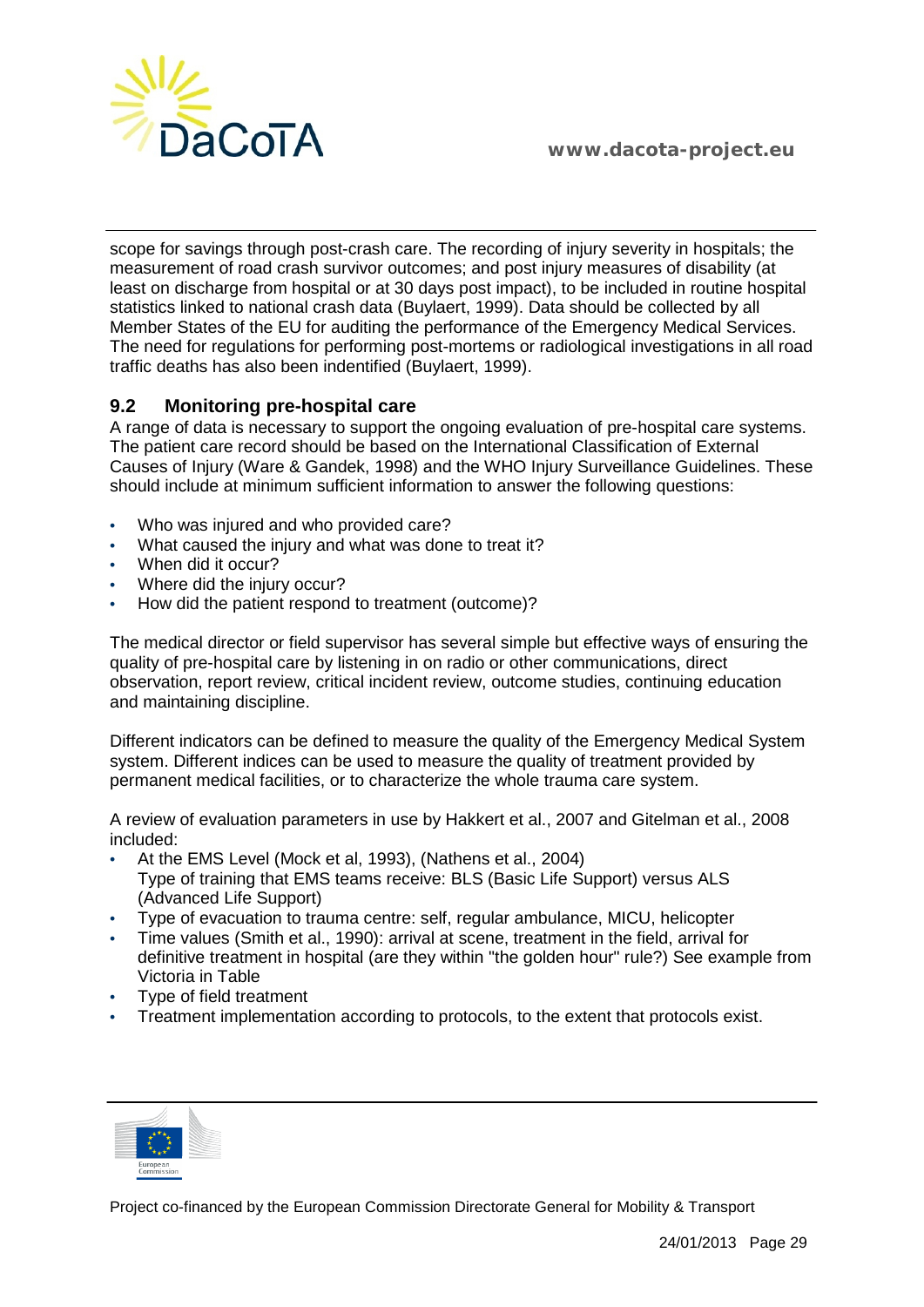

| Table 5: Performance Measurement of Ambulance Emergency Services – Victoria |          |         |  |  |  |
|-----------------------------------------------------------------------------|----------|---------|--|--|--|
| <b>Timeliness</b>                                                           | 2003-04  | 2004-05 |  |  |  |
|                                                                             | Expected | Outcome |  |  |  |
|                                                                             |          |         |  |  |  |
| Emergency response time (code 1) in 50 per cent of cases -metro             | 9        | 8       |  |  |  |
| minutes                                                                     |          |         |  |  |  |
| Emergency response time (code 1) in 90 per cent of cases -metro             | 14       | 13      |  |  |  |
| minutes                                                                     |          |         |  |  |  |
| Emergency response time (code 1) in 50 per cent of cases -statewide         | 9        | 9       |  |  |  |
| minutes                                                                     |          |         |  |  |  |
| Emergency response time (code 1) in 90 per cent of cases -statewide         | 15       | 15      |  |  |  |
| minutes                                                                     |          |         |  |  |  |

Accounting for the limitations of data available in the countries, a core set of performance indicators has been recommended for emergency medical response (Gitelman et al., 2008).

This core set of safety performance indicators includes:

- The number of EMS stations per area,
- The number of EMS transportation units per road length,
- The number of EMS transportation units per citizens,
- Percent of physicians and paramedics out of the total EMS staff,
- Percentage of highly-equipped transportation units out of the total,
- The demand for response time,
- Average response time of EMS,
- Percentage of EMS responses meeting the demand,
- The number of trauma care beds per citizens

### <span id="page-29-0"></span>**9.3 Monitoring hospital trauma care**

Trauma Registries (based on hospital recruitment areas) are used and provide an important tool to change legislation, to promote trauma prevention, to assess the management of patient care, and to evaluate trauma system effectiveness (Cameron et al., 2005). They contain detailed information on trauma care. Trauma registries, however, are not common in Europe (Hakkert et al., 2007). (Gitelman et al., 2008).

EuroTARN The Trauma Audit & Research Network: The [EuroTARN](http://eurotarn.man.ac.uk/contact.htm) initiative consists of a regular participation of trauma centre professionals in 14 European countries and support from many others who have come together to develop an effective system to review the standards of trauma care across Europe and develop an effective method for future data collection.

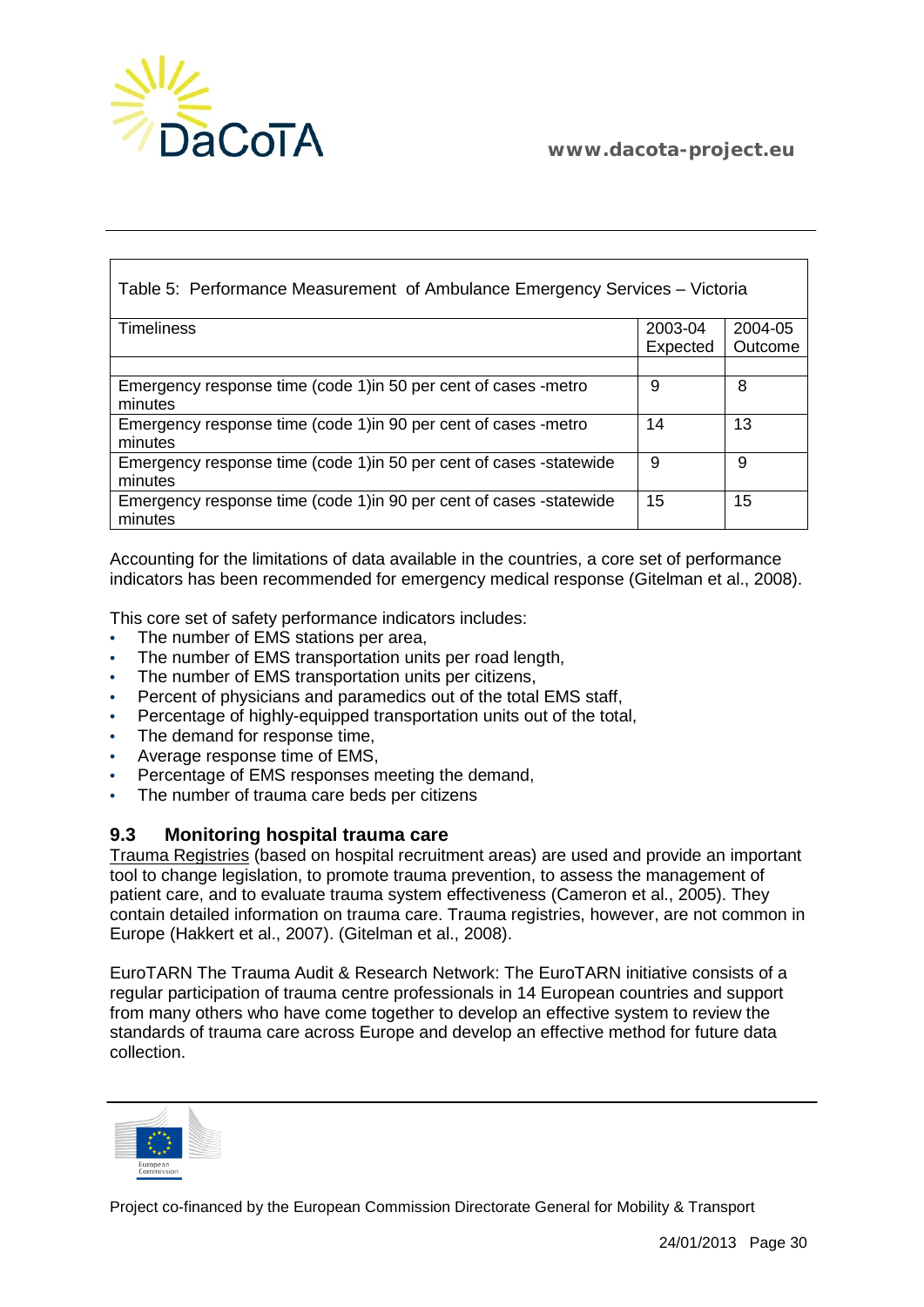

Table 6: Participating countries in EuroTARN

| Belgium            | Norway          |
|--------------------|-----------------|
| Croatia            | Portugal        |
| Germany            | Spain           |
| Denmark            | Sweden          |
| Greece             | Switzerland     |
| Ireland            | The Netherlands |
| Italy              | United Kingdom  |
| Bosnia-Herzegovina | Slovakia        |
| Macedonia          | Austria         |

The aims and objectives of this European Collaboration are:

- To promote high standards of care for trauma victims in Europe and, thereby, reduce the associated burden of death and disability
- In the short term to establish a common international data set so that management strategies and their consequences can be compared
- In the longer term to use the database to promote the development of clinical guidelines and associated performance indicators
- To study the epidemiology of trauma and thereby promote a rational approach to injury prevention.

EuroTARN has concluded that it is possible to collect and collate outcome data from established trauma registries across Europe with minimal additional infrastructure using a web-based system. Initial analysis of the results reveals significant international variations. The network has potential as a source of data for epidemiological and clinical research and for optimal trauma system design across Europe.

Hospital inspection: A review of hospital inspection requirements is provided in the World Health Organization's), essential care guidelines (Mock et al., 2004).

Performance indicators: A review of evaluation parameters in use by Gitelman et al, 2009, included:

At the Hospital Level:

- Level of coverage: to what extent do critical patients arrive at trauma centres and not at hospitals of other levels?
- Outcome according to Severity of injuries (ISS) and according to part of body injured and nature of injury (Barell Matrix), with emphasis on head, chest and abdomen injuries
- Performance of specific surgical procedures and evaluation of outcome, comparisons of treatment in specific procedures
- Speed of treatment in the hospital, speed of arrival to Emergency Rooms, extent of work according to protocols.

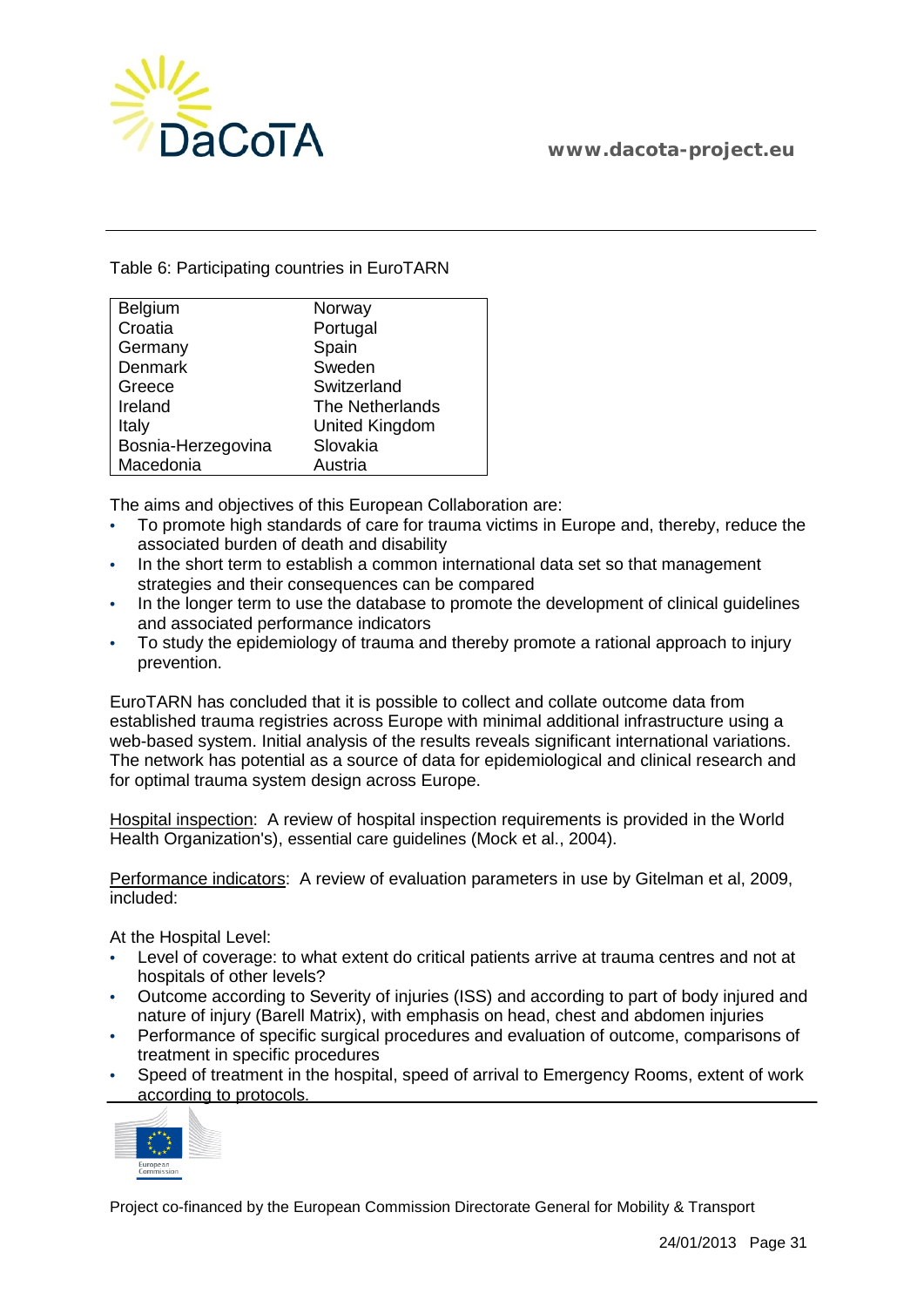

- the percentage of beds in trauma centres and trauma departments of hospitals out of the total trauma care beds
- the number of total trauma care beds per 10,000 citizens

#### For outcomes:

- Death rate
- Hospitalization in Intensive Care Unit
- Total length of hospitalization.

### <span id="page-31-0"></span>**9.4 Impairment, disability and loss of function scales and scores**

A variety of injury and health loss scores are used in post-impact care. These are used for assessing injury severity, the probability of survival and long-term loss of health. They are used in the field for determining the appropriate hospital for the crash victim, evaluating trauma system performance and for research purposes.

#### **Anatomical scoring systems**

[The Abbreviated Injury Scale \(AIS\),](http://www.trauma.org/scores/ais.html) first published in 1971 (Committee on Medical Aspects of Automotive Safety 1971), is the most widely used scheme internationally for injury severity assessment. Currently in its sixth revision, the AIS (2005) is a dictionary of approximately 2,000 descriptions of individual injuries, mainly anatomically-based, written in currently acceptable medical terminology. While many of the injury descriptions are clinically-specific and require some knowledge of contemporary trauma language, the AIS is so structured that it can equally accommodate less detailed information, thus fostering compatibility across different data needs and uses. The bedrock of the AIS is its 6-point numerical severity ranking system (AIS 1=minor injury; AIS 6=injury currently untreatable) that has remained virtually unchanged for three decades. By its nature, the AIS can be used by both medical and non-medical researchers (IRCOBI, 2006).The AIS does not reflect the combined effects of multiple injuries but can give some indication of an overall severity score when used as part of ISS.

[The Injury Severity Score](http://www.trauma.org/scores/iss.html) (ISS) is an anatomical scoring system that provides an overall score for patients with multiple injuries. It is used to assess penetrating injuries, falls, crushtype injuries as well as road crash injuries. AIS is the basis for the Injury Severity Score (ISS). Its limitations are its inability to account for multiple injuries to the same body region and it limits the total number of contributing injuries to only 3. However, the NISS (new injury severity score) accounts for multiple injuries in the same body region.

[International Classification of Disease, Tenth edition \(ICD 10\)](http://www.who.int/classifications/icd/en/) The ICD has become the international standard diagnostic classification for all general epidemiological and many health management purposes. Compared to AIS, its limitation is the absence of severity score.

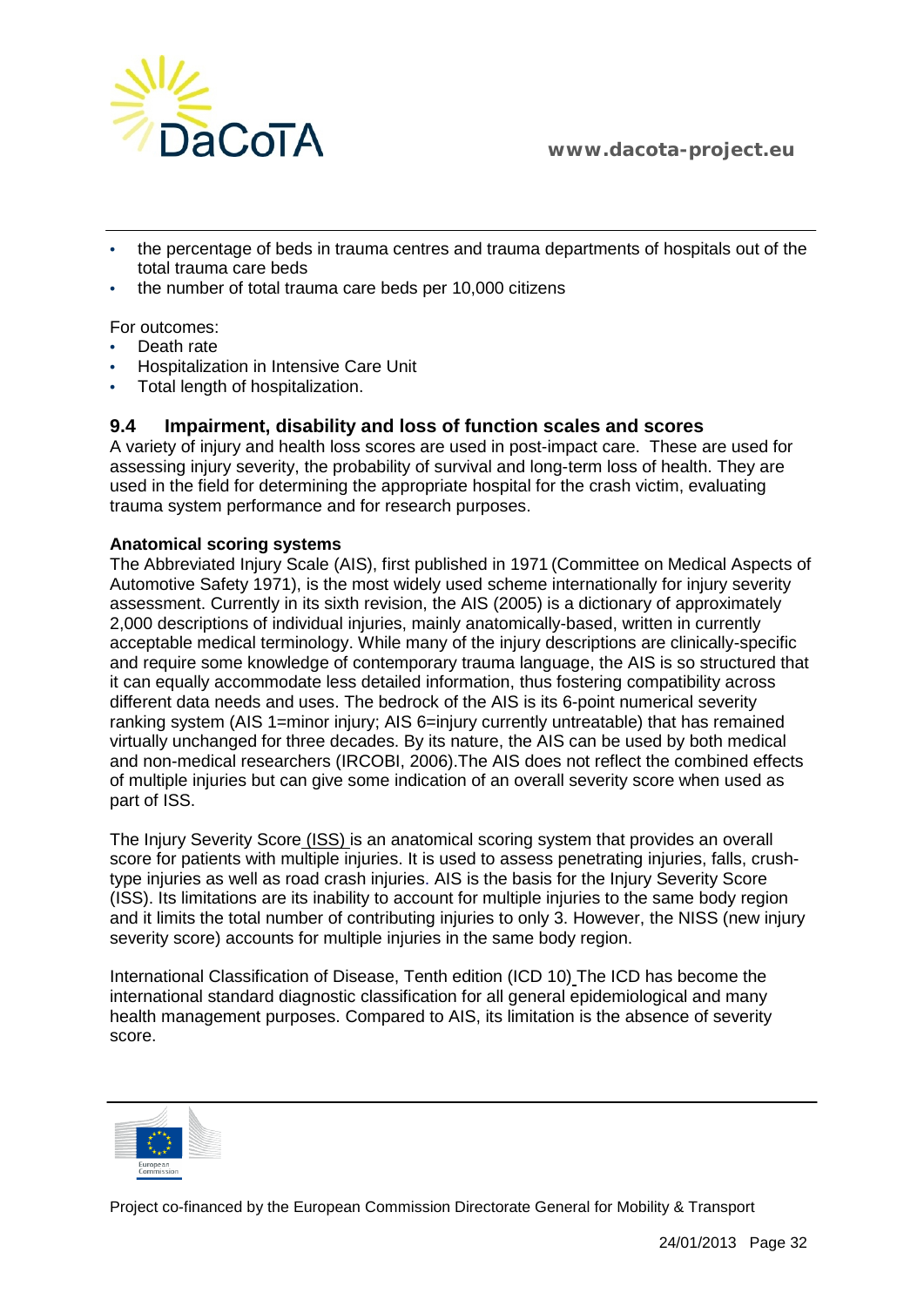

#### **Physiological response scales and scores**

[The Glasgow Coma Scale](http://www.trauma.org/scores/gcs.html) is used as a standard assessment of levels of consciousness following or when suspecting a head injury - this is used by paramedics and throughout the hospitals and is widely accepted in UK, Europe, US, Australia etc.

[The Revised Trauma Score](http://www.trauma.org/scores/rts.html) is a physiological scoring system, with high inter-rater reliability and demonstrated accuracy in predicting death. It is scored from the first set of data obtained on the patient, and consists of the [Glasgow Coma Scale,](http://www.trauma.org/scores/gcs.html) Systolic Blood Pressure and Respiratory Rate. The revised trauma score is used to rapidly assess patients at the scene of a crash and to facilitate pre-hospital triage decisions and evaluation ((Champion, 1989) .

Both are used widely although use is limited when a patient is intubated, chemically paralysed or under the influence of alcohol and drugs.

#### **Probability of survival scales and scores**

Trauma Score - [Injury Severity Score: TRISS](http://www.trauma.org/scores/triss.html) This widely used score is designed to determine the probability of survival of a patient based on patient characteristics and was designed to evaluate trauma care and outcomes from different trauma centers (Boyd et al, 1987.

#### **Outcome scores**

More recently, the development of an injury outcome scale has become a priority. While the topic is not new – scales date back to the 1980s (Hirsch & Eppinger, 1984; Gustafsson et al., 1985;Bull, 1985) – there is still significant disparity on what criteria to use, although there seems to be agreement that any future impairment scale should be directly linked to the AIS.

Injury Impairment Scale (IIS) (AAAM, 1994). It was fashioned directly on the AIS severity code and assigned a value between 1 and 6 to each injury descriptor that was adjudged to have some residual impairment one year post injury. Several years later, the Functional Capacity Index (FCI) (Mackenzie et al., 1996) was proposed.

The Glasgow Outcome Scale has also been used in which a crude 5 point scale of functioning is made at the time of hospital discharge.

The Functional Capacity Index (FCI) was developed through a large collaborative effort in the US (Mackenzie et al., 1996). It assigns a score (between 0 and 1) to each injury descriptor in the AIS in all body regions. The FCI, also directly linked to the AIS, has been validated on one patient population in the US and some revisions to the Index were subsequently proposed. It is anticipated that the FCI will be integrated into the AIS dictionary thus offering substantial opportunities to validate it as a research tool to assess the probability and severity of injury-related impairment (IRCOBI, 2006). Validation for the Functional Capacity Index in Europe may be required (EuroTarn, 2007).

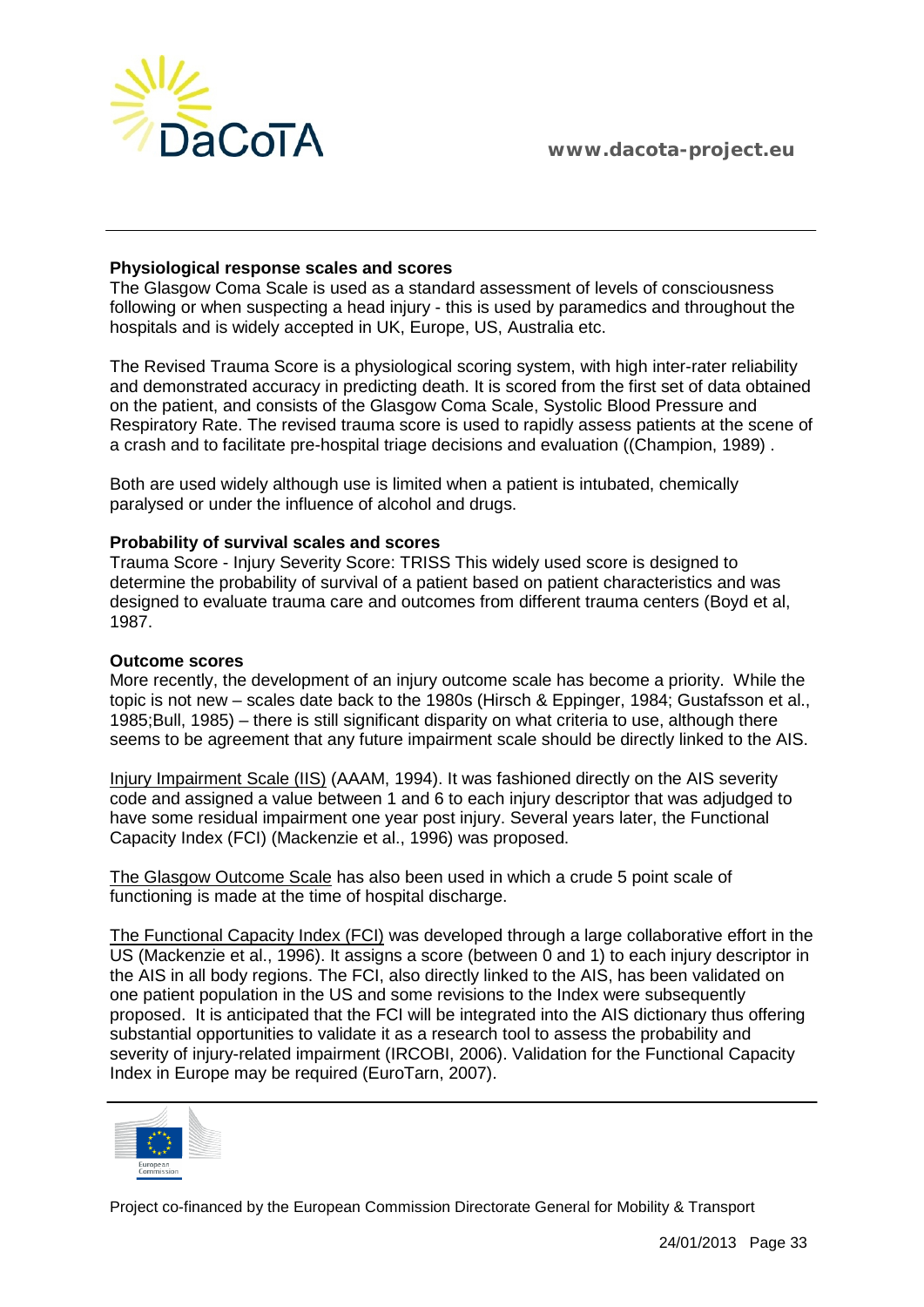

Functional Independence Measure:The Functional Independence Measure (FIM) scale assesses physical and cognitive disability and focuses on the burden of care. A study comparing the responsiveness of the Glasgow Outcome Scale (GOS), GOS-Extended (GOSE), Functional Independence Measure (FIM), and modified FIM in major trauma patients, with and without significant head injuries found that the GOSE was the instrument with greatest responsiveness and the lowest ceiling effect in a major trauma population with and without significant head injuries and is recommended for use by the authors by trauma registries for monitoring functional outcomes and benchmarking care (Williamson et al, 2011) .

#### **Health loss scales**

The EQ-5D scale assesses changes in health states in 5 domains; mobility, self care, usual activity, pain, and anxiety and depression. Each domain has 3 levels of assessment and the scores can be combined to derive a composite outcome measure and used to calculate Quality Years of life lost (Qalys). Population measures are available so that the distributions of an injured sample can be compared (EuroQuol Group, 1990).

The SF-36v2 assesses health across 8 dimensions namely, general health, physical role and functioning, social functioning, bodily pain, mental health, vitality and emotional role. The assessment incorporates the previous 4 weeks and not just a one off assessment. Scores are generated for each dimension ranging between 0-100 which are then used to generate two component scores, namely the physical component and mental component scores (PCS and MCS respectively). These can be compared with standard values for specific populations to assess trends over time and absolute changes in health (Ware & Gandek, 1998).

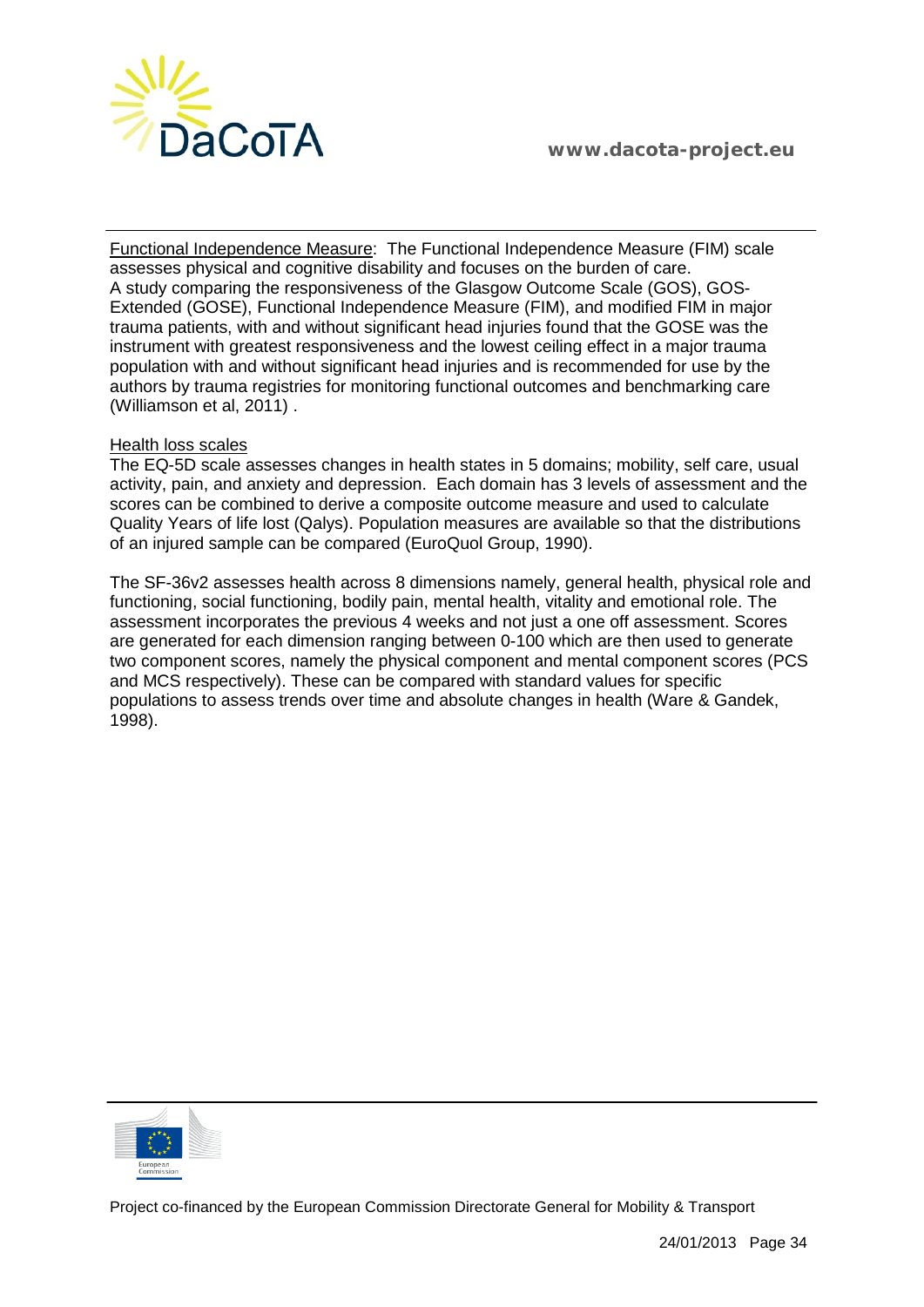

## <span id="page-34-0"></span>**References**

AAAM (1994) Injury Impairment Association for the Advancement of Automotive Medicine, Des Plaines.

Abbreviated Injury Scale (2005) Gennarelli, T.A., Wodzin, E. (eds.) Association for the Advancement of Automotive Medicine Publisher, Barrington, IL.

American College of Surgeons, Trauma Committee (2006) Resources for optimal care on the injured patient: 2006, ISBN 1-880696-30-4,Chicago.

Bliss, T. and Breen, J. (2009) Implementing the Recommendations of The World Report on Road Traffic Injury Prevention: Country guidelines for the conduct of road safety management capacity reviews and the related specification of lead agency reforms, investment strategies and safety programs and projects, Global Road Safety Facility, World Bank, Washington.

Boyd, C.R., Tolson, M.A., Copes, W.S. (1987*)* Evaluating Trauma Care: The TRISS Method*,* J Trauma 27:370-378.

Brennan, P.W. et al. (2002) Risk of death among cases attending South Australian major trauma service after severe trauma: 4 years operation of a state trauma system, The Journal of Trauma, 53:333-339.

Bull, J.P. (1985) Disabilities Caused by Road Traffic Accidents and their Relation to Severity Scores. Accident Analysis & Prevention 17(5):387-397.

Bunn, F., Kwan, I., Roberts, I., Wentz, R. (2001) Effectiveness of pre-hospital trauma care Report to the World Health Organization Pre-Hospital Steering Committee Geneva

Buylaert, W. ed. (1999) [Reducing injuries from post-impact care.](http://www.etsc.be/documents/care.pdf) European Transport Safety Council, Working Party on Post-impact care, Brussels.

Cameron, P., Gabbe, B., McNeil, J., Finch, C. , Smith, K., Cooper, J. , Judson, R., Kossmann, T. (2005) The trauma registry as a state-wide quality improvement tool, Journal of Trauma, 59(6): 1469-1476.

Chamberlain, D. (1998) The pre-hospital management of acute heart attacks. Eur. Heart j.19: 1140-1164.

Champion, H.R. et al (1989) *A Revision of the Trauma Score*, J Trauma 29:623-629.

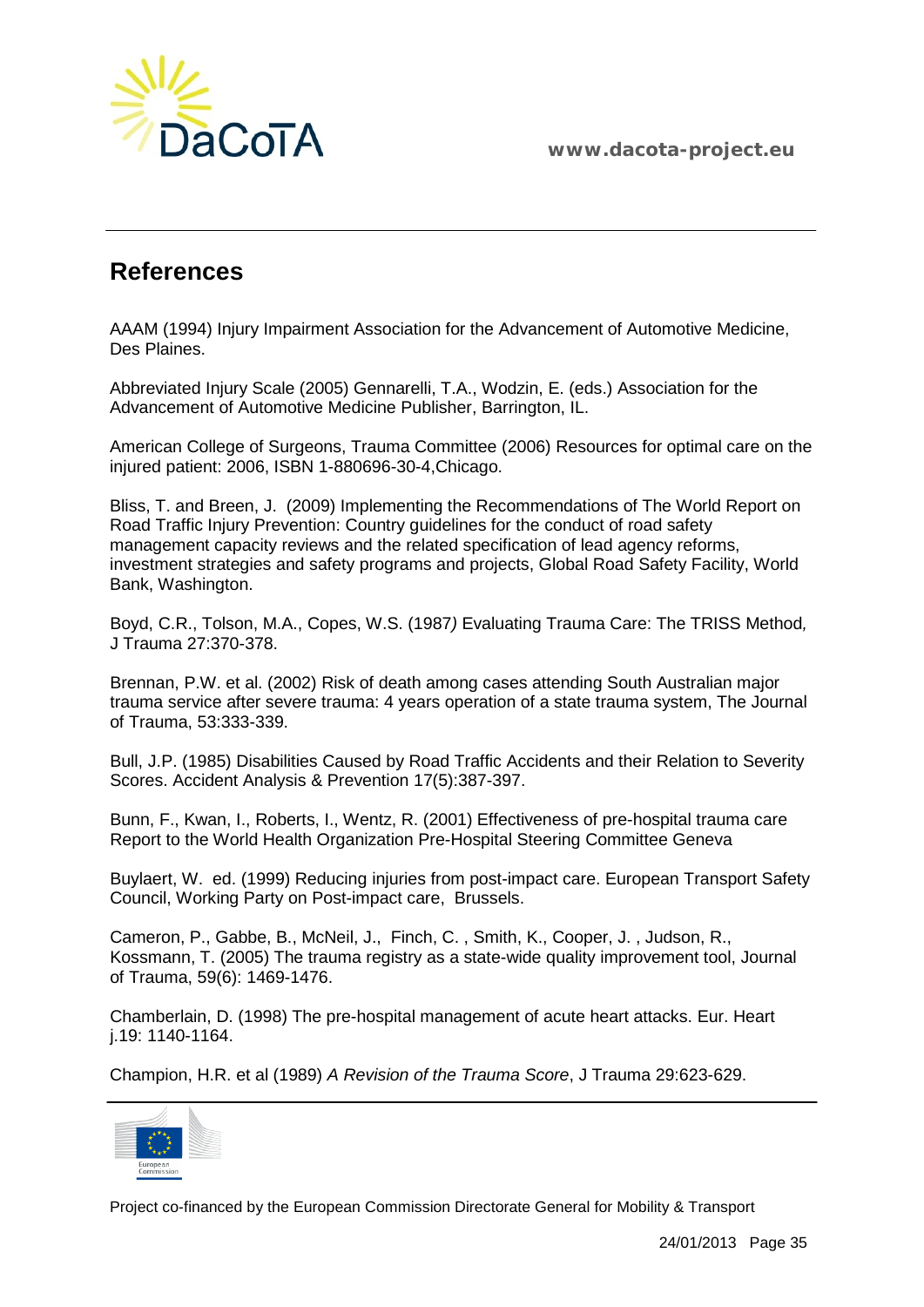



Champion, H. R. (2005) New tools to reduce deaths and disabilities by improving emergency care. Paper Number 05-0191.

Chauvel C, Haviotte C (2011) Ecall System: French A Posteriori Efficiency Evaluation*,* Paper Number 11.0208 Enhanced Safety of Vehicles Conference, Washington.

Coats T.J. and Davies, G. (2002) Prehospital care for road traffic casualties, BMJ, 324 – 1135-8.

Commission of the European Communities (CEC, 2003) European road safety action programme: Halving the number of road accident victims in the European Union by 2010: A shared responsibility Communication from the Commission Com (2003) 311 final.

Driscoll, P.A. and Vincent, C.A. (1992) Organizing an efficient trauma team, Injury 1992 23: 107-110.

Durham R.J, Prachet E., Orban, B., Lottenburg L., Tepas J, Flint J (2006) Evaluation of a Mature Trauma System, Annals of Surgery: 2006:243;775-785.

EC (2011) CARE data, European Commission website http://ec.europa.eu/transport/road\_safety/pdf/observatory/historical\_evol\_popul.pdf

Elvik, R. (1996) Nytte-kostnadsanalyse av redningshelikoptrene. TØI-notat 1033. Transportøkonomisk institutt, Oslo.

Elvik, R. Vaa, T., Hoye, A. and Erke, A. and Sorensen, M. Eds (2009) The Handbook of Road Safety Measures, 2<sup>nd</sup> revised edition Emerald Group Publishing Limited, ISBN: 9781848552500.

Ersson, A., Lundberg, M., Wramby, C.O. and Svensson, H. Extrication of entrapped victims from motor vehicle accidents: the crew concept. EUROPEAN JOURNAL OF EMERGENCY MEDICINE 7:pp. 341- 347. (1999).

ETSC (2003) Transport safety performance in the EU - a statistical overview, European Transport Safety Council, Brussels.

ETSC (2007) The social and economic consequences of road traffic injury in Europe, ETSC, Brussels.

ETSC (2011) Road Safety Target Outcome: 100,000 fewer deaths since 2001, 5th Road Safety PIN Report, European Transport Safety Council, Brussels.

European Commission (2011) Towards a European road safety area, Policy orientations on road safety 2011-2020, Brussels.

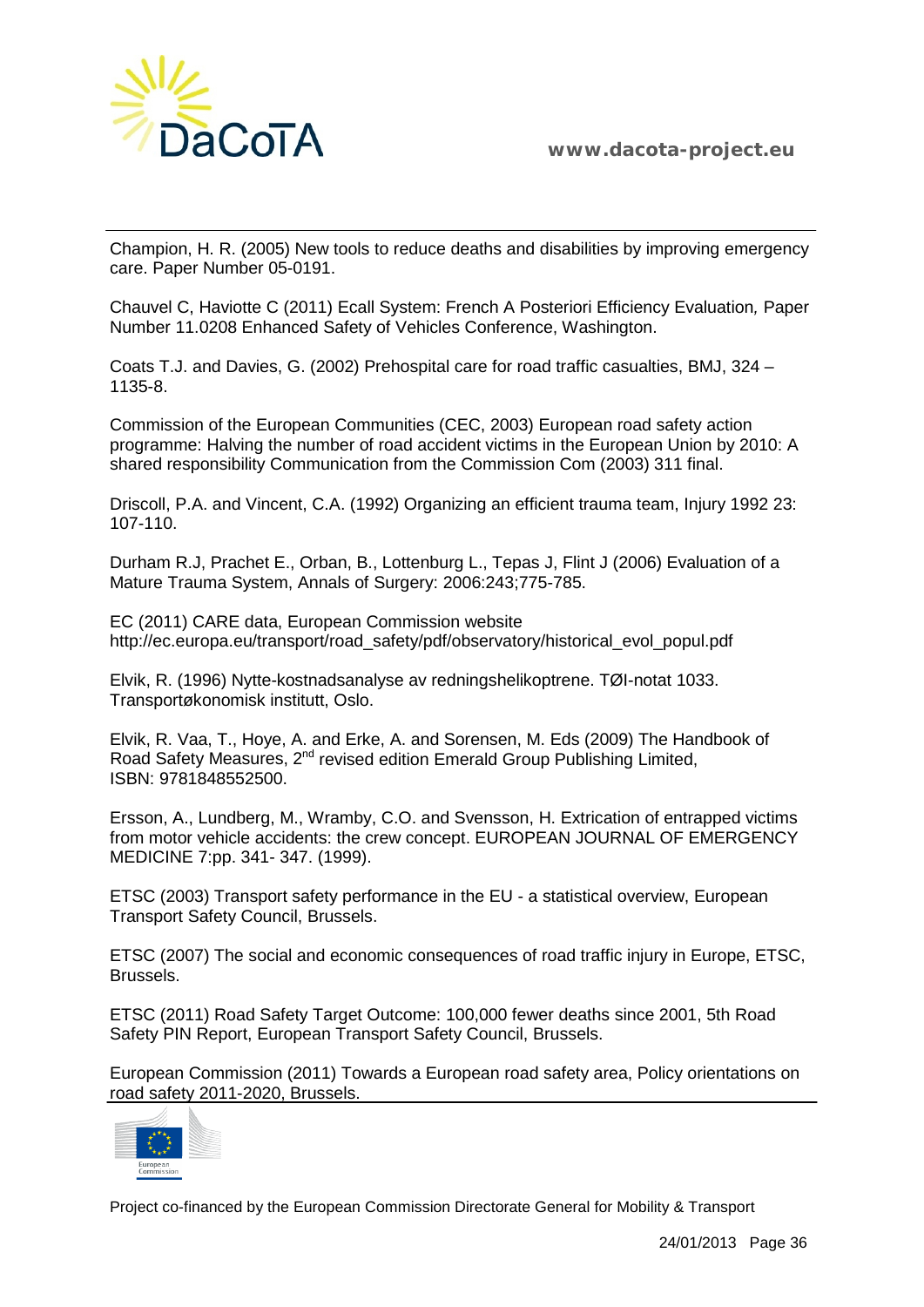

European Commission (2012) Report on public consultation on an EU strategy to reduce injuries resulting from road traffic accidents*,* Brussels.

European Federation of Road Traffic Victims (1997) Impact of road death and injury - Proposals for improvements. Geneva.

EuroQuol Group (1990) EuroQol - a new facility for the measurement of health-related quality-of-life. Health Policy 1990;16:199-208.

EuroTARN (2005) [http://eurotarn.man.ac.uk/.](http://eurotarn.man.ac.uk/)

EuroTARN (2007) A comparison of European Trauma Registries. The first report from the EuroTARN Group, Resuscitation (2007) 75, 286—297.

Gitelman, V., Auerbach, K., Doveh, E., Avitzour, M. and Hakkert , S. (2008) Safety Performance Indicators for Trauma Management: Theory Update. Deliverable D3.11b of the EU FP6 project SafetyNet.

Gustafsson, H., Nygren, A., Tingvall, C. (1985) Rating System for Serious Consequences (RSC) due to Traffic Accidents, Risk of Death or Permanent Disability. Proceedings,  $10<sup>th</sup>$ International Conference on Experimental Safety Vehicles, Oxford.

Hakkert, A.S., Gitelman, V., and Vis, M. A. (Eds.) (2007) Road Safety Performance Indicators: Theory. Deliverable D3.6 of the EU FP6 project SafetyNet.

Henriksson, E. M., Öström, M. Eriksson, A. (2001) Preventability of vehicle-related fatalities. Accident Analysis and Prevention, 33, 467-475.

Hirsch, A., Eppinger, R. (1984) *Impairment Scaling from the Abbreviated Injury Scale.* 28<sup>th</sup> Proceedings, American Association for Automotive Medicine, Arlington Heights, IL, pp. 209- 224.

Hoff, W.S., Reilly, P.M., Rotondo, M.F., DiGiacomom, J.C. (1997) CW *The importance of the command-physician in trauma resuscitation*, The Journal of Trauma, 43:772-777.

Huemer, G., Pernerstorfer, T. & Mauritz, W. (1994) Prehospital emergency medicine services in Europe: structure and equipment*.* EurE. J. Emerg. Med. 1, 62-68.

IRCOBI (2006) Future Research Directions in Injury Biomechanics and Passive Safety Research, International Research Council on the Biomechanics of Impact, [http://www.ircobi.org/.](http://www.ircobi.org/)

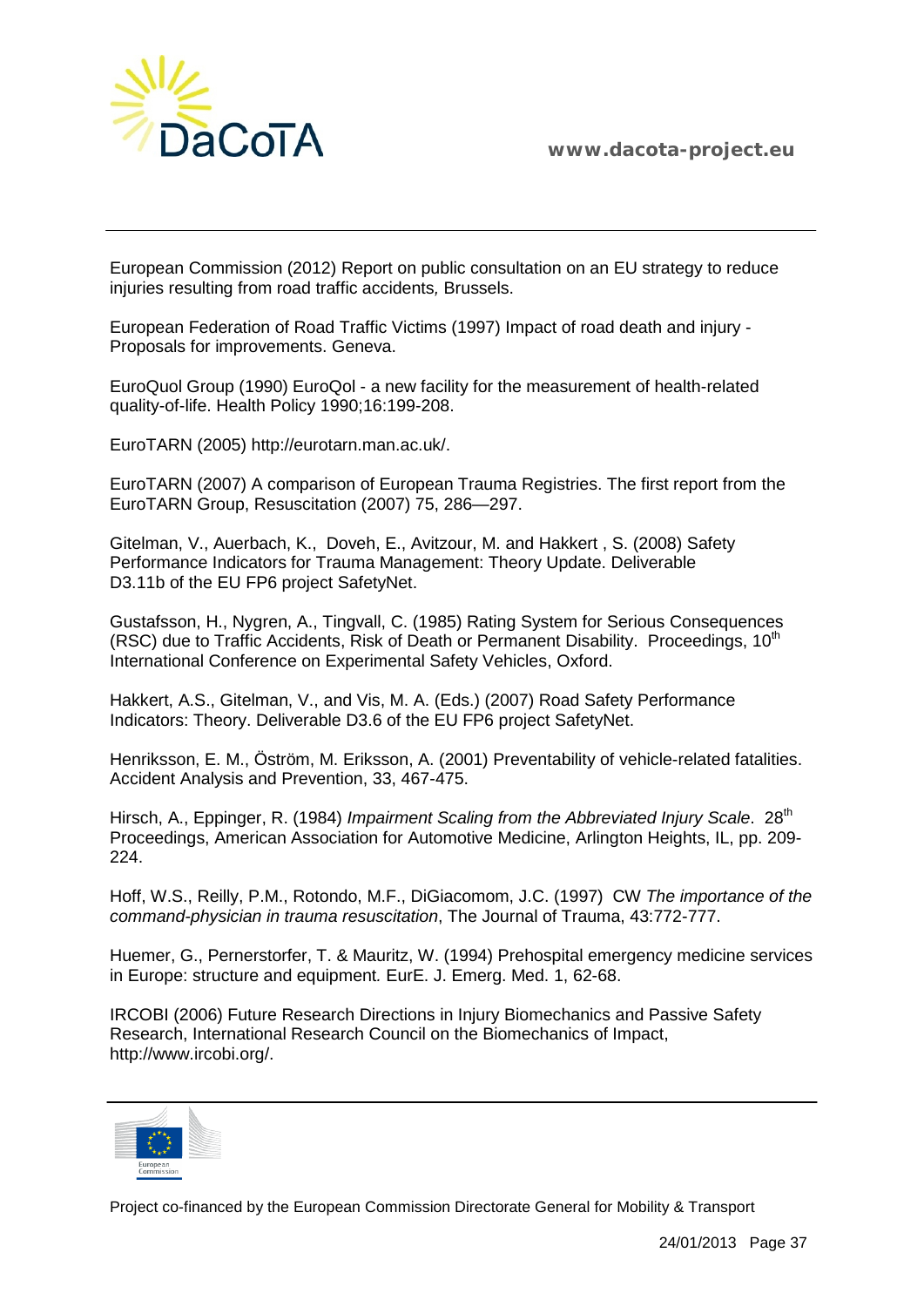

IRTAD (2011) Reporting on Serious Road Traffic Casualties: Combining and using different data sources to improve understanding of non-fatal road traffic crashes, International Traffic Safety Data and Analysis Group, OECD/ITF, Paris.

ISO (2012), ISO 39001 FDIS /TC 241 (2012) Road traffic safety (RTS) management systems – Requirements with guidance for use Final Draft International Standard, ISO.

Kobusingye,O.C., Hyder, A.A., Bishai, D.,Joshipura, M., Romero Hicks, E., Mock, C., Emergency Medical Services*.* (2006*)* Disease Control Priorities in Developing Countries *(*2nd Edition),ed. ,1,261-1,280. New York: Oxford University Press. DOI: 10.1596/978-0-821- 36179-5/Chpt-68.

Krafft, M. (1998) Non-Fatal Injuries to Car Occupants - Injury assessment and analysis of impacts causing short- and long-term consequences with special reference to neck injuries, Doctoral thesis, Karolinska Institute, Stockholm, Sweden.

Land Transport Safety Authority (2003) Road Safety to 2010, Wellington.

Lerner, E.B., Moscati, R.M. (2001) The golden hour: scientific fact or medical "urban legend". Academic Emergency Medicine 2001,8:758 –760.

Mackay, G.M. (2005) Quirks of Mass Accident Data Bases, Journal of Traffic Injury Prevention 6:4 (308-311), December 2005.

MacKenzie, E., et al. (1996) The Development of the Functional Capacity Index, Journal of Trauma, Vol. 41, No. 5, pp. 799-807.

MacKenzie, E.J., Rivara, F.P., Jurkovich, G.J., Avery, B., Nathens, M.D., Frey, K.P., Brian, L.H., Egleston, M.P.P., Salkever, D.S., and Scharfstein, D.(2006) A National Evaluation of the Effect of Trauma-Centre Care on Mortality , The New England Journal of Medicine, Volume 354:366-378, January 26<sup>th</sup>, 2006.

Mann, N. Clay, PhD, M.S.; Mullins, Richard J. MD; MacKenzie, Ellen, J. PhD; Jurkovich, Gregory J. MD; Mock, Charles N. MD, MS (1999) *A* systematic review of trauma system effectiveness based on registry comparisons*,* The Journal of Trauma, 1999, 47:546-55

McKibbin, B., Ackroyd, C.E., Colton, C.L., King, J.B., Smith, T.W.D., Staniforth, P., Templeton, J. & West, R. (1992) The management of skeletal trauma in the United Kingdom. British Orthopaedic Association, November, 1992.

Mock, C.N., Adzotor, K.E., Conklin, E., Denno, D.M., Jurkovich, G.J. (1993) Trauma outcomes in the rural developing world: comparison with an urban level I trauma centre. J Trauma, Oct; 35 (4), 518-523.

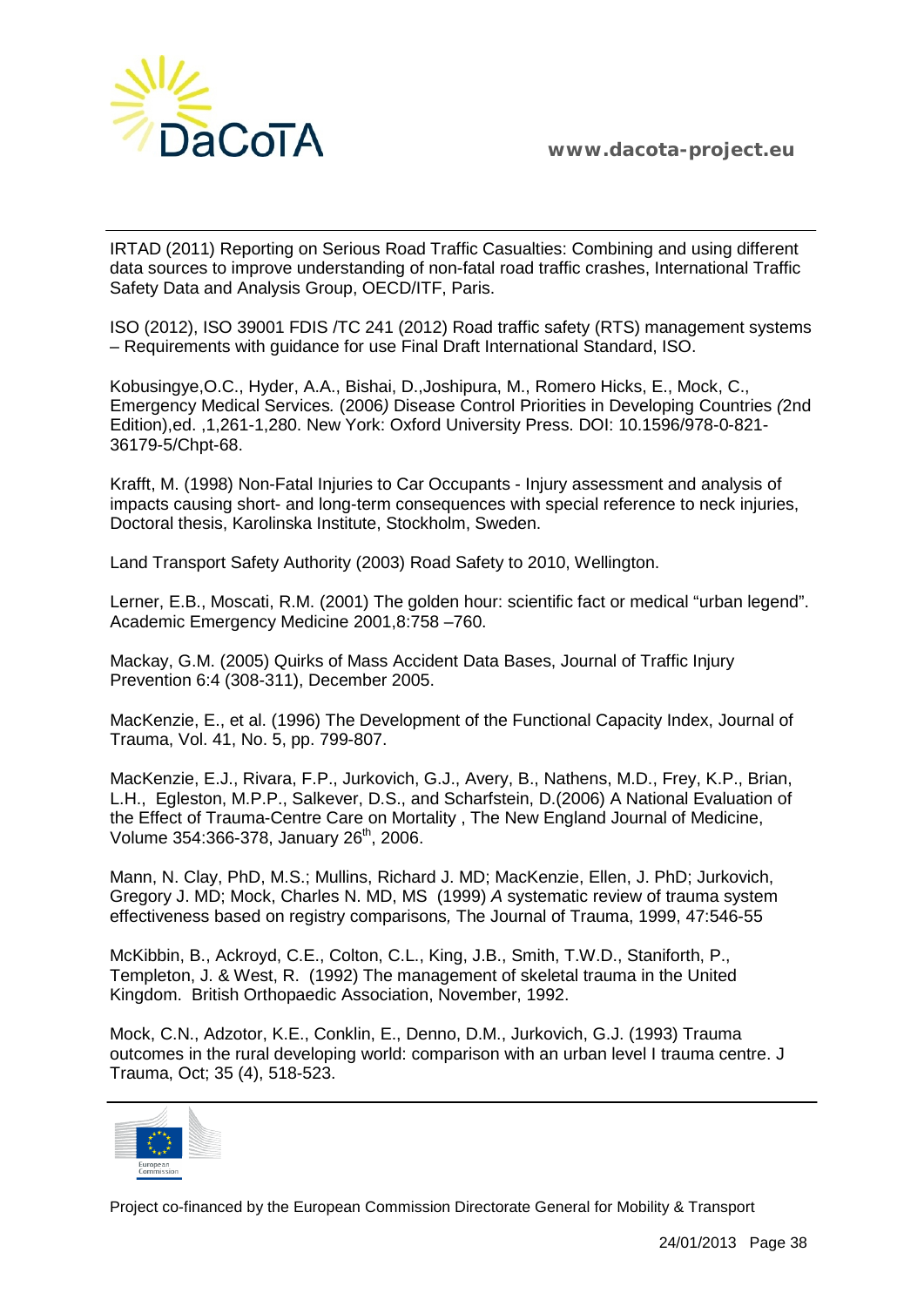

Mock, C.N. et al. (1998) Trauma mortality patterns in three nations at different economic levels: implications for global trauma system development. Journal of Trauma ,1998,44:804 – 814.

Mock, C. N., M. Tiska, M. Adu-Ampofo, and G. Boakye. 2002. Improvements in Prehospital Trauma Care in an African Country with No Formal Emergency Medical Services. Journal of Trauma 53 (1): 90–97.

Mock, C., Lormand, J.D., Goosen, J., Hoshipura, M., Peden, M. , (2004) *[Essential trauma](http://whqlibdoc.who.int/publications/2004/9241546409.pdf)  [care guidelines](http://whqlibdoc.who.int/publications/2004/9241546409.pdf)*, Geneva, World Health Organisation.

Murray, P.A. , Pitcher, M. and Galasko, C.S.B. (2001) Project Report 45 The cost of longterm disability from road traffic accidents four year study - final report, Transport Research Laboratory, Crowthorne.

Nathens, AB, Jurkovich, GJ; Rivara, FP. MD; Maier, RV (2000a) Effectiveness of State Trauma Systems in Reducing Injury-Related Mortality: A National Evaluation. Journal of Trauma-Injury Infection & Critical Care. 48(1):25, January 2000.

Nathens, A.B., Jurkovich, G.J., Cummings, P. and Rivaram, F.P. (2000b)The Effect of Organized Systems of Trauma Care on Motor Vehicle Crash Mortality*,* JAMA.2000; 283: 1990-1994.

Nathens, A.B., Brunet, F.P., Maier, R.V. (2004) Development of trauma systems and effect on outcomes after injury. Lancet. May 29;363 (9423): 1794-801.

NHTSA (2006) http://www.nhtsa.dot.gov/people/injury/ems/emstraumasystem03/vision.htm.

Nicholl, J. P. (1997) The role of helicopters in pre-hospital care. Prehospital and Immediate Care, 1: 82-90.

Noland, R.B. (2004) A review of the impact of medical care and technology in reducing traffic fatalities. IATSS Research, Vol. 28, No.2: 6-12.

Noland, R.B. and Quddus, M.A. (2004) Improvements in medical care and technology and reductions in traffic-related fatalities in Great Britain. Crash Analysis & Prevention, 36, 103- 113.

Oestern, H.H., Rieger, G., Wittke, M. & AG Polytrauma (2001) Lehren und Konsequenzen aus Sammelregistern: Das Polytraumaregister der DGU. Deutsche Gesellschaft für Unfallchirurgie, Kongressband 2001.

Offner, P. (2002) Trauma Scoring Systems, eMedicine.com.

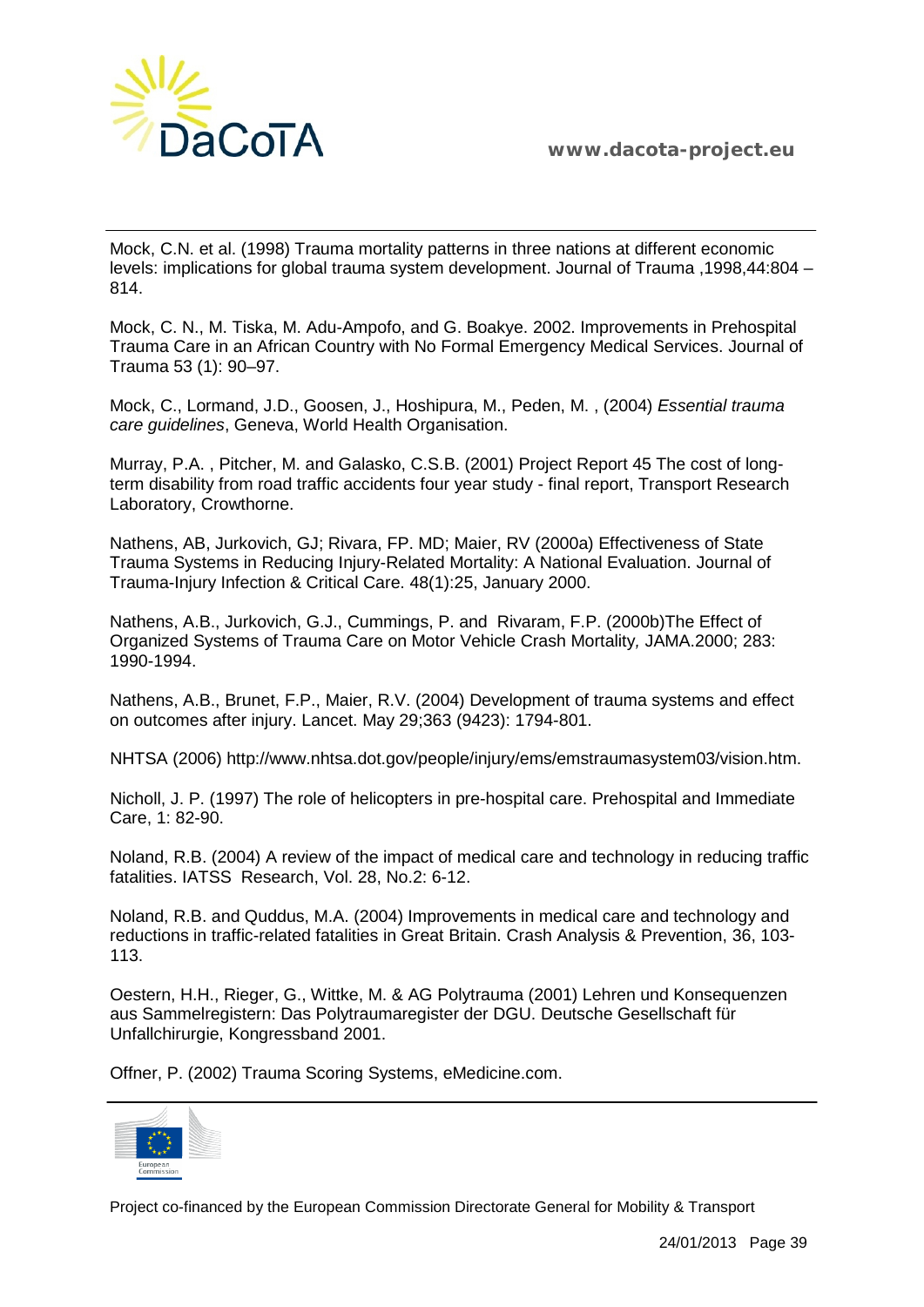

Peden, M., Scurfield, R., Sleet, D., Mohan, D., Hyder, A., Jarawan, E. and Mathers, C. eds. (2004): [World Report on Road Traffic Injury Prevention,](http://www.who.int/world-health-day/2004/infomaterials/world_report/en/) World Health Organisation, Geneva.

Rotondo M.F., Bard , M.R., Sagraves, S.G., Toschlog, E.A., Schenarts, P.J., Goettler, C.E., Newell, M.A., Robertson, M.J. (2006) What price commitment – What Benefit? *The cost of a saved life in a developing Level 1 trauma center.* AAST 2006 Annual Scientific Meeting.

Royal College of Surgeons of England/British Orthopaedic Association (2000) Better care for the severely injured, London.

Royal College of Surgeons of England (2007) Provision of Trauma Care Policy Briefing, London.

Rumar, K. (1999) Transport safety visions, targets and strategies beyond 2000*:* European Transport Safety Council, Brussels.

Sánchez-Mangas R,García-Ferrer A, De Juan A, Arroyo A M (2010) The probability of death in road traffic accidents. How important is a quick medical response? Accident Analysis and Prevention 42 (2010) 1048.

Sasser, S., Varghese, M., Kellermann, A., Lormand, J.D. (2005) Pre-hospital trauma care systems. Geneva, [World Health Organization, 2005.](http://whqlibdoc.who.int/publications/2005/924159294X.pdf)

Simons et al (1999) Impact on process of trauma care delivery 1 year after the introduction of a trauma programme in a provincial trauma canter, The Journal of Trauma 1999 46:811-815.

Smith, J.S., Martin, L.F., Young, W.W., Macioce, D.P. (1990) Do trauma centres improve outcome over non-trauma centres: the evaluation of regional trauma care using discharge abstract data and patient management categories. J Trauma, Dec; 30(12),1533-1538.

Sugrue, M., Seger, M., Kerridge, R., Sloane, D. , Deane, S. (1995) A prospective study of the performance of the trauma team leader, The Journal of Trauma, 1995, 38:79-82.

UN (2010) United Nations General Assembly resolution 64/255, March 2010, Geneva.

United Nations Road Safety Collaboration (2011) Global Plan for the Decade of Action for Road Safety 2011 – 2020*,* World Health Organization, Geneva.

Virtanen, N., Schirrokoff, A. Luoma, J.and Kumala, R. (2006) eCall Safety Effects in Finland, eSafety Forum.

Ware, J.E., Gandek, B. (1998) Overview of the SF-36 Health Survey and the International Quality of Life Assessment (IQOLA) Project. J Clin Epidemiol 1998; 51(11): 903–912.